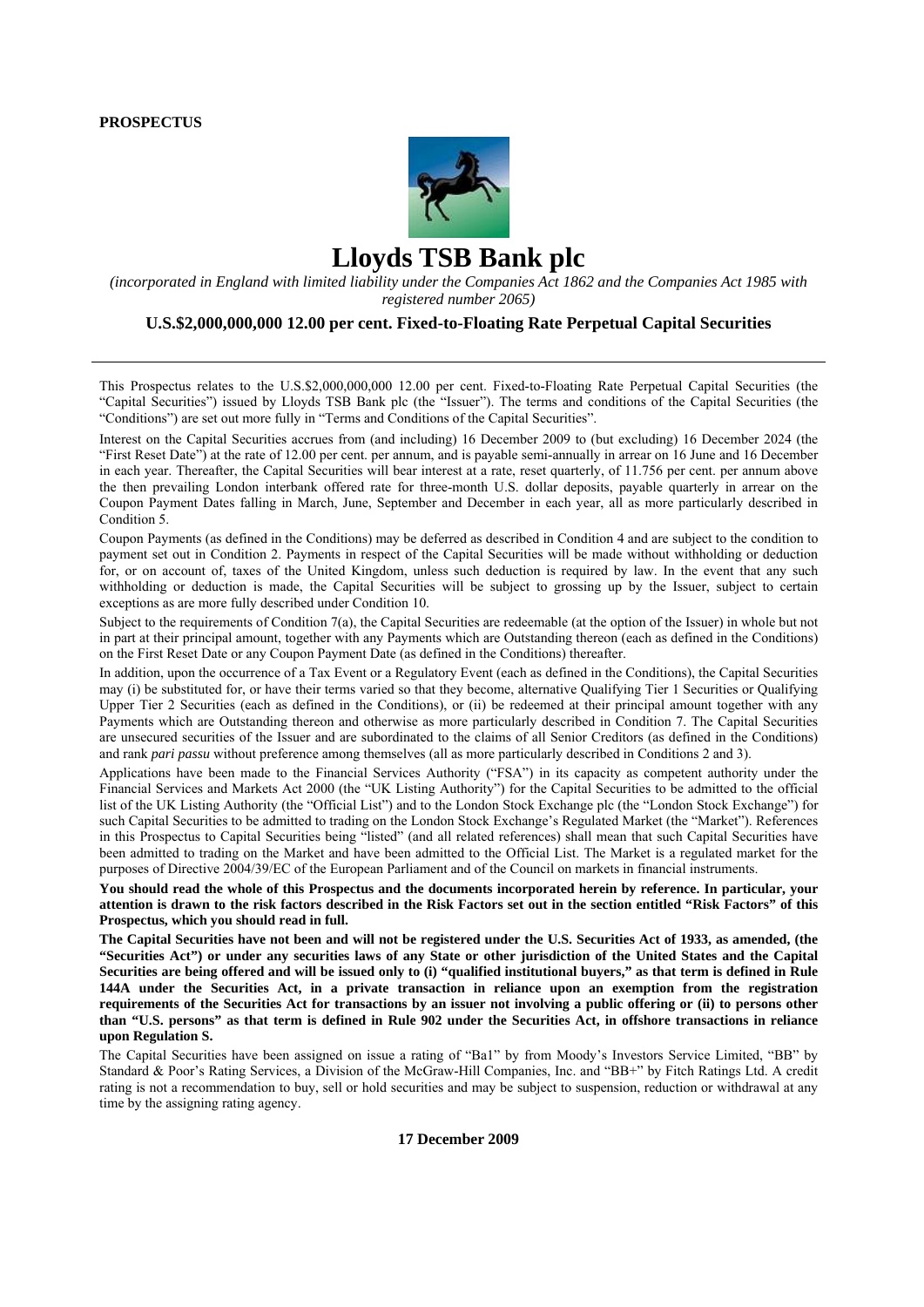This Prospectus comprises a prospectus for the purposes of the Prospectus Directive and for the purpose of giving information with regard to the Issuer and the Issuer and its subsidiaries (the "Lloyds TSB Bank Group") and the Capital Securities which, according to the particular nature of the Issuer and the Capital Securities, is necessary to enable investors to make an informed assessment of the assets and liabilities, financial position, profit and losses and prospects of the Issuer.

The Issuer (the "Responsible Person") accepts responsibility for the information contained in this Prospectus. To the best of the knowledge and belief of the Issuer (which has taken all reasonable care to ensure that such is the case), the information contained in this Prospectus is in accordance with the facts and does not omit anything likely to affect the import of such information.

The Capital Securities are in registered form and in the denominations of U.S.\$100,000 plus integral multiples of U.S.\$1,000 in excess thereof up to and including U.S.\$199,000. The Capital Securities sold in the United States to qualified institutional buyers within the meaning of Rule 144A under the Securities Act ("Rule 144A") pursuant to an exemption from the registration requirements of the Securities Act for transactions not involving a public offering are represented by one or more global certificates in registered form (each, a "Restricted Global Certificate") and registered in the name of a nominee of, and deposited with a custodian for, The Depository Trust Company ("DTC") on the Issue Date (as defined in the Conditions). The Capital Securities sold to persons that are not U.S. persons in an "offshore transaction" within the meaning of Regulation S under the Securities Act ("Regulation S") are represented by a global certificate in registered form (the "Unrestricted Global Certificate", and together with the Restricted Global Certificate, the "Global Certificates") and registered in the name of a nominee of, and deposited with, a common depositary for Euroclear Bank S.A./N.V. ("Euroclear") and Clearstream Banking, *société anonyme* ("Clearstream, Luxembourg", together with Euroclear, the "Clearing Systems") on the Issue Date.

The Capital Securities have been issued as a private placement and although the Capital Securities are listed on the official list of the UK Listing Authority and traded on the Market, the Capital Securities will have no established trading market when issued and it is possible that one may not develop.

This Prospectus is to be read in conjunction with all documents which are deemed to be incorporated herein by reference (see "*Documents Incorporated by Reference*" below).

No person is, or has been, authorised to give any information or to make any representation other than as contained in this Prospectus in its entirety in connection with the issue or offering of the Capital Securities and, if given or made, such information or representation must not be relied upon as having been authorised by the Issuer. The delivery of this Prospectus shall not, under any circumstances, create any implication that there has been no change in the affairs of the Issuer or Lloyds TSB Bank Group since the date hereof or the date upon which this Prospectus has been most recently amended or supplemented.

This Prospectus (i) is not intended to provide the basis of any credit or other evaluation and (ii) should not be considered as a recommendation or constituting an invitation or offer by the Issuer that any recipient of this Prospectus should purchase any Capital Securities. Each investor should make its own independent investigation of the financial condition and affairs, and its own appraisal of the credit-worthiness, of the Issuer and should satisfy itself that it understands all the risk associated with making investments in the Capital Securities. If an investor is any doubt whatsoever as to the risks involved in investing in the Capital Securities, he or she should consult his or her professional advisors.

Investors should inform themselves as to the legal requirements and tax consequences within the countries of their residence and domicile for the acquisition, holding or disposal of Capital Securities and any foreign exchange restrictions that might be relevant to them.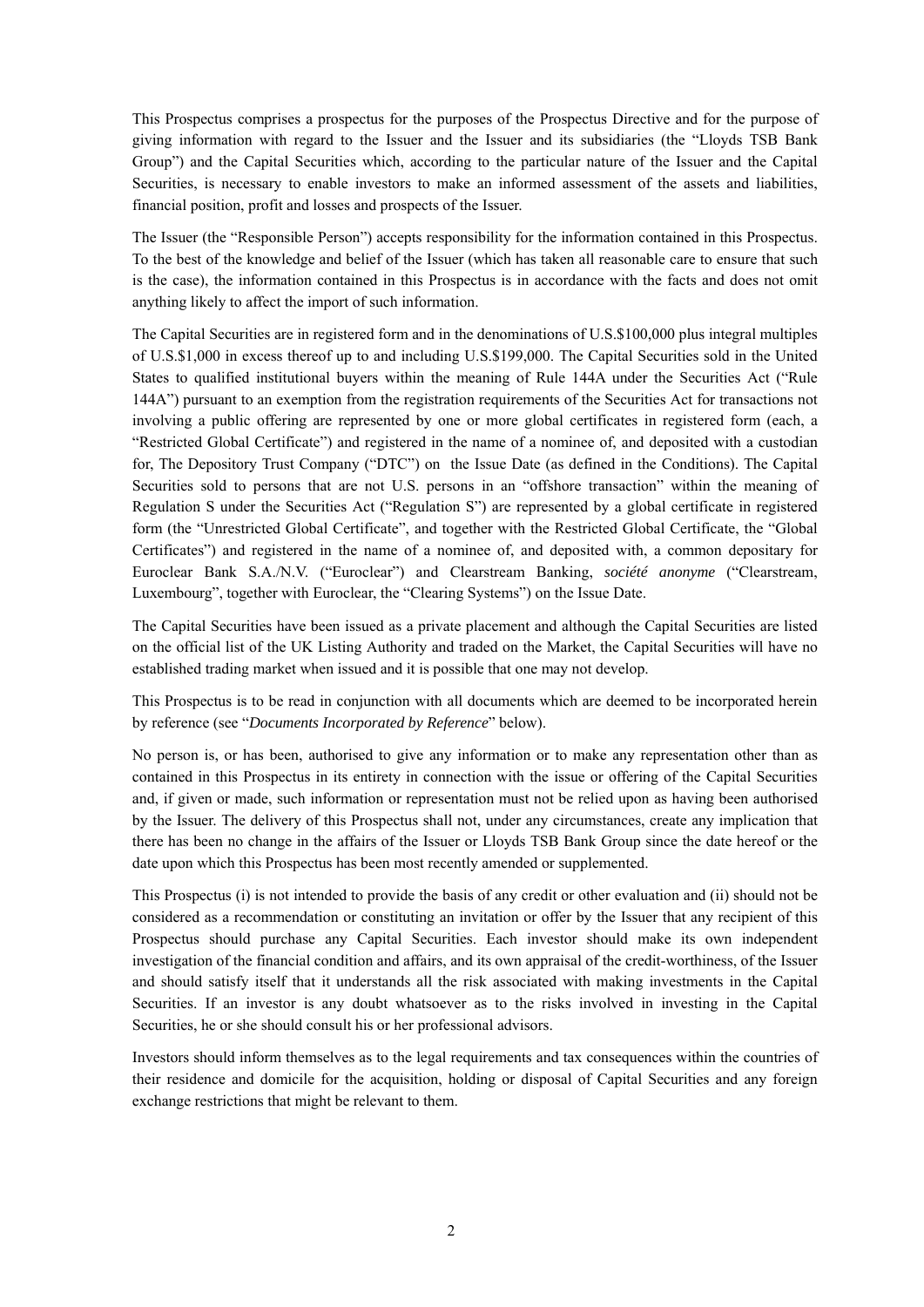This Prospectus does not constitute or form part of, and should not be construed as, an offer for sale or subscription of, or a solicitation of any offer to buy or subscribe for, the Capital Securities in any jurisdiction in which such offer or solicitation would be unlawful. The distribution of this Prospectus may nonetheless be restricted by law in certain jurisdictions. For a description of certain restrictions on the sale of the Capital Securities, see "*Book Entry, Transfer Restrictions and Summary of Provisions Relating to the Capital Securities while in Global Form*". Persons into whose possession this Prospectus comes are required by the Issuer to inform themselves about, and to observe, any such restrictions. This Prospectus does not constitute an offering in any circumstances in which such offering is unlawful. The Issuer will not incur any liability for its own failure or the failure of any other person or persons to comply with the provisions of any such restrictions. No one has taken any action that would permit a public offering of the Capital Securities.

In this Prospectus, unless otherwise specified or the context otherwise requires, references to (i) " $\mathbf{f}$ " and "pounds sterling" are to the lawful currency for the time being of the United Kingdom of Great Britain and Northern Ireland (the "United Kingdom" or "UK"); and (ii) "U.S. dollars" and to "U.S.\$" are to the lawful currency of the United States, its territories and possessions, any state of the United States of America and the District of Columbia (the "United States" or "U.S.").

# **NOTICE TO U.S. INVESTORS**

The Capital Securities have not been and will not be registered under the Securities Act, or with any securities regulatory authority of any state or jurisdiction in the United States, and may not be offered, sold, pledged or otherwise transferred except pursuant to an exemption from, or in a transaction not subject to, the registration requirements of the Securities Act and in compliance with any applicable state securities laws.

Each subsequent purchaser of the securities offered hereby will be deemed by its acceptance of those Capital Securities to have made certain acknowledgements, representations and agreements intended to restrict the resale or other transfer of those Capital Securities as set forth in the Capital Securities or described in this Prospectus and, in connection therewith, may be required to provide confirmation of its compliance with such resale or other transfer restrictions in certain cases. See 'Book Entry, Transfer Restrictions and Summary of Provisions Relating to the Capital Securities while in Global Form ─ Transfer Restrictions" of this Prospectus.

# **FORWARD-LOOKING STATEMENTS**

This Prospectus and the information incorporated by reference in this Prospectus include certain "forward-looking statements" with respect to the business, strategy and plans of the Issuer or Lloyds TSB Bank Group and its current goals and expectations relating to its future financial condition and performance. Statements that are not historical facts, including statements about the Issuer, Lloyds TSB Bank Group's or Lloyds Banking Group's (as defined below) or their respective directors' and or management's beliefs and expectations are forward-looking statements. Words such as "believes", "anticipates", "estimates", "expects", "intends", "plans", "aims", "potential", "will", "would", "could", "considered", "likely", "estimate" and variations of these words and similar future or conditional expressions, are intended to identify forward-looking statements but are not the exclusive means of identifying such statements. By their nature, forward-looking statements involve risk and uncertainty because they relate to events and depend upon future circumstances that may or may not occur, many of which are beyond the Issuer's control and all of which are based on the Issuer's current beliefs and expectations about future events.

Examples of such forward-looking statements include, but are not limited to, projections or expectations of profit attributable to shareholders, provisions, economic profit, dividends, capital structure or any other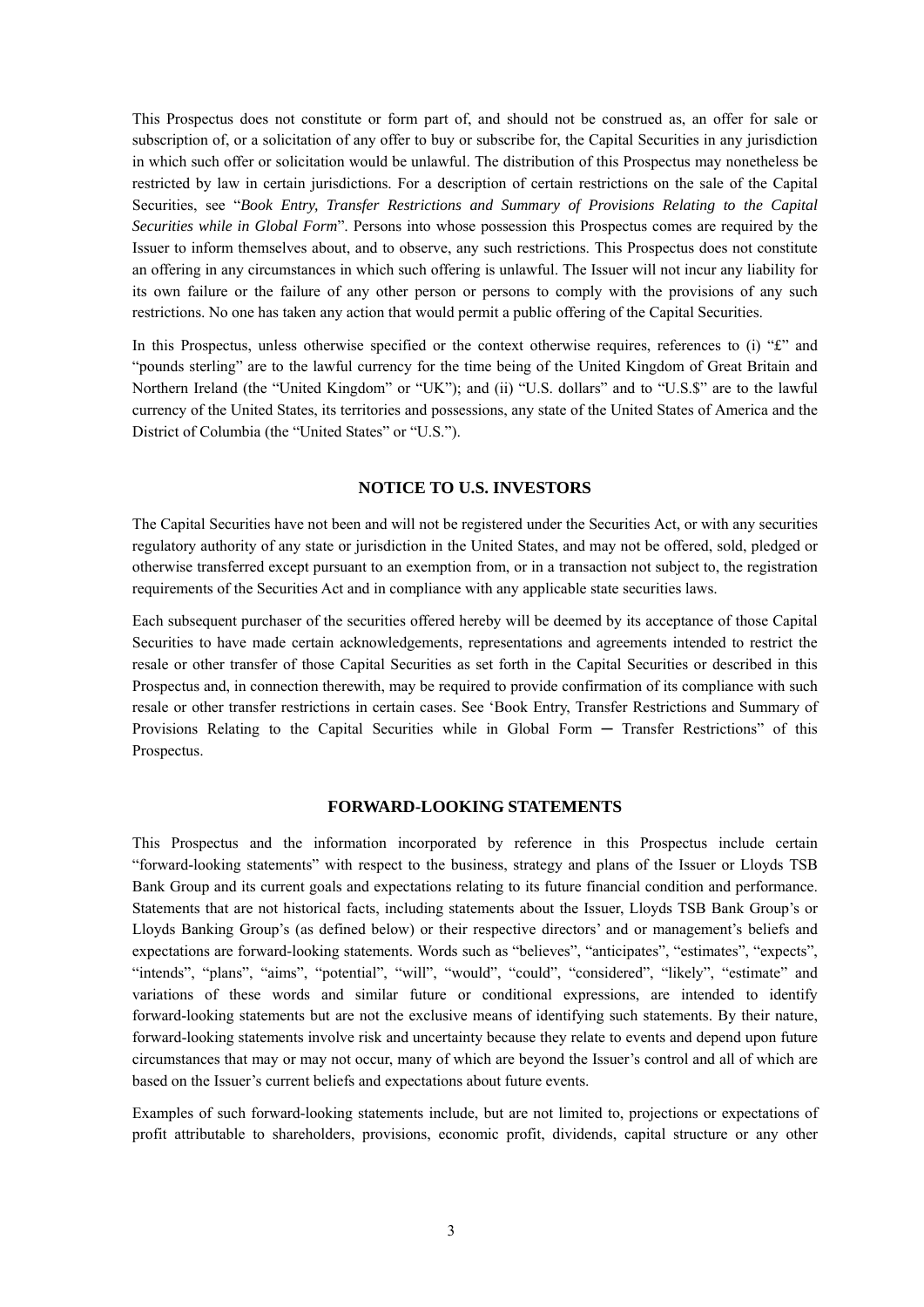financial items or ratios; statements of plans, objectives or goals of the Issuer or its management; statements about the future trends in interest rates, foreign exchange rates, stock market levels and demographic trends and any impact on the Issuer, Lloyds TSB Bank Group or the Parent (as defined below) and its subsidiary undertakings (the "Lloyds Banking Group"); statements concerning any future UK or other economic environment or performance; statements about strategic goals, competition, regulation, disposals and consolidation or technological developments in the financial services industry; and statements of assumptions underlying such statements.

Factors that could cause actual results to differ materially from the plans, objectives, expectations, estimates and intentions expressed in such forward-looking statements made by the Issuer or on the Issuer's behalf include, but are not limited to, general economic conditions in the UK and internationally; inflation, deflation, interest rates, policies of the Bank of England and other G-8 central banks, exchange rate, market and monetary fluctuations; changing demographic developments including mortality and changing customer behaviour including consumer spending, saving and borrowing habits, borrower credit quality, technological changes, natural and other disasters, adverse weather and similar contingencies outside the Issuer's control; inadequate or failed internal or external processes, people and systems; terrorist acts, other acts of war, geopolitical, pandemic or other such events; changes in laws, regulations, taxation, government policies or accounting standards or practices, exposure to regulatory scrutiny, legal proceedings or complaints, changes in competition and pricing environments; the inability to hedge certain risks economically; the adequacy of loss reserves; the ability to secure new customers and develop more business from existing customers; the ability to achieve value-creating mergers and/or acquisitions at the appropriate time and prices and the success of the Issuer in managing the risks of the foregoing.

The forward-looking statements made in this Prospectus are made as of the date hereof, and the Issuer undertakes no obligation to update any of the forward-looking statements.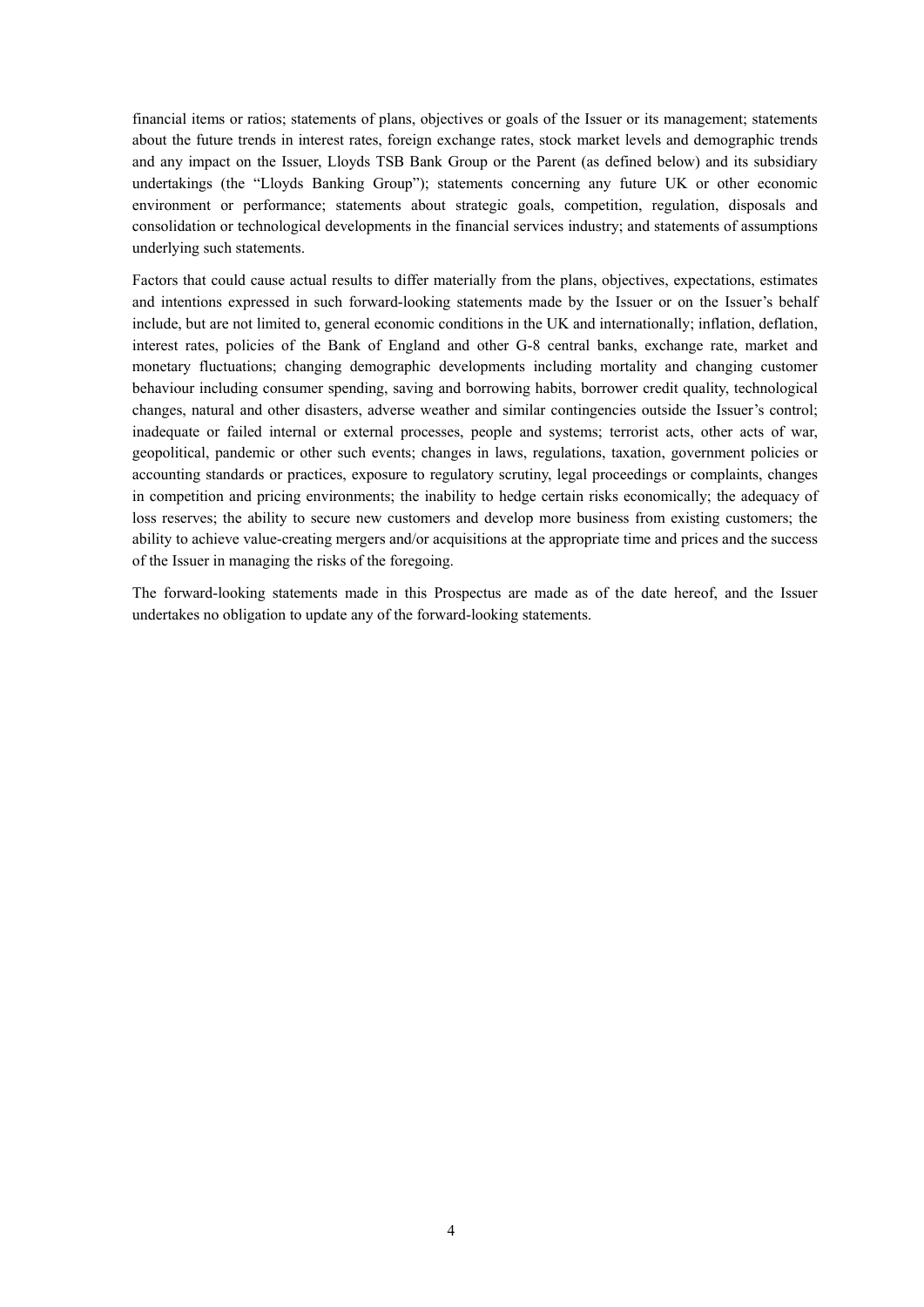# **DOCUMENTS INCORPORATED BY REFERENCE**

This Prospectus should be read and construed in conjunction with the following documents:

#### *Lloyds Banking Group plc (the "Parent") financial information:*

- the interim management statement (the "Interim Management Statement") of the Parent for the three months ended 30 September 2009 published on 3 November 2009 save for the sixth paragraph under "Key highlights";
- the condensed statutory consolidated interim financial statements of the Parent for the six months ended 30 June 2009, together with the independent review report thereon, as set out on pages 87 to 115 and 117 to 118, respectively, of the Parent's 2009 Interim Results News Release (the "Parent's 2009 Interim Statutory Results").

#### *Lloyds TSB Bank plc financial statements:*

- the condensed statutory consolidated interim financial statements of the Issuer for the six months ended 30 June 2009, together with the independent review report thereon, as set out on pages 4 to 25 and 27 to 28, respectively, of the Issuer's Interim Management Report for the half year ended 30 June 2009 (the "Issuer's 2009 Interim Statutory Results");
- the audited consolidated annual financial statements of the Issuer for the financial year ended 31 December 2008, together with the audit report thereon, as set out on pages 11 to 107 and 9 to 10, respectively, of the Issuer's Annual Report and Accounts 2008; and
- the audited consolidated annual financial statements of the Issuer for the financial year ended 31 December 2007, together with the audit report thereon, as set out on pages 10 to 100 and 8 to 9, respectively, of the Issuer's Annual Report and Accounts 2007.

#### *HBOS Group plc financial statements:*

• the last sentence of the first paragraph under the section entitled "Overview of Results" on page 3 of the HBOS 2008 Annual Report.

#### *Other documents incorporated by reference:*

- The following sections of the prospectus published by the Parent and the Issuer dated 11 November 2009 relating to the U.S.\$35,000,000,000 programme for the issue of senior and subordinated medium term notes (the "US MTN Prospectus"):
	- (a) "Risk Factors" as set out on pages 19 to 43, save for risk factors 1.3, 1.4, 1.8, 1.28 and 1.29;
	- (b) "Lloyds Banking Group" as set out on pages 93 to 116, save for the sections entitled "Legal Proceedings", "Current terms and conditions" and "Historic terms and conditions" as set out on pages 105 to 106;
	- (c) "Recent Developments Capital Restructuring Proposals" as set out on pages 117 to 127;
	- (d) Part C "Capital Resources and Liquidity" of the section entitled "Capital Resources" as set out on pages 151 to 158; and
	- (e) "Unaudited pro forma net assets statement of the Group as at 30 June 2009" as set out on pages 160 to 162,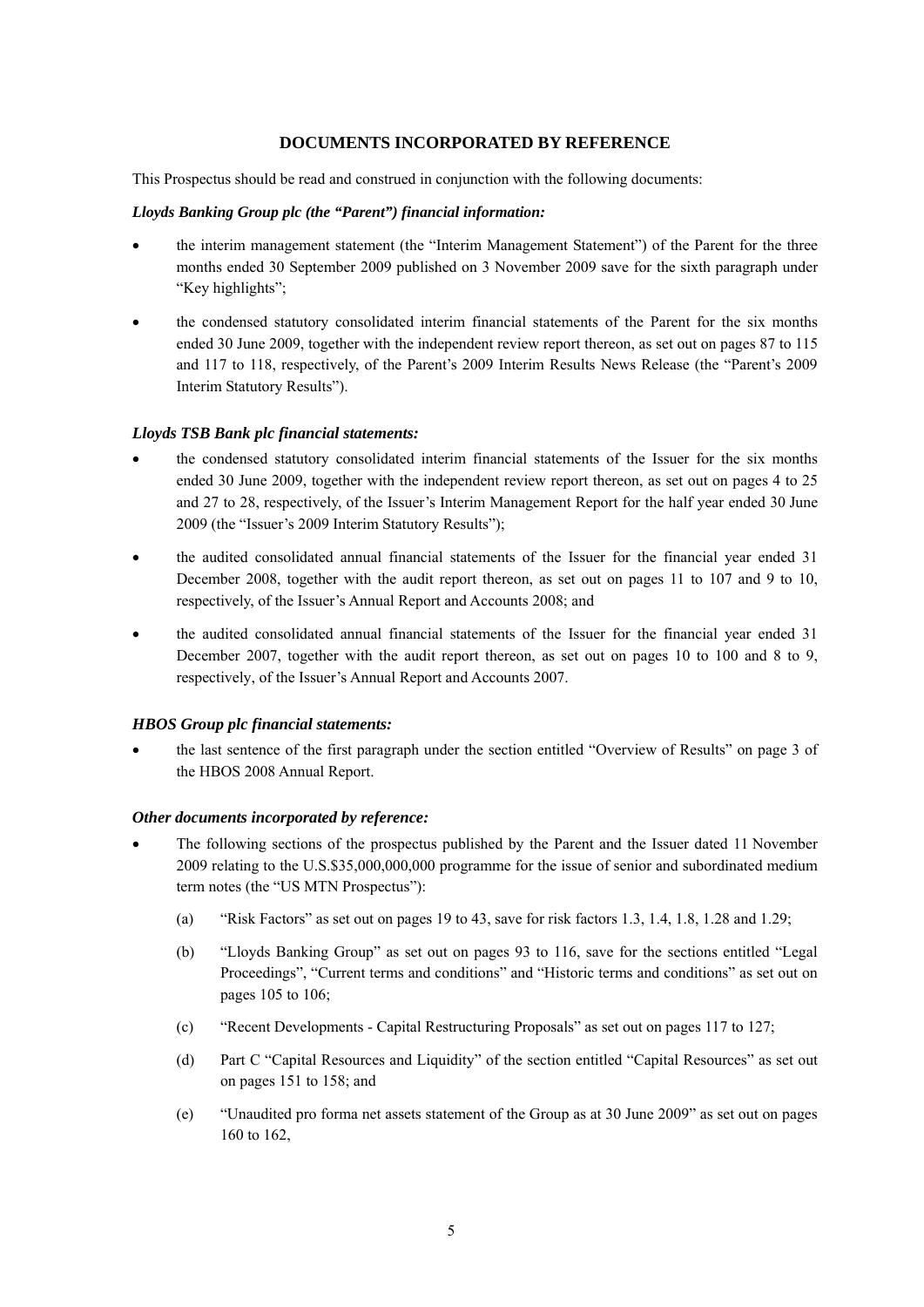all of which have been previously published and filed with the Financial Services Authority and which shall be deemed to be incorporated in, and form part of, this Prospectus, save that any statements contained in a document which is deemed to be incorporated by reference herein shall be deemed to be modified or superseded for the purpose of this Prospectus to the extent that a statement contained herein modifies or supersedes such earlier statement (whether expressly, by implication or otherwise). Any statement so modified or superseded shall not be deemed, except as so modified or superseded, to constitute a part of this Prospectus. Any information or documents incorporated by reference in the above listed documents does not form any part of this Prospectus unless expressly incorporated herein by reference.

The Issuer will provide, without charge, to each person to whom a copy of this Prospectus has been delivered, upon the oral or written request of such person, a copy of any or all of the documents which are incorporated in whole or in part by reference herein. Written or oral requests for such documents should be directed to the attention of the Investor Relations department of the Issuer at 25 Gresham Street, London EC2V 7HN, United Kingdom, telephone: +44 207 356 1273, e-mail: investor.relations@ltsb-finance.co.uk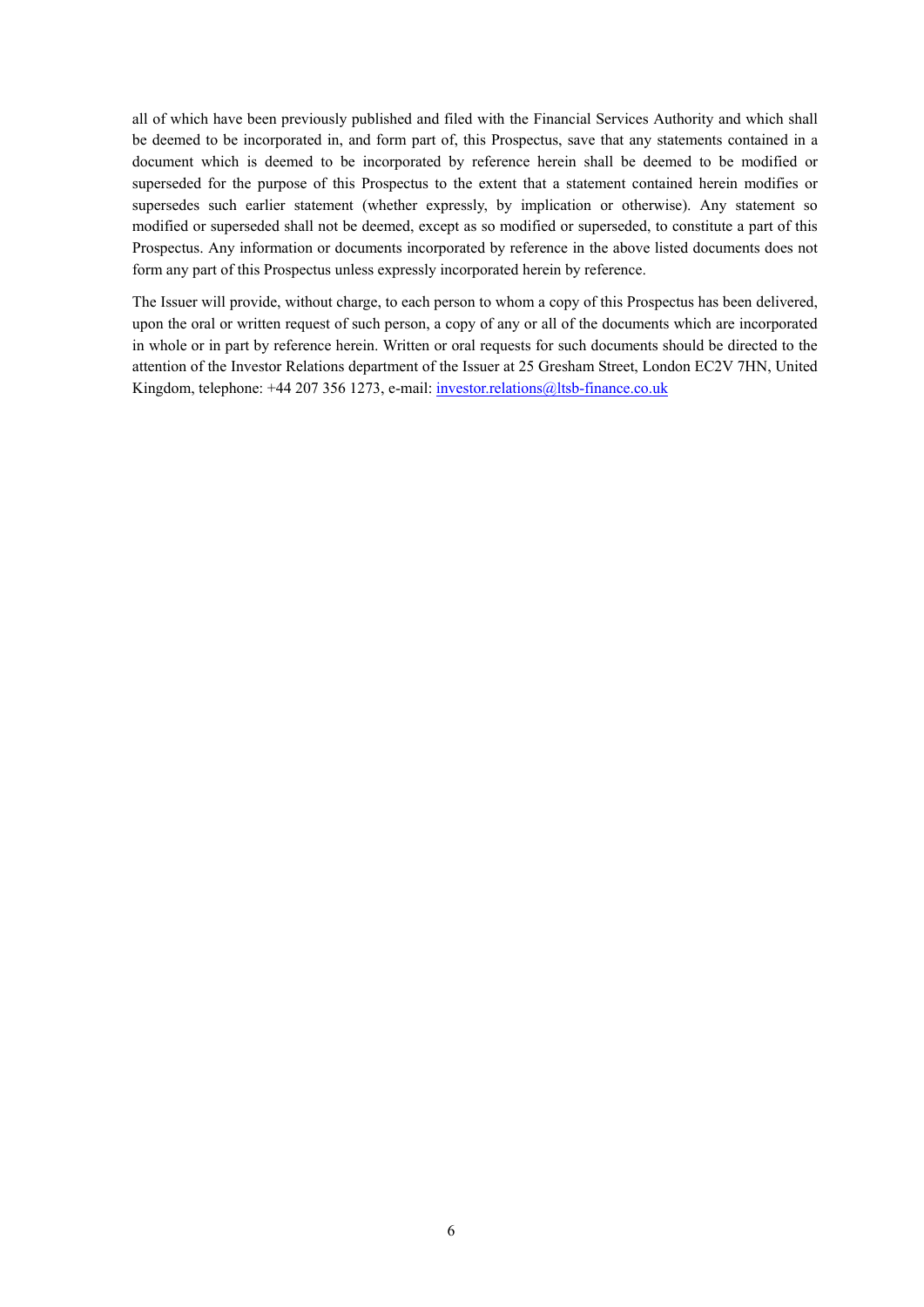# **TABLE OF CONTENTS**

| BOOK ENTRY, TRANSFER RESTRICTIONS AND SUMMARY OF PROVISIONS RELATING TO THE |  |
|-----------------------------------------------------------------------------|--|
|                                                                             |  |
|                                                                             |  |
|                                                                             |  |
|                                                                             |  |
|                                                                             |  |
|                                                                             |  |

 $\mathcal{O}(\mathcal{O}_\mathcal{O})$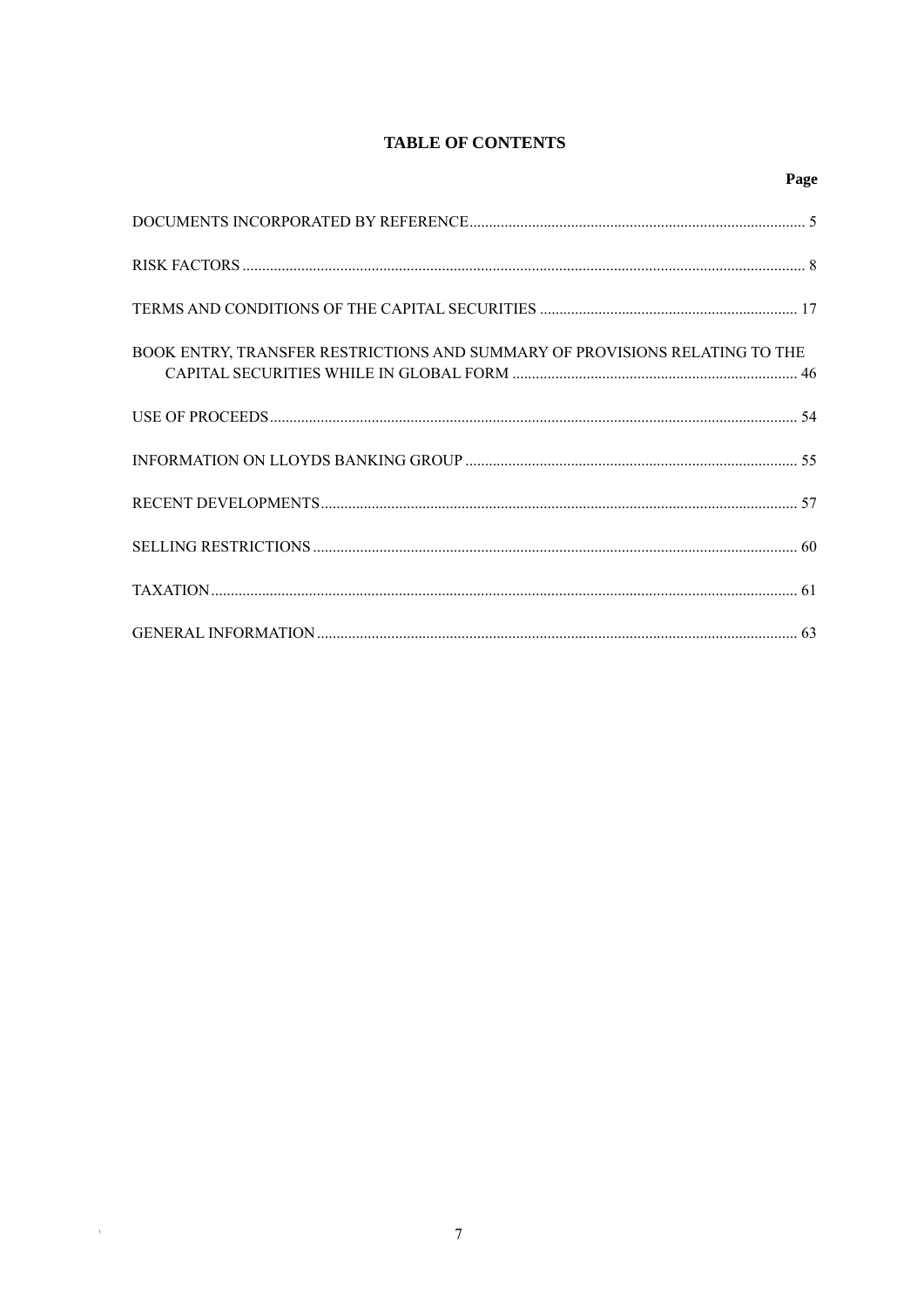#### **RISK FACTORS**

*The Issuer believes that the following factors may affect its ability to fulfil its obligations under the Capital Securities. All of these factors are contingencies which may or may not occur and neither the Issuer nor Lloyds Banking Group is in a position to express a view on the likelihood of any such contingency occurring. Factors which the Issuer believes may be material for the purpose of assessing the market risks associated with the Capital Securities are also described below.* 

*The Issuer believes that the factors described below represent the principal risks inherent in investing in the Capital Securities, but the inability of the Issuer to pay interest, principal or other amounts on or in connection with the Capital Securities may occur for other reasons and the Issuer does not represent that the statements below regarding the risks of holding any Capital Securities are exhaustive. Prospective purchasers should consider carefully the risks and uncertainties described below, together with all other information contained in this Prospectus and the information incorporated by reference herein, before making any investment decision. This section of the Prospectus is divided into two main sections – "Risks Relating to the Issuer and Lloyds Banking Group" and "Risks Relating to the Capital Securities".* 

# **1 Risk Factors relating to the Issuer and Lloyds Banking Group**

*The risk factors relating to the Issuer and Lloyds Banking Group set out on pages 19 to 43 ("Risk relating to the Issuers") of the US MTN Prospectus are incorporated by reference into this Prospectus, save for risk factors 1.3, 1.4 and 1.8 (which are replaced in their entirety by the information below) and risk factors 1.28 and 1.29.* 

1.3 *Lloyds Banking Group is subject to European state aid obligations following the approval of its restructuring plan by the European Commission on 18 November 2009. The implementation of this restructuring plan may have consequences that are materially adverse to the interests of Lloyds Banking Group. Moreover, should a third party successfully challenge the European Commission's decision to approve Lloyds Banking Group's restructuring plan, or should Lloyds Banking Group require additional state aid in the future, further restructuring measures could be required and these may be materially adverse to its interests.* 

As a result of Lloyds Banking Group's placing and open offer in November 2008 and Lloyds Banking Group's participation in HM Treasury's credit guarantee scheme (the "Credit Guarantee Scheme"), which was announced on 8 October 2008, Lloyds Banking Group has been required to cooperate with HM Treasury to submit a restructuring plan to the European Commission setting out Lloyds Banking Group's plans to restructure and return to a position of viability in which it no longer relies on state aid.

On 18 November 2009 the European Commission approved Lloyds Banking Group's restructuring plan. The principal elements of the plan are set out under "*Recent Developments*" in this Prospectus and address competition distortions from all elements of state aid that Lloyds Banking Group has received, including HM Treasury's participation in the placing and compensatory open offer in June 2009 and in the November 2009 rights issue, as well as any commercial benefit received by Lloyds Banking Group following its announcement in March 2009 of the intention it held at that time to participate in GAPS. The approval also covers Lloyds Banking Group's ongoing participation in HM Treasury's Credit Guarantee Scheme at current rates up to June 2010. The Parent has agreed with HM Treasury in the deed of withdrawal relating to the Parent's withdrawal from GAPS (the "GAPS Withdrawal Deed") that it will comply with the terms of the European Commission's decision.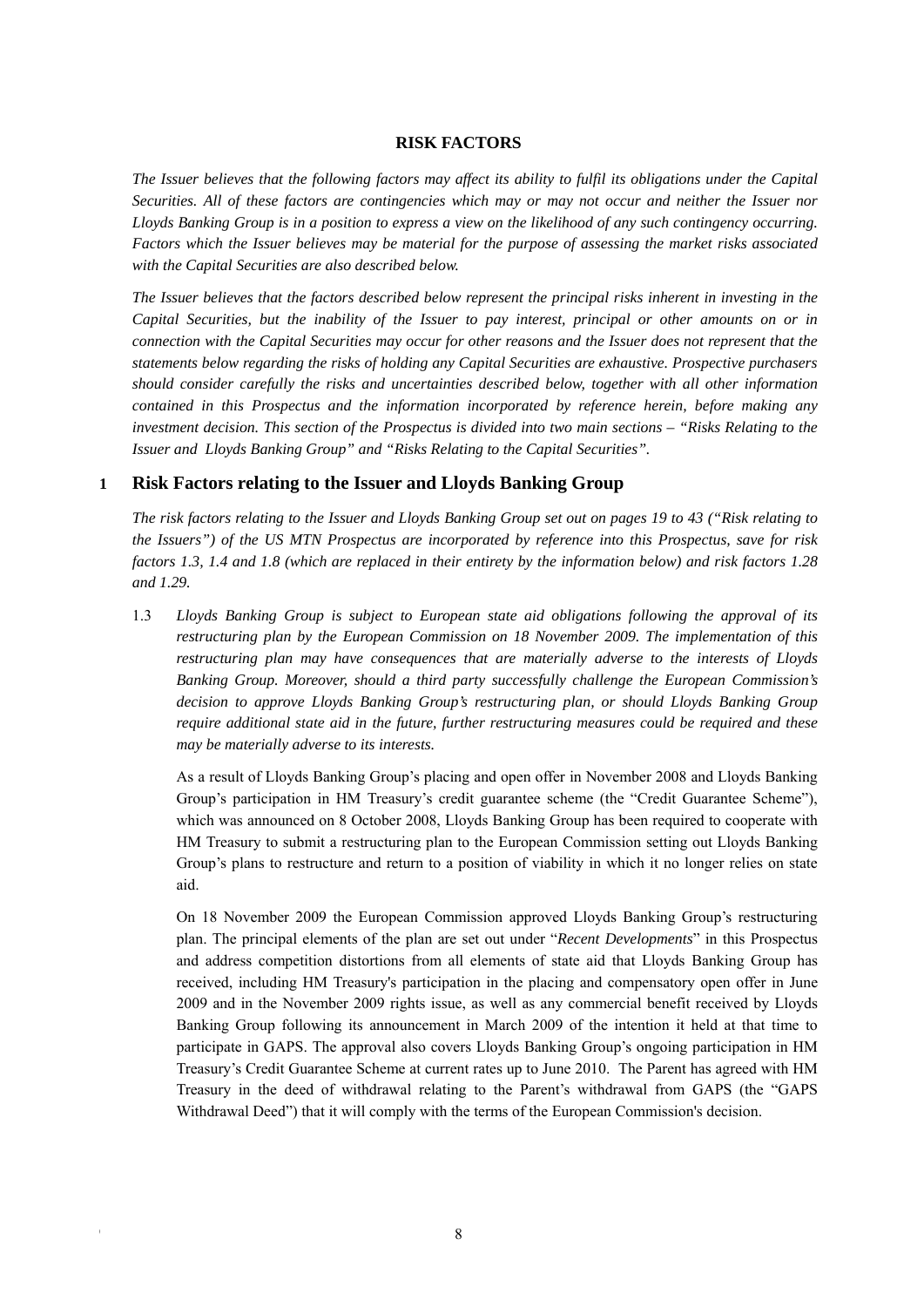It is possible that a third party could challenge the decision of the College of Commissioners to approve the restructuring plan in the European Courts. Lloyds Banking Group does not believe that any such challenge would be likely to succeed, but if it were to succeed the Commission would need to reconsider its decision, which could result in more extensive remedies being applied including the disposal of a significantly larger proportion of Lloyds Banking Group's assets and/or a significantly more stringent divestment timetable or more onerous behavioural restrictions than those contemplated in the approved restructuring plan.

Lloyds Banking Group will also be subject to a variety of risks as a result of implementing the approved restructuring plan. There is no assurance that the price that Lloyds Banking Group receives for any assets sold pursuant to the restructuring plan will be at a level Lloyds Banking Group considers adequate or which it could obtain in circumstances in which Lloyds Banking Group was not required to sell such assets in order to implement a state aid restructuring plan or if such sale were not subject to the restrictions contained in the terms thereof. In particular, should Lloyds Banking Group fail to complete the disposal of the retail banking business that Lloyds Banking Group is required to divest within four years, a divestiture trustee would be appointed to conduct the sale, with a mandate to complete the disposal with no minimum price (including at a negative price). In implementing the plan, Lloyds Banking Group will lose existing customers, deposits and other assets (both directly through the sale and potentially through damage to the rest of Lloyds Banking Group's business arising from implementing the restructuring plan) and the potential for realising additional associated revenues and margins that it otherwise might have achieved in the absence of such disposals. Such implementation may also result in disruption to the retained business, impacting on customers and separation costs which could potentially be substantial.

The effect of implementing the approved restructuring plan may be the emergence of one or more new viable competitors in the UK banking market or a material strengthening of one or more of Lloyds Banking Group's competitors in that market. There can be no assurance that Lloyds Banking Group will be able to continue to compete as effectively (whether against existing or new or strengthened competitors) and maintain or improve its revenues and margins in the resulting competitive environment, which could adversely affect Lloyds Banking Group's results of operations and financial condition and its business generally. If any or all of the risks described in this paragraph, or any other currently unforeseen risks, materialise, there could be a negative impact, which could be material, on Lloyds Banking Group's business, operations and competitive position.

Should Lloyds Banking Group require any further state aid that was not covered in the European Commission's approval decision of 18 November 2009, this may require Lloyds Banking Group to commit to further restructuring measures. Any such measures could be materially adverse to the interests of Lloyds Banking Group.

1.4 *Future legislative and regulatory changes could force the group to comply with certain operational restrictions, take steps to raise further capital, or divest assets.*

In July 2009, the UK Government issued a White Paper (the "White Paper") which builds on and responds to the previously published Turner Review (March 2009) and Bank of England Financial Stability Report (June 2009), both of which contained proposals for reform of the structure and regulation of the UK banking system. Proposals in the White Paper include: enhanced regulatory powers for the FSA; introducing pre-funding for the UK's deposit guarantee scheme by 2012; requiring banks to develop and maintain detailed plans for winding down (or resolution); and more stringent capital and liquidity requirements for systemically significant firms. The Government's stated aim in linking capital requirements to the size and complexity of systemically significant firms, is that, "The capital requirements in place for systemically significant institutions would need to be sufficient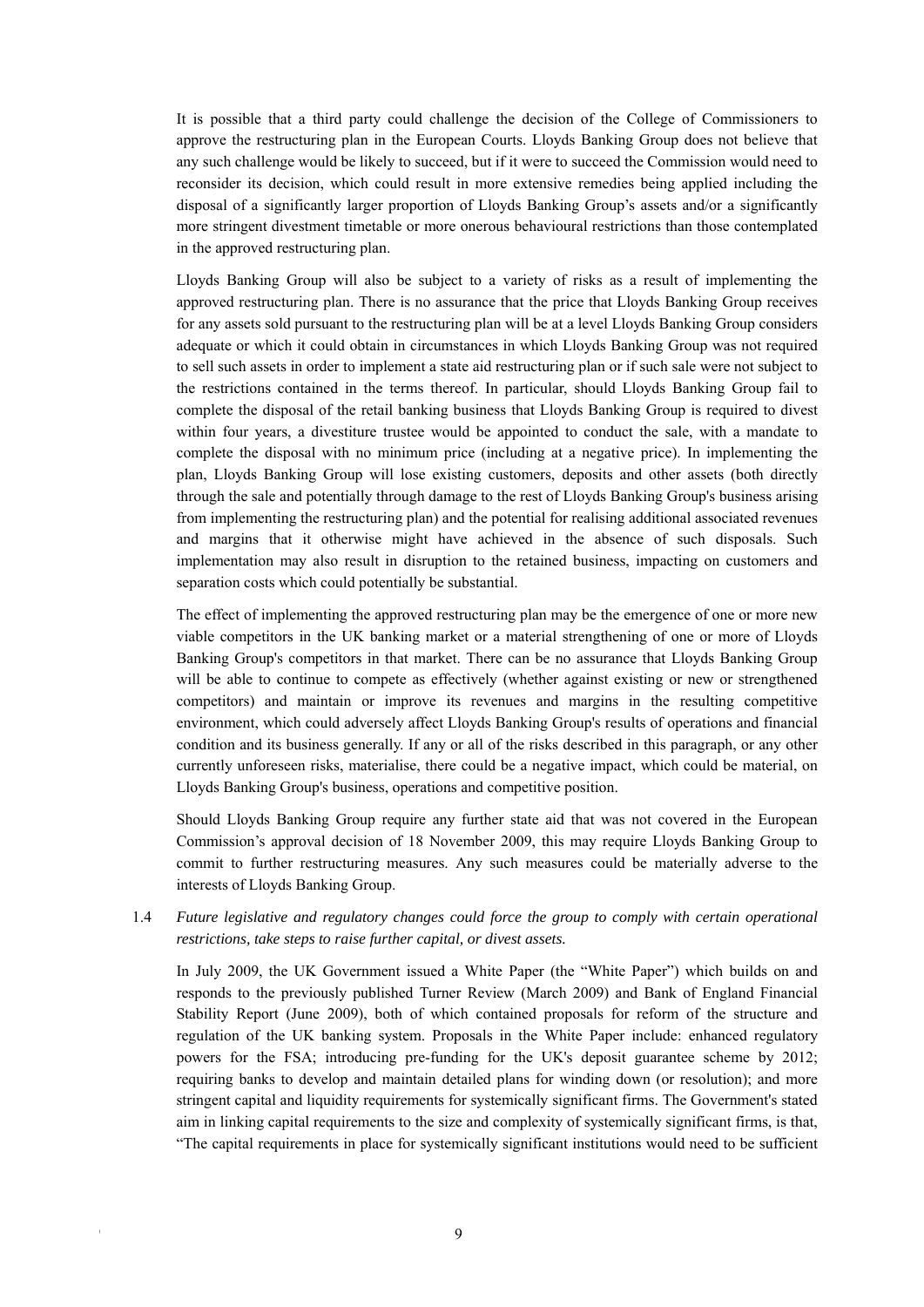to change incentives of banks to over-indulge in risky activities throughout the economic cycle. This should encourage them to reduce or at least better understand the riskier activities they undertake (for example, proprietary trading) and reduce the moral hazard problem by removing the incentive for firms to become systemically significant."

A second Turner Review (October 2009) developed some issues highlighted for further discussion in the March review, specifically how to offset the moral hazard created by the existence of systemically important banks and the cumulative impact of changes to the capital and liquidity schemes. Key proposals include: using contingent capital which converts to equity when required; reducing the interconnectedness of large cross-border banks; restricting retail banks from engaging in proprietary trading activities; and emphasising the need to prioritise capital conservation and enhancement above employee bonus payments.

In November 2009 the draft Financial Services Bill was presented to Parliament. This bill consolidates some of the proposals presented in the White Paper, in addition to enhancing the FSA's disciplinary and enforcement powers. Specifically, the bill provides the FSA with the powers to require authorised firms to prepare recovery and resolution plans and act in accordance with the FSA's remuneration rules. The proposals set out in the White Paper, Turner Review and draft legislation, if implemented, could have a significant impact on the operations, structure and costs of Lloyds Banking Group.

There is a risk that the regulation or legislation that may be developed over time to implement these proposals (including the Financial Services Bill) could force Lloyds Banking Group to divest core assets, withdraw from or not engage in some activities, and/or increase its capital. Such regulations or legislation, taken with the more regular and detailed reporting obligations which are expected to accompany regulatory reform, the development and maintenance of a wind down plan, and the move to pre-funding of the deposit protection scheme in the UK, would result in additional costs for Lloyds Banking Group, and such costs could be material. Such measures could have a material adverse effect on Lloyds Banking Group's results of operations, financial condition and prospects.

On 5 October 2009, the FSA published its new liquidity rules which significantly broaden the scope of the existing liquidity regime and are designed to enhance regulated firms' liquidity risk management practices. Procedures to comply with the FSA's liquidity proposals are already incorporated within Lloyds Banking Group's liquidity funding plans. These will result in more stringent requirements, which may lead to additional costs for Lloyds Banking Group. See Risk Factor 1.14 of the US MTN Prospectus for a fuller discussion of liquidity risks affecting Lloyds Banking Group.

1.8 *Lloyds Banking Group's businesses are subject to substantial regulation, and to regulatory and governmental oversight. Adverse regulatory developments or changes in government policy could have a significant material adverse effect on Lloyds Banking Group's operating results, financial condition and prospects.*

Lloyds Banking Group conducts its businesses subject to ongoing regulation and associated regulatory risks, including the effects of changes in the laws, regulations, policies, voluntary codes of practice and interpretations in the UK and the other markets where it operates. This is particularly the case in the current market environment, which is witnessing increased levels of government and regulatory intervention in the banking sector, which Lloyds Banking Group expects to continue for the foreseeable future. Future changes in regulation, fiscal or other policies are unpredictable and beyond the control of Lloyds Banking Group and could materially adversely affect Lloyds Banking Group's business.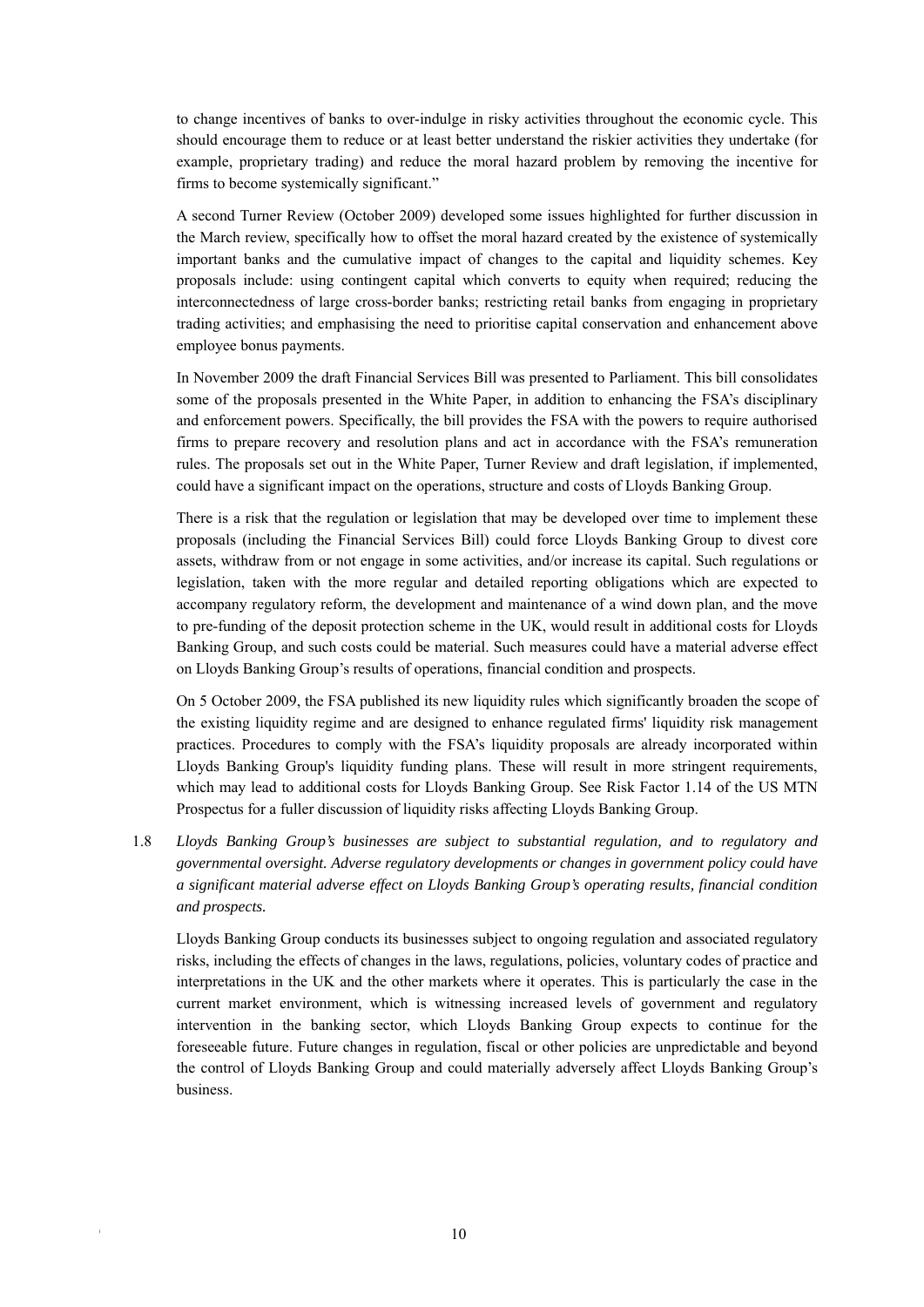Areas where changes could have an adverse impact include, but are not limited to:

- the monetary, interest rate and other policies of central banks and regulatory authorities;
- general changes in government or regulatory policy, or changes in regulatory regimes that may significantly influence investor decisions in particular markets in which Lloyds Banking Group operates, may change the structure of those markets and the products offered or may increase the costs of doing business in those markets;
- changes to prudential regulatory rules relating to capital adequacy and liquidity frameworks;
- external bodies applying or interpreting standards or laws differently to those applied by Lloyds Banking Group historically;
- changes in competition and pricing environments;
- further developments in requirements relating to financial reporting, corporate governance, conduct of business and employee compensation;
- expropriation, nationalisation, confiscation of assets and changes in legislation relating to foreign ownership; and
- other unfavourable political, military or diplomatic developments producing social instability or legal uncertainty which, in turn, may affect demand for Lloyds Banking Group's products and services.

In particular, the July 2009 White Paper and the Financial Services Bill (presented to Parliament in November 2009) both contain a wide range of legislative proposals. Some proposals (how to offset moral hazard problems and the impact of changes to the capital and liquidity schemes) were discussed in the second Turner Review published in October 2009. Although, many of the proposals in these papers are subject to the further discussion and achievement of a wider international consensus, see Risk Factor 1.4 set out above for a further discussion of liquidity proposals which are expected to proceed in advance of any international consensus. There is a risk that if the Government chooses to proceed with certain of its proposals more quickly than anticipated, this could adversely affect the competitive position of UK banks, including Lloyds Banking Group.

In addition, under the Banking Act, substantial powers over Lloyds Banking Group's business, including the ability to take control of Lloyds Banking Group's business, have been granted to HM Treasury, the Bank of England and the FSA. In the longer term, if the position of a relevant entity in Lloyds Banking Group were to decline so dramatically that it was considered to be failing, or likely to fail, to meet threshold authorisation conditions in the FSMA, it could become subject to the exercise of powers by HM Treasury, the Bank of England or the FSA under the special resolution regime (the "SRR"). There can be no assurance that, if economic conditions deteriorate significantly in the future and/or if the financial position of Lloyds Banking Group deteriorates significantly in the future, further UK Government or other intervention will not take place, including pursuant to the Banking Act. For a discussion of the Banking Act see *"Lloyds Banking Group - Regulation - Other Relevant Legislation and Regulation — UK Government"* of the US MTN Prospectus (which is incorporated by reference into this Prospectus).

In the United Kingdom and elsewhere, there is also increased political and regulatory scrutiny of the banking industry and, in particular, retail banking. Increased regulatory intervention may lead to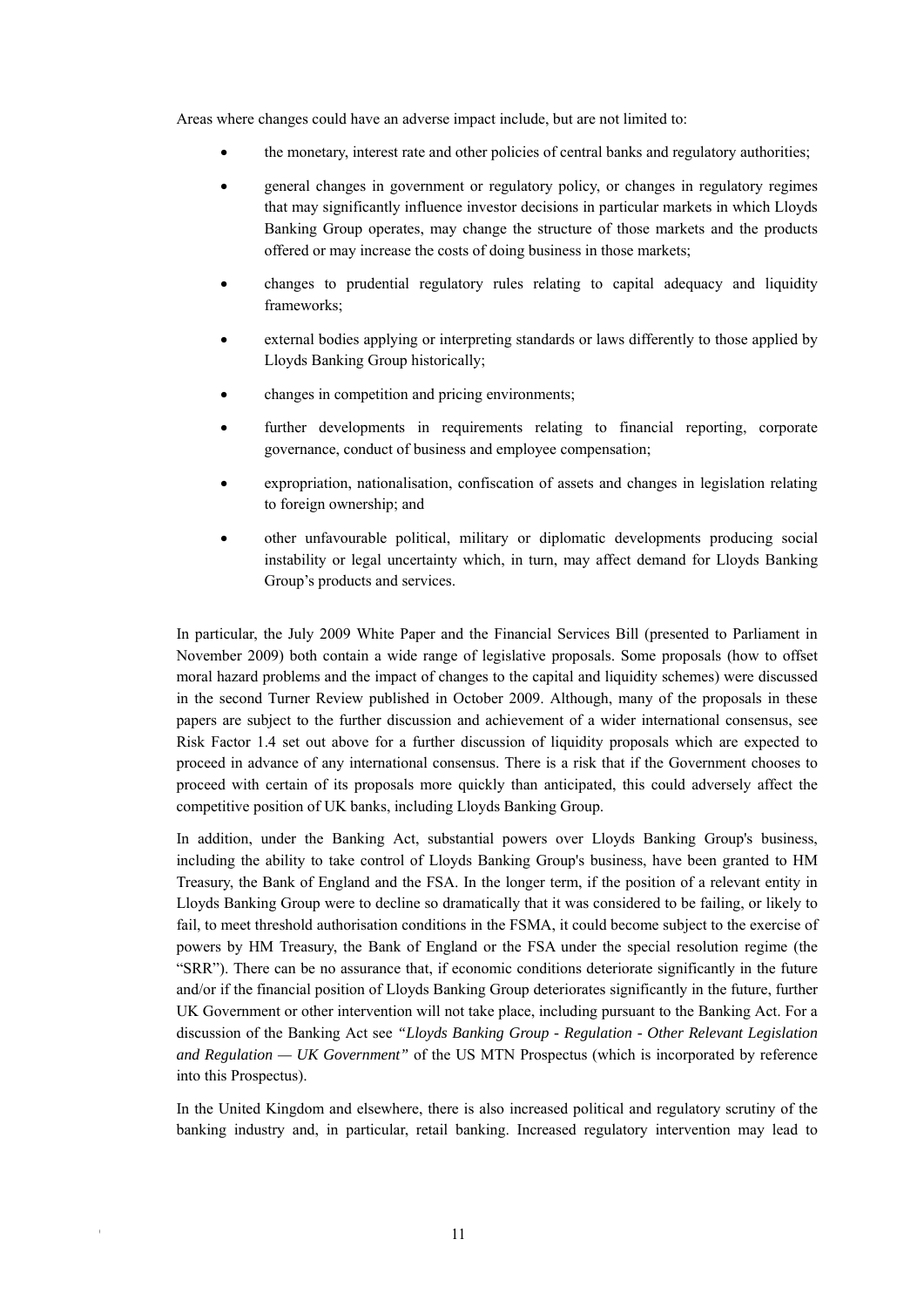requests from regulators to carry out wide ranging reviews of past sales and/or sales practices. In the United Kingdom, the Competition Commission, the FSA and Office of Fair Trading (the "OFT") have recently carried out, or are currently conducting, several inquiries. In recent years, regulators have increased their focus on consumer protection and there have been several issues in the UK financial services industry in which the FSA has intervened directly, including the sale of investment products, personal pensions and mortgage-related endowments. See "*Lloyds Banking Group - Regulation"* of the US MTN Prospectus (which is incorporated by reference into this Prospectus). Under the GAPS Withdrawal Deed, Lloyds Banking Group has, among other things, agreed to implement any measures relating to personal current accounts agreed between the OFT and the UK banking industry.

In light of the ongoing market uncertainty, Lloyds Banking Group expects to face increased regulation and political and regulatory scrutiny of the financial services industry. The UK Government, the FSA or other regulators in the United Kingdom or overseas may intervene further in relation to the areas of industry risk already identified, or in new areas, which could adversely affect Lloyds Banking Group.

In addition, HBOS plc and its subsidiary undertakings (the "HBOS Group") faces increased political and regulatory scrutiny as a result of the Acquisition. Such scrutiny may focus or include review of the historical or future operations of the HBOS Group as well as the characteristics of the enlarged Lloyds Banking Group and future operation of the markets concerned. Regulatory reviews and investigations may result in enforcement actions and public sanction, which could expose Lloyds Banking Group to an increased risk of litigation in addition to financial penalties and/or the deployment of such regulatory tools as the relevant regulator deems appropriate in the circumstances. The outcome of any regulatory review, proceeding or complaint against Lloyds Banking Group or the heritage HBOS Group is inherently uncertain and difficult to predict particularly at the early stages and could have a material adverse effect on Lloyds Banking Group's operations and/or financial condition, especially to the extent the scope of any such proceedings expands beyond its original focus. See "*Lloyds Banking Group - Regulation - Regulatory Approach of the FSA — FSA Supervisory Review into Historical HBOS Disclosures"* and *"Lloyds Banking Group - Regulation - Other Relevant Legislation and Regulation*" of the US MTN Prospectus (which is incorporated by reference into this Prospectus).

Such increased scrutiny may result in part from Lloyds Banking Group's increased size and systemic importance following the Acquisition. For example, in clearing the Acquisition without a reference to the UK Competition Commission the Secretary of State noted that there were some competition concerns identified by the OFT in the markets for personal current accounts and mortgages in Great Britain and the market for SME banking in Scotland. The Secretary of State then asked the OFT to keep relevant markets under review in order to protect the interests of UK consumers and the British economy. Partly in response to this request, in April 2009 the OFT launched a consultation on its plans for keeping UK financial markets under review. At this time, the OFT has indicated its intention to focus its efforts in the financial services markets on the banking sector, including credit, leasing and debt recovery activities. Amongst other plans, it has announced its intention to launch a review of the unsecured consumer credit sector in 2009 which will address the offerings of suppliers, the role of intermediaries and the behaviour of and decisions made by consumers. The OFT has also reiterated that it will consider whether to refer any banking markets to the Competition Commission if it identifies any prevention, restriction or distortion of competition. On 29 July 2009, following consultation on its proposed plans, the OFT published a final plan for its activities in the financial services markets in 2009. The outcome of any reviews by the OFT or referrals to the Competition Commission could adversely affect Lloyds Banking Group.

Compliance with any changes in regulation or with any regulatory intervention resulting from political or regulatory scrutiny may significantly increase Lloyds Banking Group's costs, impede the efficiency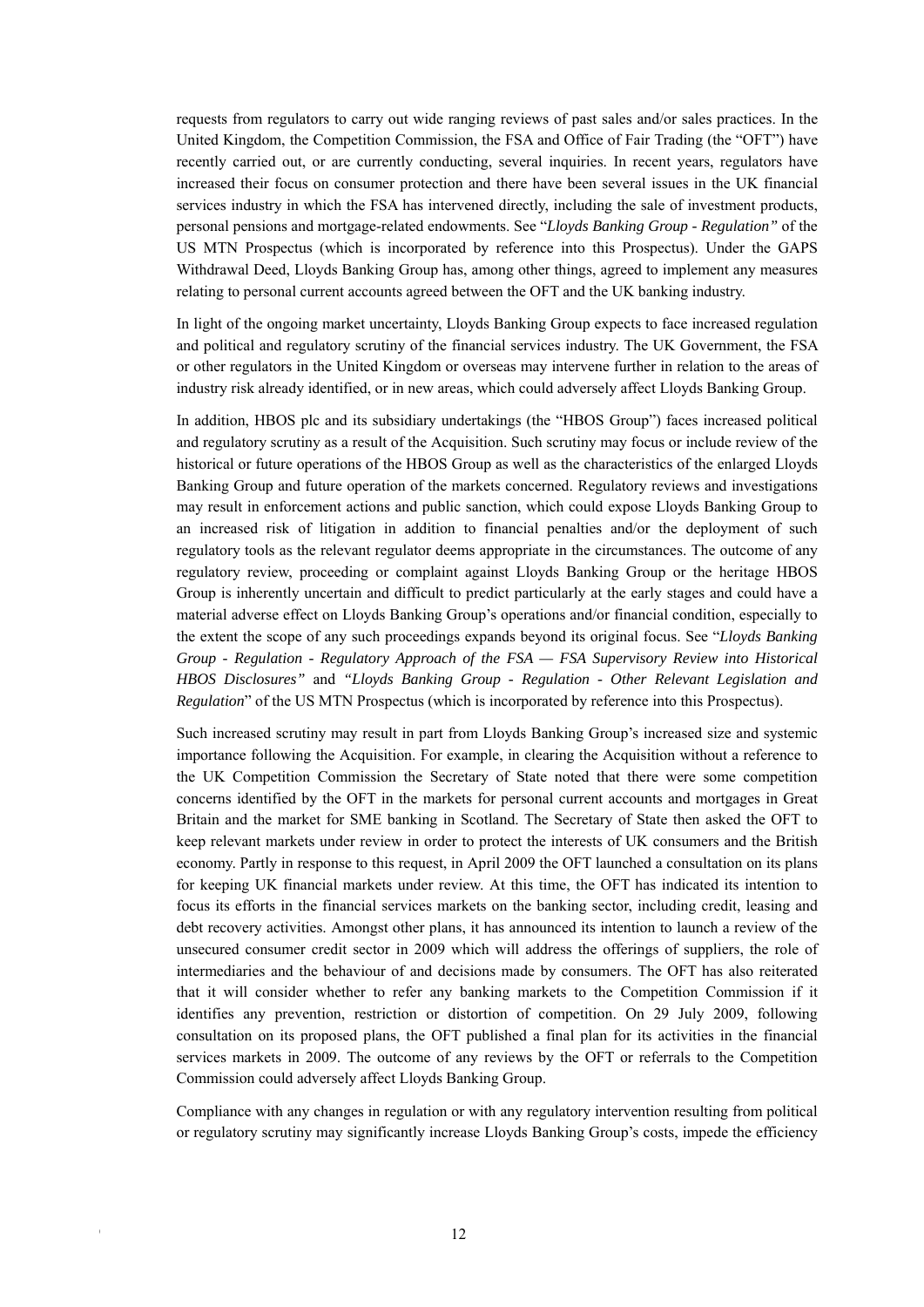of its internal business processes, limit its ability to pursue business opportunities, or diminish its reputation. Any of these consequences could have a material adverse effect on Lloyds Banking Group's operating results, financial condition and prospects.

# **2 Risk Factors relating to the Capital Securities**

*Terms defined in this section "Risk Factors Relating to the Capital Securities" shall have the meanings set out in the Conditions.* 

# 2.1 *Deferral of Coupon Payments*

The Issuer may elect to defer any Coupon Payment on the Capital Securities. If the Issuer does defer a Coupon Payment (whether pursuant to the general right to defer a Coupon Payment under Condition 4 or by virtue of failing to satisfy the condition to payment set out in Condition  $2(b)(i)$ , such Deferred Coupon Payment will become due only on the earliest of: (i) redemption of the Capital Securities pursuant to the Issuer's call option; (ii) redemption, substitution or variation of the Capital Securities as a result of a Tax Event; (iii) redemption, substitution or variation of the Capital Securities as a result of a Regulatory Event and (iv) in relation to any Deferred Coupon Payment relating to any particular Coupon Payment Date, three months following such Coupon Payment Date. Deferred Coupon Payments will also become due on the commencement of the winding-up or administration of the Issuer. Deferred Coupon Payments may only (except in the circumstances otherwise provided in Condition 8(d) and in the winding-up of the Issuer) be satisfied by means of the Alternative Coupon Satisfaction Mechanism and the operation of such mechanism is subject to certain conditions (more particularly described in the Conditions).

# 2.2 *Perpetual Securities*

The Issuer is under no obligation to redeem the Capital Securities at any time and the Holders have no right to call for their redemption.

# 2.3 *Redemption and Substitution Risk*

The Capital Securities may, subject as provided in Condition 7, be redeemed at their principal amount together with any Payments which are Outstanding thereon at the option of the Issuer on the First Reset Date or on any Reset Date thereafter. In addition, upon the occurrence of a Tax Event or a Regulatory Event, the Capital Securities may: (i) be substituted for, or have their terms varied so that they become, alternative Qualifying Tier 1 Securities or Qualifying Upper Tier 2 Securities; or (ii) be redeemed at any time at their outstanding principal amount, together with any Payments which are Outstanding thereon, all as more particularly described in Condition 7.

# 2.4 *No Limitation on Issuing Senior or Pari Passu Securities; Subordination*

There is no restriction on the amount of securities which the Issuer may issue and which rank senior to, or *pari passu* with, the Capital Securities. The issue of any such securities may reduce the amount recoverable by Holders on a winding-up or administration of the Issuer and/or may increase the likelihood of a deferral of Coupon Amounts under the Capital Securities. In particular, on the windingup or administration of the Issuer, the Capital Securities shall rank junior to the claims of all Senior Creditors of the Issuer and any notional class of preference shares in the capital of the Issuer by reference to which the amount payable in respect of any Junior Subordinated Debt in a winding-up or administration of the Issuer is determined. Accordingly, in the winding-up or administration of the Issuer and after payment of the claims of other creditors, there may not be a sufficient amount to satisfy the amount owing to the Holders.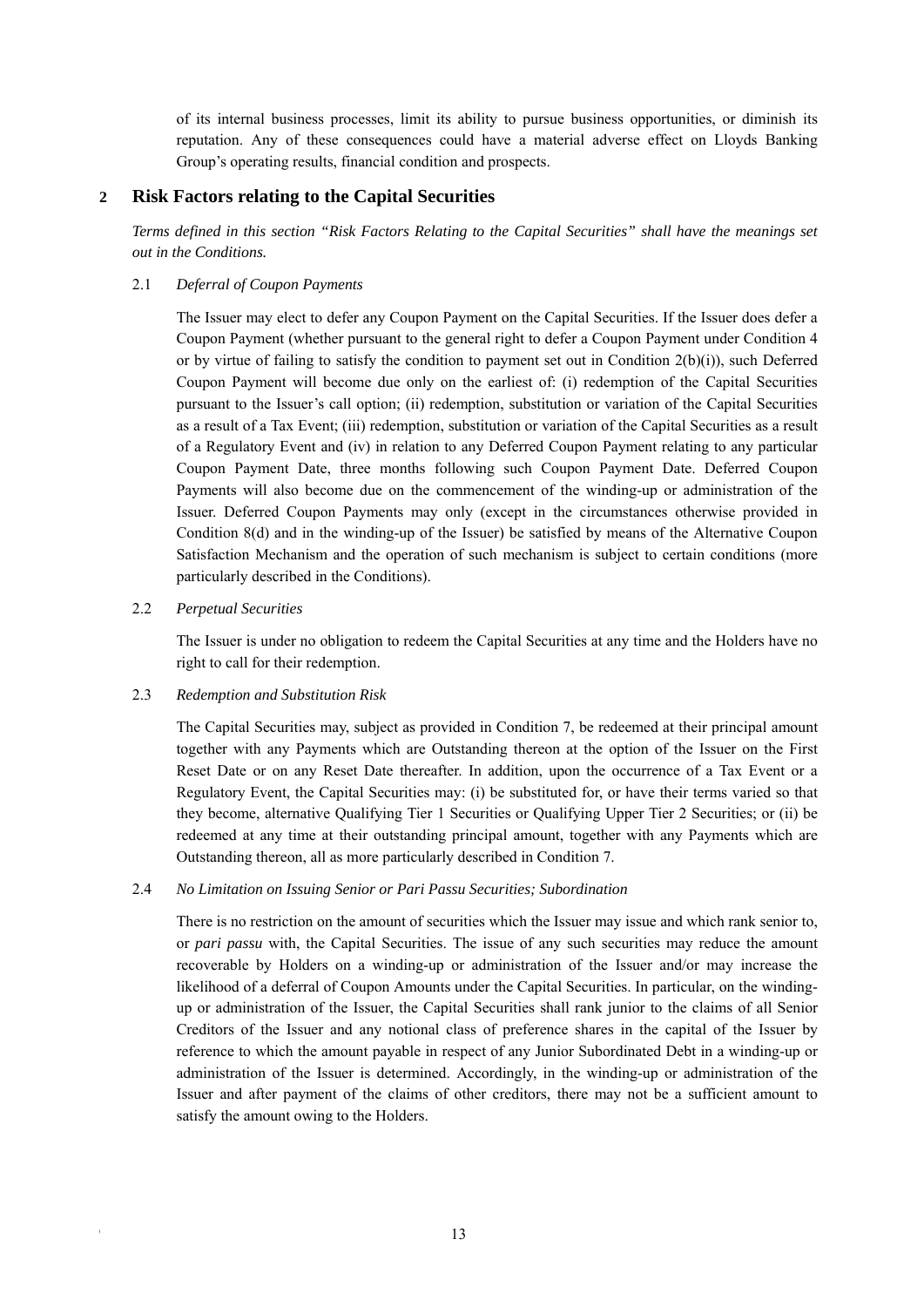#### 2.5 *Availability of Shares*

The Issuer and the Parent will undertake to use all reasonable endeavours to satisfy any ACSM Payment, as more particularly described in Condition 6. However, if at the time when any Deferred Coupon Payments fall to be satisfied by means of the ACSM, the Issuer does not have available and/or the relevant Directors do not have the necessary authority under English law to allot in favour of the Calculation Agent, a sufficient number of authorised but unissued Payment Issuer Shares, as the case may be, to satisfy the relevant ACSM Payments, then the Issuer will not be able to operate the ACSM.

The Issuer may not exercise its right to redeem, substitute or vary the terms of the Capital Securities, unless the Issuer has available, and the relevant Directors have the corresponding authority to allot, such number of authorised but unissued Payment Issuer Shares required to be issued for the purposes of satisfying in full any ACSM Payments which are required to be satisfied in connection with such redemption, substitution or variation (all as more particularly described in Condition  $6(d)$ ). In addition, the Capital Securities may not be redeemed, substituted or have their terms varied unless all Deferred Coupon Payments (if any) are satisfied through the operation of the ACSM on or prior to the date set for the relevant redemption, substitution or variation.

#### 2.6 *Market Disruption Event*

If, following a decision by the Issuer to satisfy a payment using the ACSM, in the opinion of the Issuer a Market Disruption Event in respect of the Parent's ordinary shares exists, the payment to Holders may be deferred until the cessation of such Market Disruption Event, as more particularly described in Condition 6(e). Any such deferred payments shall not bear interest.

# 2.7 *Tier 1 Capital Securities*

Except on a winding-up, payments in respect of the principal of, and interest on, the Capital Securities will be conditional upon the Issuer being solvent at the time of payment, as provided in, and as more particularly described in, Condition 2(b) and no payment shall be due to the extent that the Issuer is insolvent or would become insolvent as a result of making such payment.

#### 2.8 *Restricted Remedy for Non-Payment when due*

In accordance with the FSA's requirements for Tier 1 Capital, the sole remedy against the Issuer available to the Trustee or (where the Trustee has failed to proceed against the Issuer as provided in the Conditions) any Holder for recovery of amounts which have become due in respect of the Capital Securities and Coupons will be the institution of proceedings for the winding-up of the Issuer in England and/or proving in any winding-up of the Issuer. Except on a winding-up, in accordance with Condition 2(b)(ii), no payment in respect of the Capital Securities shall become due unless the condition (solvency) to payment set out in Condition 2(b)(i) is satisfied.

#### 2.9 *Set-Off*

Subject to applicable law, no Holder may exercise or claim any right of set-off in respect of any amount owed to it by the Issuer arising under or in connection with the Capital Securities or the Coupons and each Holder shall, by virtue of his purchase, subscription or holding of any Capital Security, be deemed to have waived all such rights of set-off.

#### 2.10 *Secondary Market Generally*

The Capital Securities have been issued as a private placement and although the Capital Securities are listed on the official list of the UK Listing Authority and traded on the Market, the Capital Securities will have no established trading market when issued, and it is possible that one may not develop. In the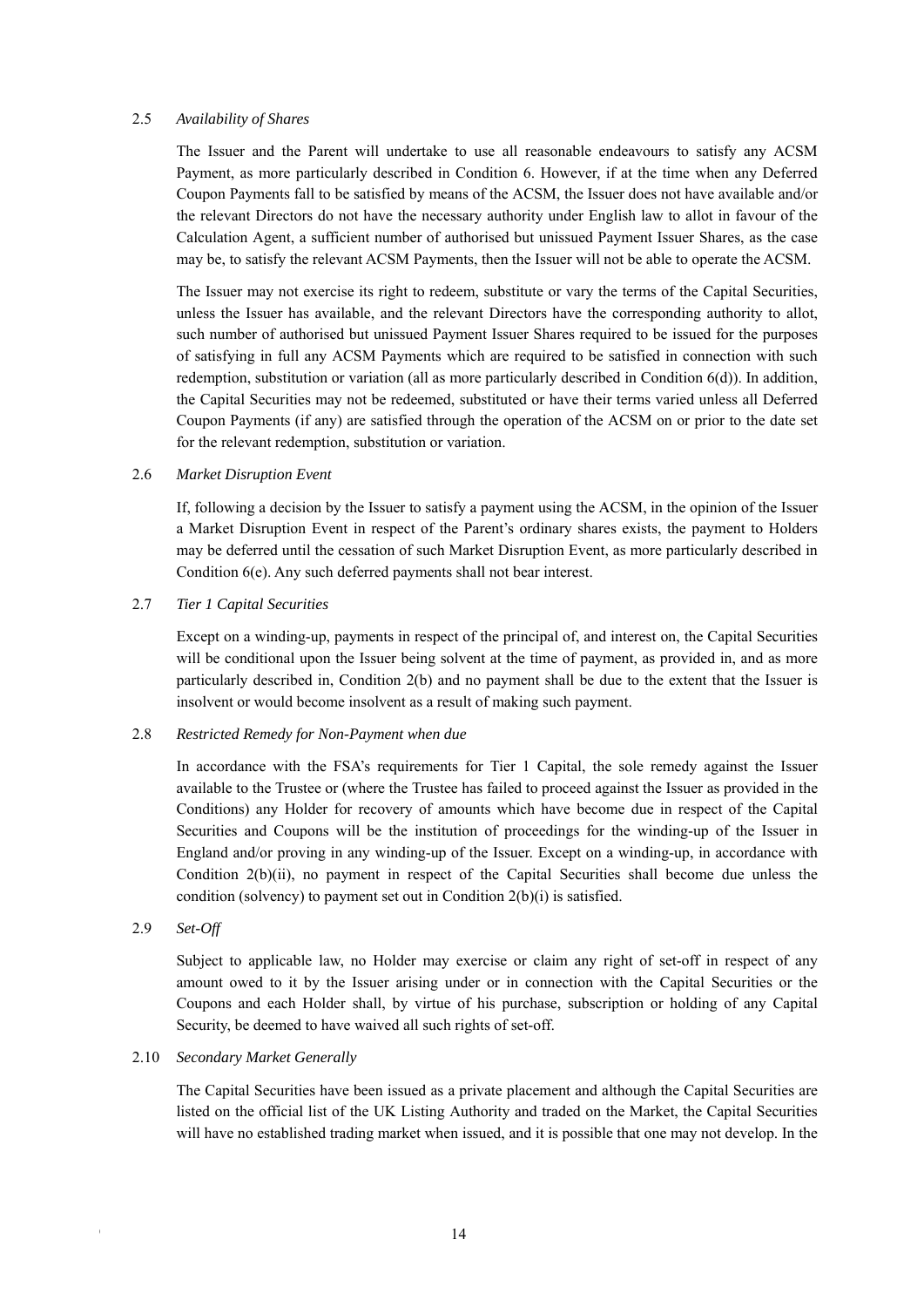event a secondary market does not develop, investors may not be able to sell their Capital Securities easily or at prices that will provide them with a yield comparable to similar investments that have a developed secondary market.

#### 2.11 *Rating methodologies, including "notching" practices, may change*

The rating methodologies for securities with features similar to the Capital Securities are still developing, and the rating agencies may change their methodologies in the future. This may include, for example, the relationship between ratings assigned to an issuer's senior securities and ratings assigned to securities with features similar to the Capital Securities, sometimes called "notching". If the rating agencies were to change their practices for rating such securities in the future and the ratings of the Capital Securities were to be subsequently lowered, this may have a negative impact on the trading price of the Capital Securities.

# 2.12 *Credit ratings may not reflect all risks*

One or more independent credit rating agencies may assign credit ratings to the Capital Securities. The ratings may not reflect the potential impact of all risks related to structure, market, additional factors discussed above, and other factors that may affect the value of the Capital Securities. A credit rating is not a recommendation to buy, sell or hold securities and may be revised or withdrawn by the rating agency at any time.

# 2.13 *Capital Securities may not be a suitable investment for all investors*

Each potential investor in any Capital Securities must determine the suitability of that investment in light of its own circumstances. In particular, each potential investor should:

- (i) have sufficient knowledge and experience to make a meaningful evaluation of the relevant Capital Securities, the merits and risks of investing in the Capital Securities and the information contained or incorporated by reference in this Prospectus;
- (ii) have access to, and knowledge of, appropriate analytical tools to evaluate, in the context of its particular financial situation, an investment in the Capital Securities and the impact such investment will have on its overall investment portfolio;
- (iii) have sufficient financial resources and liquidity to bear all of the risks of an investment in the Capital Securities;
- (iv) understand thoroughly the terms of the Capital Securities;
- (v) recognise that it may not be possible to make any transfer of the Capital Securities for a substantial period of time, if at all; and
- (vi) be able to evaluate (either alone or with the help of a financial adviser) possible scenarios for economic, interest rate and other factors that may affect its investment and its ability to bear the applicable risks.
- 2.14 *Interest rate risks*

Investment in Capital Securities as fixed rate instruments involves the risk that subsequent changes in market interest rates may adversely affect the value of the Capital Securities.

#### 2.15 *Change of law or regulation*

The Conditions are based on English law and the regulations, requirements, guidelines and policies of the FSA relating to capital adequacy in effect as at the Issue Date of the Capital Securities. No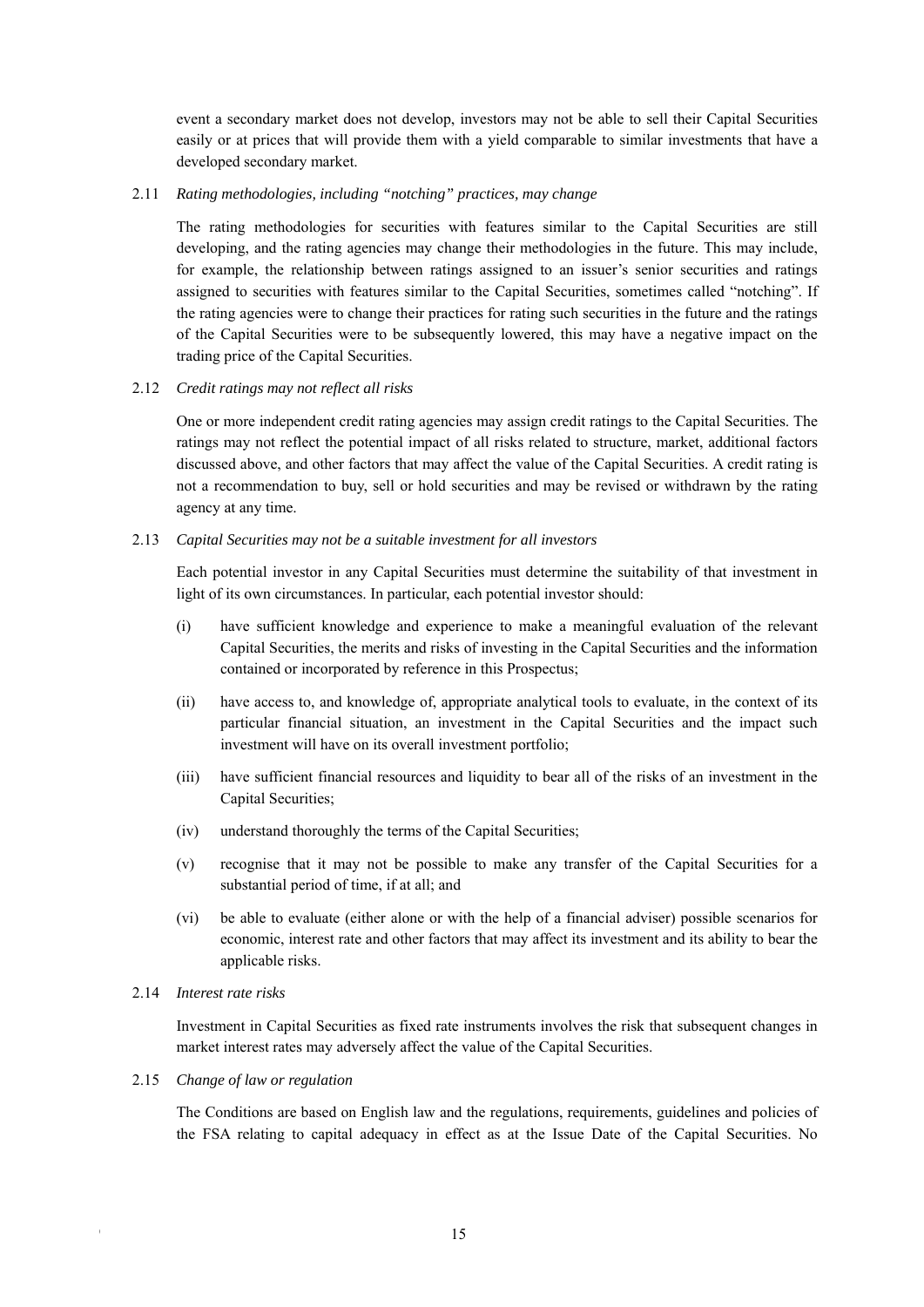assurance can be given as to the impact of any possible judicial decision or change to English law, administrative practice or the regulations, requirements, guidelines and policies of the FSA after the Issue Date of the Capital Securities.

2.16 EU *Savings Directive* 

Under EC Council Directive 2003/48/EC on the taxation of savings income, each Member State is required to provide to the tax authorities of another Member State details of payments of interest (or similar income) paid by a person within its jurisdiction to an individual resident in that other Member State or to certain other persons in that other Member State. However, for a transitional period, Belgium, Luxembourg and Austria may instead (unless during that period they elect otherwise) impose a withholding system in relation to such payments (the ending of such transitional period being dependent upon the conclusion of certain other agreements relating to information exchange with certain other counties). Belgium will change to the provision of information system (rather than a withholding system) from 1 January 2010. A number of non-EU countries and territories including Switzerland have adopted similar measures (a withholding system in the case of Switzerland).

2.17 *Because the Global Certificates will be held by or on behalf of Euroclear or Clearstream, Luxembourg, investors will have to rely on their procedures for transfer, payment, voting and communication with the Issuer.* 

The Capital Securities will be represented by one or more Global Certificates. The Global Certificates will either be deposited with a custodian on behalf of DTC or its nominee or a common depositary for Euroclear and Clearstream, Luxembourg. Except in certain limited circumstances described in the Global Certificates, investors will not be entitled to receive Capital Securities in definitive form. DTC or Euroclear and Clearstream, Luxembourg will maintain records of the beneficial interests in the Global Certificates. While the Capital Securities are represented by a Global Certificate, Holders will be able to trade their beneficial interests only through DTC or through Euroclear and Clearstream, Luxembourg or the accountholders of Euroclear and Clearstream, Luxembourg.

The Issuer will discharge its payment obligations under the Capital Securities by making payments to the custodian for distribution to the holders of beneficial interests at DTC or a participant of DTC with respect to interests of indirect participants, or to the common depositary for Euroclear and Clearstream, Luxembourg for distribution to their accountholders. A holder of a beneficial interest in a Global Certificate must rely on the procedures of DTC or DTC's participants or the procedures of Euroclear and Clearstream, Luxembourg to receive payments under the Capital Securities. The Issuer has no responsibility or liability for the records relating to, or payments made in respect of, beneficial interests in the Global Certificate.

Holders of beneficial interests in the Global Certificate will not have a direct right to vote in respect of the Capital Securities. Instead, such Holders will be permitted to act only to the extent that they are enabled by DTC, Euroclear or Clearstream, Luxembourg to appoint appropriate proxies.

#### 2.18 *Modification and waivers*

The Conditions contain provisions for calling meetings of Holders to consider matters affecting their interests generally. These provisions permit defined majorities to bind all Holders including Holders who did not attend and vote at the relevant meeting and Holders who voted in a manner contrary to the majority. The Conditions also provide that the Trustee may, without the consent of the Holders, agree to any modification of, or waiver or authorisation of any breach or proposed breach of, the Conditions.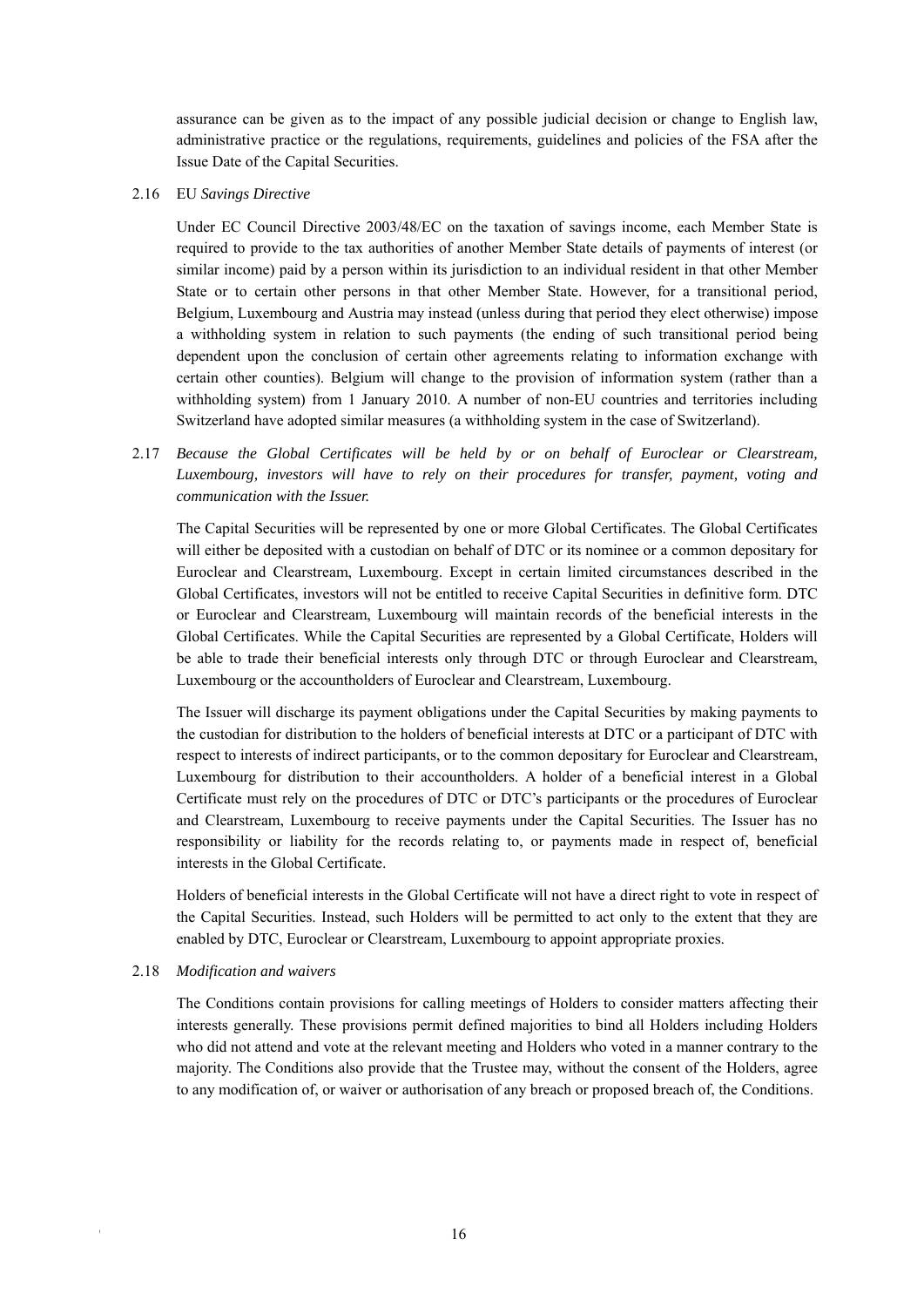#### **TERMS AND CONDITIONS OF THE CAPITAL SECURITIES**

# *The following, subject to alteration and except for paragraphs in italics, are the terms and conditions of the Capital Securities which will be endorsed on each Capital Security in definitive form (if issued).*

The U.S.\$2,000,000,000 12.00 per cent. Fixed-to-Floating Rate Perpetual Capital Securities (the "Capital Securities", which expression shall, unless the context otherwise requires, include any further securities issued pursuant to Condition 16 and forming a single series with the Capital Securities) of Lloyds TSB Bank plc (the "Issuer") was authorised by a resolution of the Board of Directors of the Issuer passed on 11 December 2009 and of the Board of Directors of the Parent passed on 11 December 2009. The Capital Securities are constituted by a trust deed (the "Trust Deed") dated 16 December 2009 between the Issuer, the Parent and BNY Corporate Trustee Services Limited (the "Trustee", which expression shall include all persons for the time being the trustee or trustees under the Trust Deed) as trustee for the Holders (as defined in Condition 21). These terms and conditions (the "Conditions") include summaries of, and are subject to, the detailed provisions of the Trust Deed. Copies of (i) the Trust Deed; (ii) the paying agency agreement (the "Paying Agency Agreement") dated 16 December 2009 made between the Issuer, the Parent, The Bank of New York Mellon as initial principal paying agent (the "Principal Paying Agent", which expression shall include any successor thereto), the other initial paying agents named therein (together with the Principal Paying Agent, the "Paying Agents", which expression shall include the Paying Agents for the time being), The Bank of New York Mellon (Luxembourg) S.A. as registrar (the "Registrar", which expression shall include any successor thereto), the transfer agents named therein (the "Transfer Agents", which expression shall include any successor thereto and the Registrar) and the Trustee; and (iii) the Calculation Agency Agreement (to the extent entered into pursuant to Condition 17) are available for inspection during normal business hours at the specified office of Trustee (being at the Issue Date (as defined in Condition 21) at One Canada Square, London E14 5AL, United Kingdom). The Holders are entitled to the benefit of, and are bound by, all the provisions of the Trust Deed and, to the extent applicable to them, are deemed to have notice of all the provisions of the Paying Agency Agreement and the Calculation Agency Agreement (if any).

Capitalised terms used but not defined in these Conditions (whether in Condition 21 or otherwise) shall have the meanings ascribed to them in the Trust Deed, unless, in any case, the context otherwise requires or unless otherwise stated.

#### **1 Form, Denomination and Title**

#### **(a) Form and Denomination**

The Capital Securities are issued in registered form in the Authorised Denominations without coupons attached. A certificate (each a "Certificate") will be issued to each Holder in respect of its registered holding of Capital Securities. Each Certificate will be numbered serially with an identifying number which will be recorded on the relevant Certificate and in the Register.

#### **(b) Title**

Title to the Capital Securities will pass by transfer and registration in the Register. Each Holder will (except as otherwise required by law or as ordered by a court of competent jurisdiction) be treated as its absolute owner for all purposes (whether or not it is overdue and regardless of any notice of ownership, trust or any interest in it or its theft or loss or anything written on the Certificate, or the theft or loss of the Certificate issued in respect of it) and no person will be liable for so treating the Holder. The Issuer will cause to be kept at the specified offices of the Registrar outside the United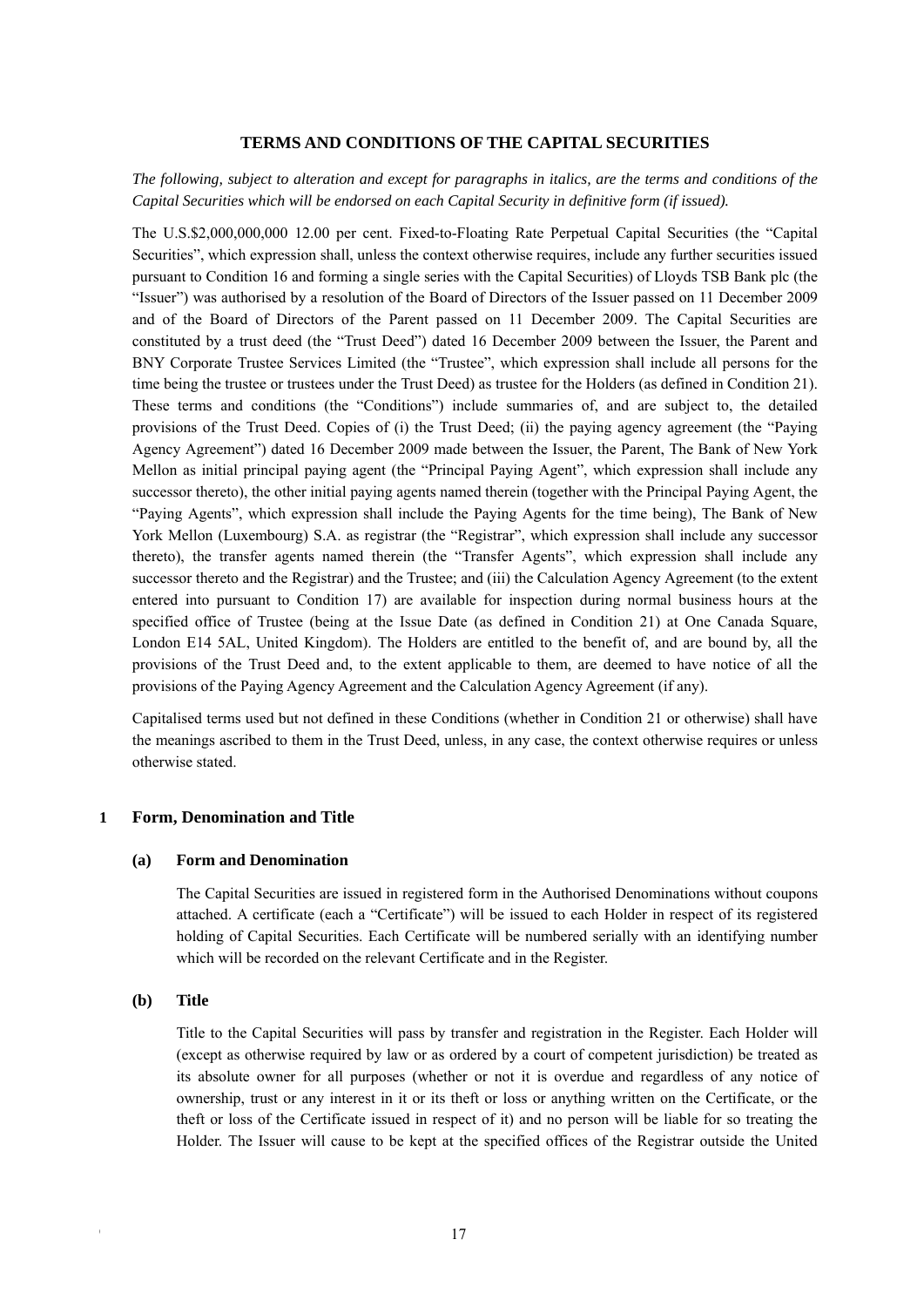Kingdom and in accordance with the terms of the Paying Agency Agreement, a register (the "Register") on which shall be entered the names and addresses of the Holders and the particulars of the Capital Securities held by them and of all transfers and redemptions of Capital Securities. Each Holder shall be entitled to receive only one Certificate in respect of its entire holding.

# **(c) Transfer**

Subject to the terms of the Paying Agency Agreement and to Conditions  $1(f)$  and  $1(g)$ , each Capital Security may be transferred in whole or in part upon the surrender of the relevant Certificate representing the Capital Security to be transferred (together with the form of transfer in respect thereof duly completed and executed and stamped (where applicable)) at the specified office of the Registrar or the specified office of any other Transfer Agent. In the case of a transfer of part only of a Capital Security, a new Certificate in respect of the balance not transferred will be issued and delivered to the transferor in accordance with Condition 1(d).

No transfer of a Certificate will be valid unless and until entered on the Register. A Capital Security may be registered only in the name of, and transferred only to, a named person (or persons, not exceeding four in number) or a nominee.

# **(d) Delivery of New Certificates**

Each new Certificate to be issued upon transfer of a Capital Security will, within three Business Days of receipt by the Registrar or, as the case may be, any other relevant Transfer Agent of the form of transfer duly completed and executed, be mailed by uninsured mail at the risk of the Holder entitled to the Capital Securities (but free of charge to the Holder) to the address specified in the form of transfer. The form of transfer is available at the specified offices of the Transfer Agents.

#### **(e) Formalities Free of Charge**

The transfer of a Capital Security will be effected without charge by or on behalf of the Issuer or the Transfer Agents subject to (i) the person making such application for transfer paying or procuring the payment of (or the giving of such indemnity as the Issuer or the relevant Transfer Agent may require in respect of) any taxes, duties or other governmental charges which may be imposed in relation to such transfer; and (ii) the relevant Transfer Agent being satisfied with the documents of title and/or the identity of the person making the application.

#### **(f) Closed Periods**

No Holder may require the transfer of any Capital Security (or part thereof) during the period of 15 days ending on (and including) the due date for any payment of principal of that Capital Security or seven days ending on (and including) any Record Date in respect of a Coupon Payment Date.

#### **(g) Regulations**

All transfers of Capital Securities and entries on the Register will be made subject to the regulations concerning transfer of Capital Securities scheduled to the Paying Agency Agreement. The regulations may be changed by the Issuer with the prior written approval of the Trustee and the Registrar. A copy of the current regulations will be mailed (free of charge) by the Registrar to any Holder upon request and is available at the specified offices of the Transfer Agents.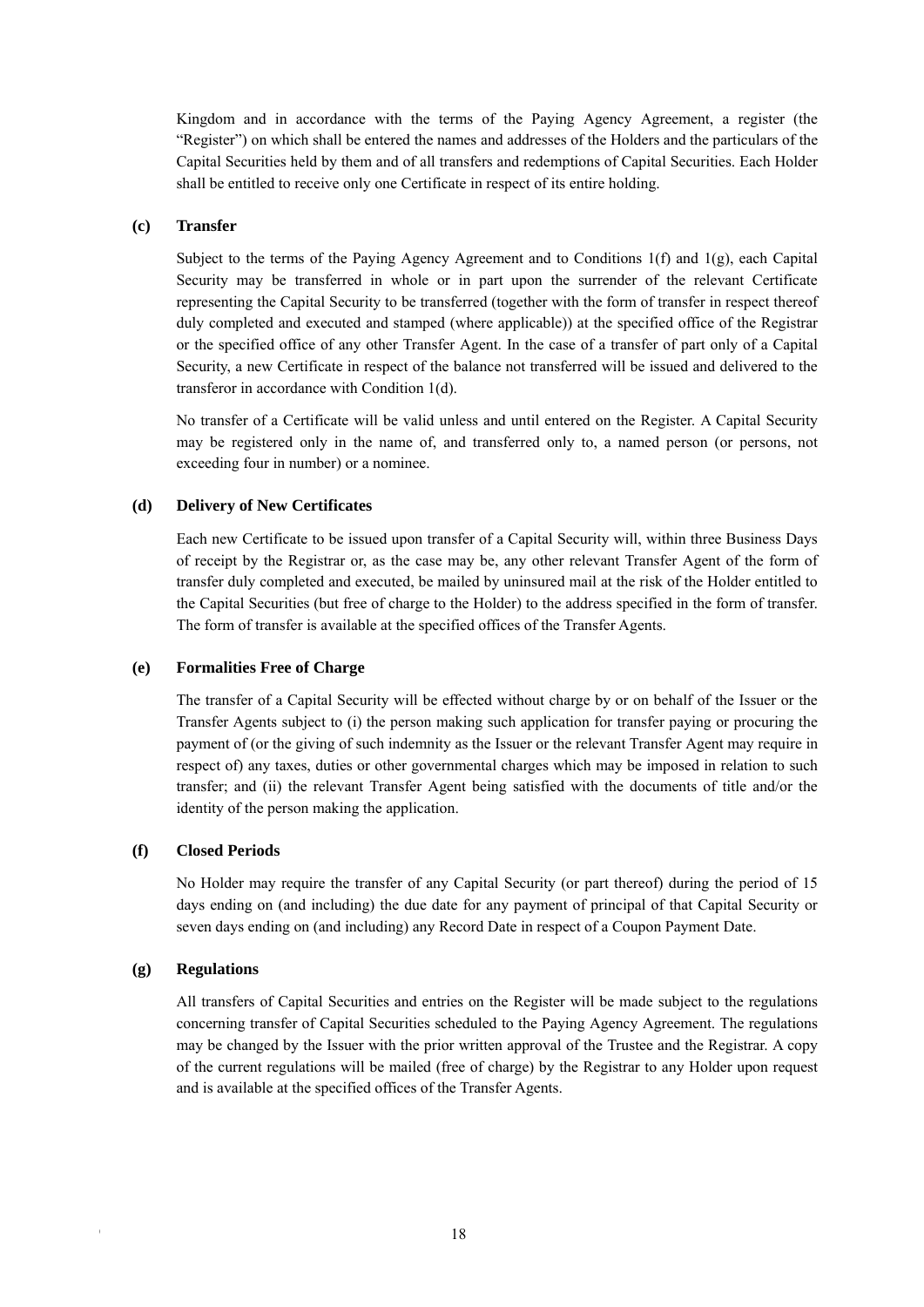#### **2 Status and Subordination**

#### **(a) Status**

The Capital Securities constitute direct, unsecured and, in accordance with Condition 2(b) below, subordinated securities of the Issuer and rank *pari passu* without any preference among themselves.

# **(b) Subordination**

# (i) Condition to Payment

Subject to Condition 3, payments in respect of or arising from the Capital Securities (including Coupon Amounts payable in cash or by way of the issue of Issuer Shares in accordance with Condition 6 and including any damages awarded for breach of any obligation of the Issuer under these Conditions, the Trust Deed or the Paying Agency Agreement) are conditional upon the Issuer being solvent at the time of payment by the Issuer (or at the time of issue of such Issuer Shares) and no principal or Payments shall be due and payable in respect of the Capital Securities (including Coupon Amounts payable in cash or by way of the issue of Issuer Shares in accordance with Condition 6 and including any damages awarded for breach of any obligation of the Issuer under these Conditions, the Trust Deed or the Paying Agency Agreement) except to the extent that the Issuer could make such payment and still be solvent immediately thereafter. Payments in respect of the Capital Securities may also be deferred pursuant to Condition 4.

In these Conditions, the Issuer shall be considered to be solvent if  $(x)$  it is able to pay its debts to its Senior Creditors as they fall due; and (y) its Assets exceed its Liabilities (other than its Liabilities to persons who are not Senior Creditors). For the purposes of this Condition  $2(b)(i)$ any reference to a payment by the Issuer in respect of a Capital Security shall be deemed to include a purchase of such Capital Security by the Issuer. A report as to the solvency of the Issuer by two Directors of the Issuer or, if the Issuer is in a winding-up, its liquidator or, if the Issuer is in administration, its administrators shall, in the absence of manifest error, be treated and accepted by the Issuer, the Parent, the Trustee and the Holders as correct and sufficient evidence thereof.

(ii) Solvency Claims

Without prejudice to the rest of these Conditions, amounts in respect of principal or Payments (including any damages awarded for breach of any obligation of the Issuer under these Conditions, the Trust Deed or the Paying Agency Agreement) in respect of which the conditions referred to in Condition  $2(b)(i)$  are not satisfied on the date upon which the same would otherwise be due and payable ("Solvency Claims") will be payable by the Issuer in a windingup or administration of the Issuer as provided in Condition 3 and any redemption pursuant to Condition 7 or 8(e). A Solvency Claim shall not bear interest.

(iii) Set-off

Subject to applicable law, no Holder may exercise, claim or plead any right of set-off, compensation or retention in respect of any amount owed to it by the Issuer arising under or in connection with the Capital Securities and each Holder shall, by virtue of his holding of any Capital Security, be deemed to have waived all such rights of set-off, compensation or retention. Notwithstanding the preceding sentence, if any of the amounts owing to any Holder by the Issuer in respect of, or arising under or in connection with, the Capital Securities is discharged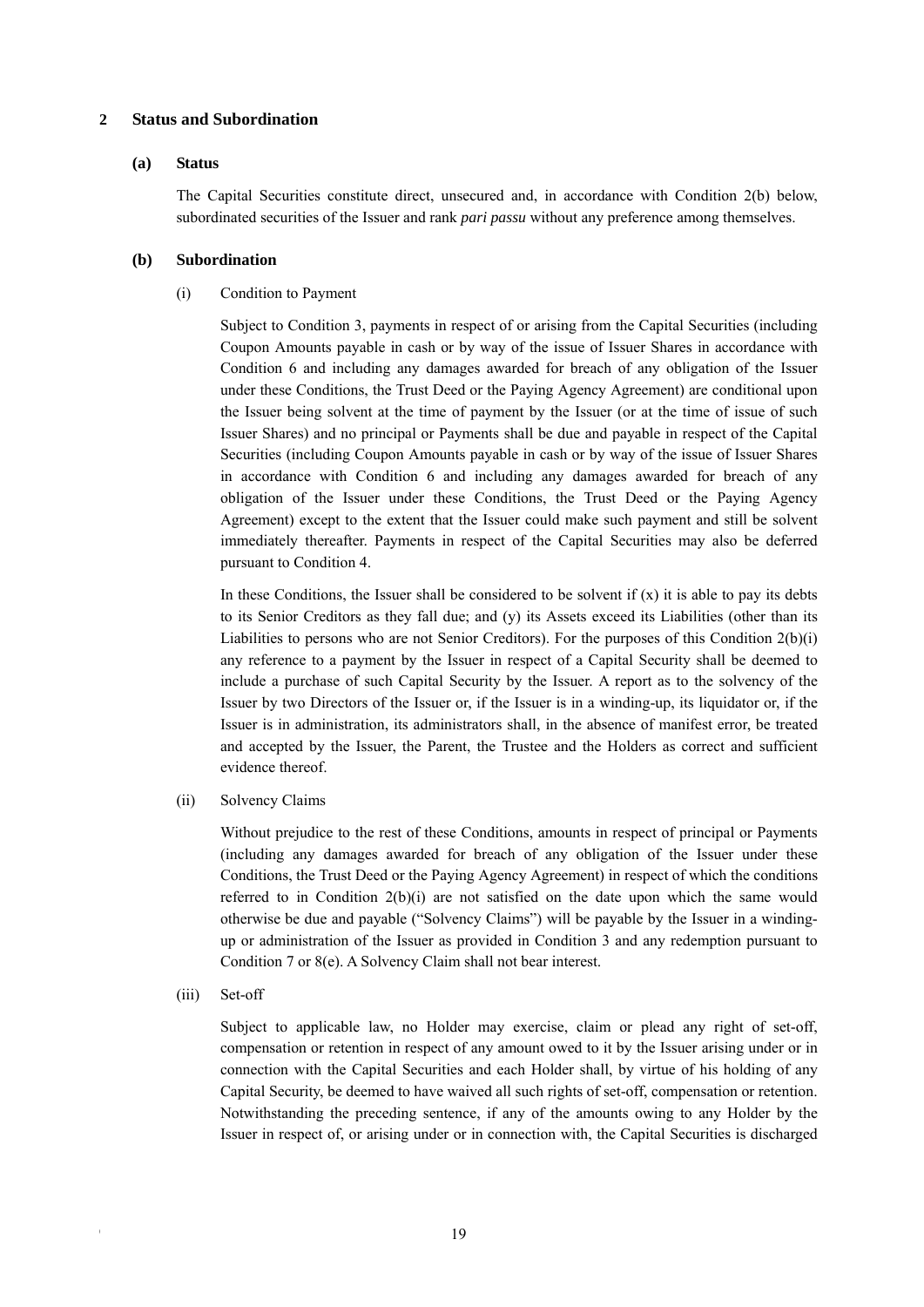by set-off, such Holder shall, subject to applicable law, immediately pay an amount equal to the amount of such discharge to the Issuer (or, in the event of its winding-up or administration, the liquidator, or as appropriate, administrator of the Issuer) and, until such time as payment is made, shall hold an amount equal to such amount in trust for the Issuer (or the liquidator or, as appropriate, administrator of the Issuer (as the case may be)) and accordingly any such discharge shall be deemed not to have taken place.

*If the condition to payment set out in Condition 2(b)(i) is not satisfied, any sums which would otherwise have been payable in respect of the Capital Securities but are not paid by reason of such condition to payment will be available to be put towards the losses of the Issuer.* 

#### **3 Winding-Up or Administration**

If at any time an order is made, or an effective resolution is passed, for the winding-up of the Issuer (except, in any such case, a solvent winding-up solely for the purposes of a reorganisation, reconstruction or amalgamation or the substitution in place of the Issuer of a successor in business (as defined in the Trust Deed) of the Issuer, the terms of which reorganisation, reconstruction, amalgamation or substitution have previously been approved in writing by the Trustee or by an Extraordinary Resolution (as defined in Condition 12)), or, following the appointment of an administrator of the Issuer, an administrator gives notice that it intends to declare and distribute a dividend, there shall be payable by the Issuer in respect of each Capital Security (in lieu of any other payment by the Issuer but subject as provided in this Condition 3), such amount, if any, as would have been payable to the Holder if, on the day prior to the commencement of the winding-up or administration and thereafter, such Holder were the holder of one of a class of preference shares in the capital of the Issuer ("Notional Preference Shares") ranking *pari passu* as to a return of assets on a winding-up or administration with the holders of Other Tier 1 Securities of the Issuer and the holders of that class or classes of preference shares (if any) from time to time issued or which may be issued by the Issuer which have a preferential right to a return of assets in the winding-up or administration over, and so rank ahead of, the holders of all other classes of issued shares for the time being in the capital of the Issuer, but ranking junior to the claims of Senior Creditors and junior to any notional class of preference shares in the capital of the Issuer by reference to which the amount payable in respect of any Junior Subordinated Debt in a winding-up or administration of the Issuer is determined, on the assumption that the amount that such Holder was entitled to receive in respect of each Notional Preference Share on a return of assets in such winding-up or administration was an amount equal to the principal amount of the relevant Capital Security and any other Payments which are Outstanding thereon together with, to the extent not otherwise included within the foregoing, its pro rata share of any Solvency Claims.

On a winding-up or administration of the Issuer, there may be no surplus assets available to meet the claims of the Holders after the claims of the parties ranking senior to the Holders (as provided in this Condition 3) have been satisfied.

#### **4 Coupon Deferral**

The Issuer may elect, subject as provided below, to defer any Coupon Payment otherwise scheduled to be paid on a Coupon Payment Date by giving notice of such election to the Holders (in accordance with Condition 15), the Trustee and the Principal Paying Agent not less than 20 Business Days prior to the relevant Coupon Payment Date. The Issuer may not exercise its rights under this Condition 4 to defer Coupon Payments if a Capital Disqualification Event has occurred (and the Issuer has notified the FSA of such occurrence), unless a Capital Breach Event has also occurred and is continuing.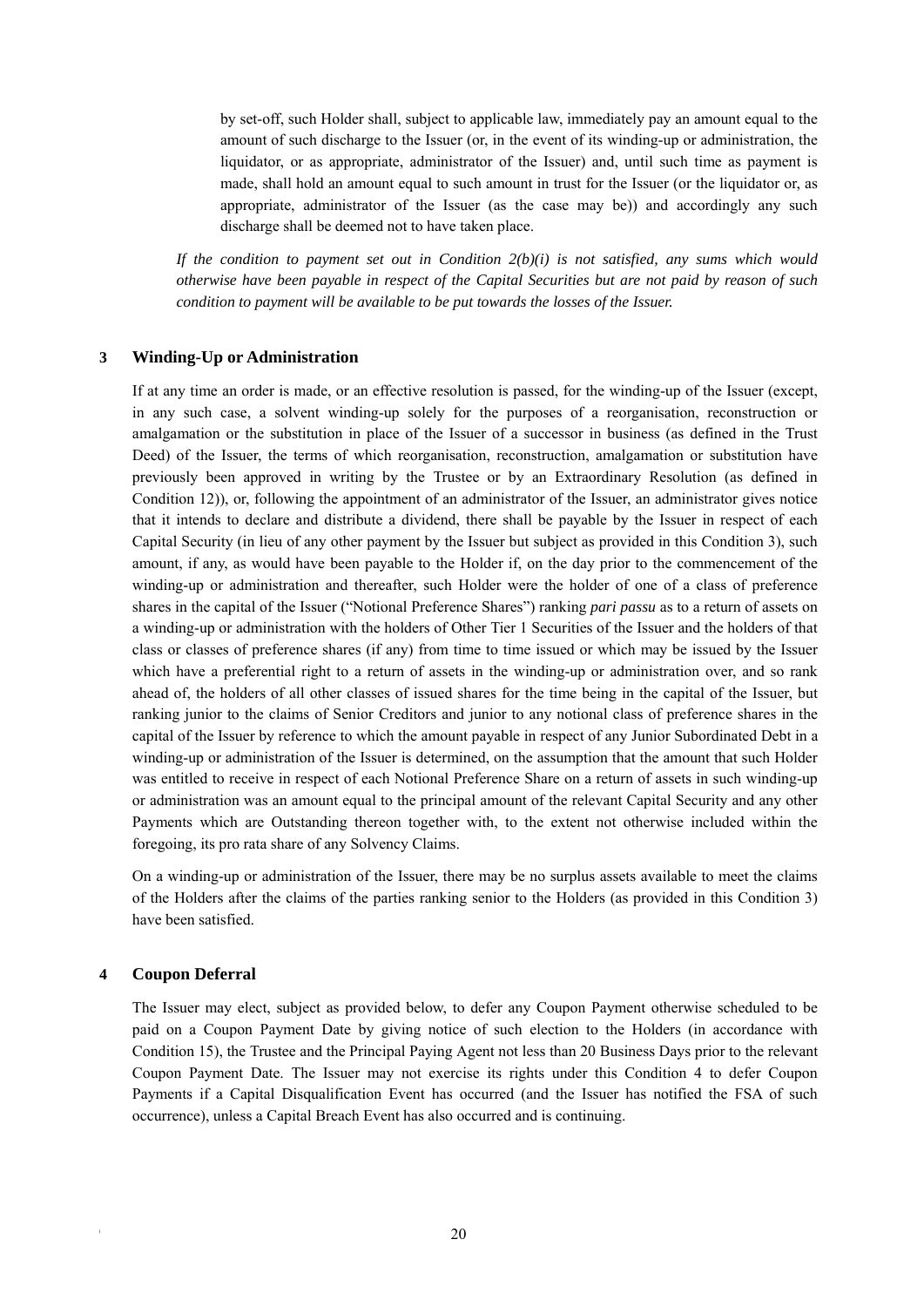The Issuer may (except where Condition 3 applies) at any time satisfy any Deferred Coupon Payment by operation of the procedures set out in Condition 6 and, subject to Condition 8(e), shall only be obliged to do so upon the occurrence of the first of the following to occur: (i) redemption of the Capital Securities in accordance with Condition 7(b); (ii) redemption, substitution or variation of the terms of the Capital Securities in accordance with Condition 7(c); (iii) redemption, substitution or variation of the terms of the Capital Securities in accordance with Condition 7(d); and (iv) in relation to any Deferred Coupon Payment relating to any particular Coupon Payment Date, within three months following such Coupon Payment Date, but in any such case, subject to, and only by the operation of the procedures set out in, Condition 6.

If, on any Coupon Payment Date, payment of all Coupon Payments scheduled to be made on such date is not made in full by reason of either Condition 2(b)(i) or this Condition 4, neither the Issuer nor the Parent shall, (a) declare or pay any distribution or dividend or make any other payment on, and will procure that no distribution or dividend or other payment is made on, any Junior Share Capital other than, in the case where the Issuer has elected to defer a Coupon Payment in accordance with this Condition 4, a dividend (other than a dividend which is, or is expressed to be, an extraordinary or special dividend), distribution or other payment which has been declared, paid or made by the Issuer or the Parent on any Junior Share Capital, prior to the date on which the decision to defer the relevant Coupon Payment is notified to Holders in accordance with Condition 15; or (b) redeem, purchase, cancel, reduce or otherwise acquire any Junior Share Capital or any Other Tier 1 Securities (save where those shares or securities being redeemed, purchased or acquired are replaced contemporaneously by an issue of shares or securities of the same aggregate principal amount and the same ranking on a return of assets on a winding-up or administration or in respect of a distribution or payment of dividends and/or any other amounts thereunder to those shares or securities being redeemed, purchased or acquired), in each case unless or until (i) the Coupon Payments due and payable in any succeeding 12-month period on all outstanding Capital Securities have been paid in full (or an amount equal to the same has been duly set aside or provided for in full for the benefit of the Holders and in a manner satisfactory to the Trustee) or (ii) (if shorter) until all Deferred Coupon Payments have been satisfied in full.

Notwithstanding any other provision in these Conditions or the Trust Deed, the deferral of any Coupon Payment by virtue of this Condition 4 or Condition 2(b)(i) shall not constitute a default for any purpose (including, without limitation, Condition 9(a)) on the part of the Issuer. Any Coupon Payment so deferred shall not bear interest.

The restrictions set out in this Condition 4 do not apply to the declaration and payment of any dividends and distributions or the making of any other payment by the Issuer to the Parent, any holding company of the Parent or to another wholly-owned subsidiary of the Parent.

# **5 Coupon Payments**

#### **(a) Coupon Payment Dates**

The Capital Securities bear interest at the Coupon Rate from (and including) the Issue Date and the amount of such interest will (subject to Conditions  $2(b)(i)$ ,  $2(b)(ii)$ ,  $4$ ,  $6(c)$ ,  $6(d)$  and  $8(e)$ ) be payable on each Coupon Payment Date.

#### **(b) Interest Accrual**

Each Capital Security will cease to bear interest from the due date for redemption thereof pursuant to Condition 7(b) or the date of redemption or substitution thereof pursuant to Condition 7(c), 7(d) or 8(e), as the case may be, unless, after surrender of the relevant Certificate, payment and performance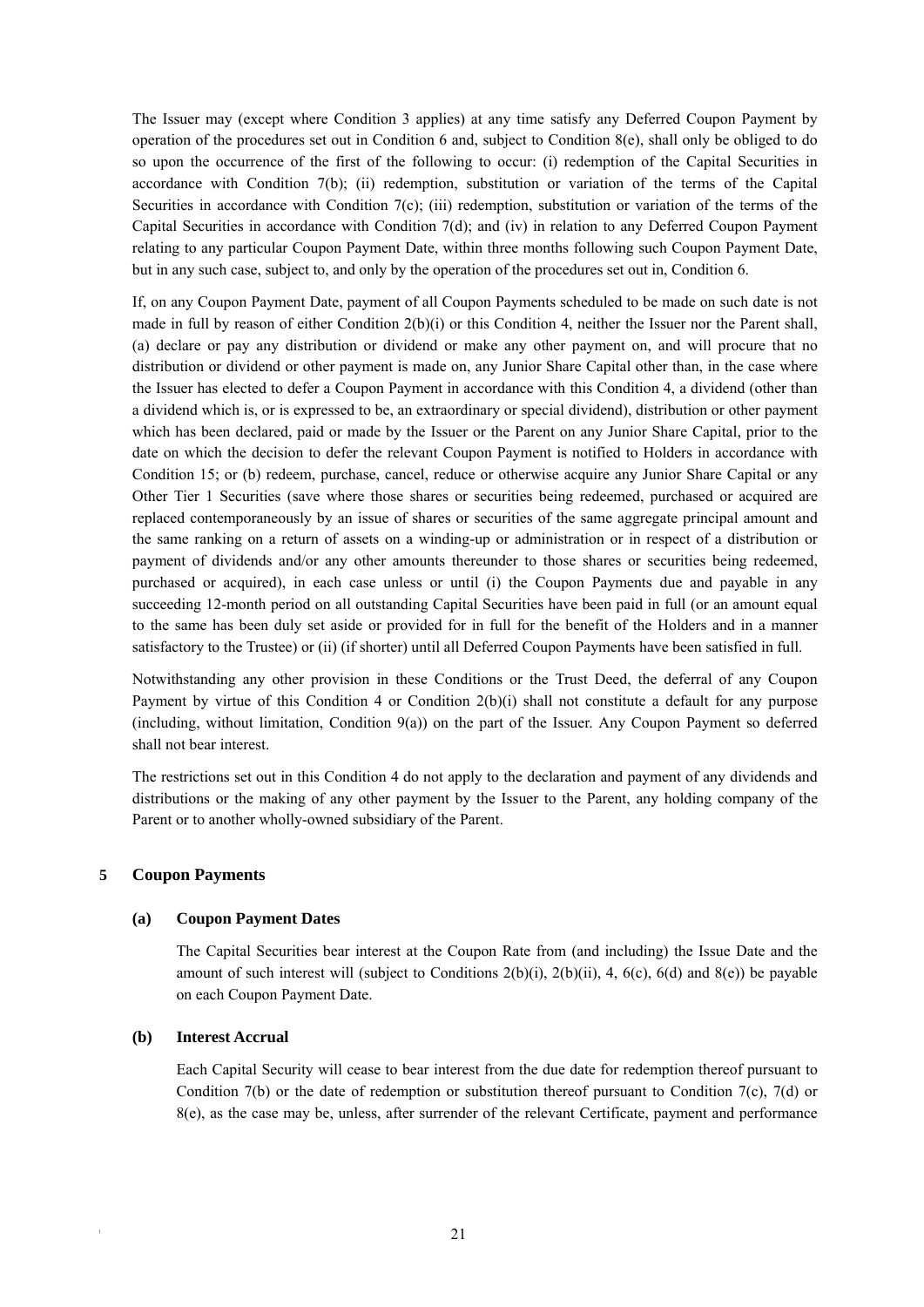of all amounts and obligations due in respect of the Capital Securities is not properly and duly made, in which event interest shall continue to accrue as provided in the Trust Deed.

# **(c) Coupon Rate**

The relevant coupon rate (the "Coupon Rate"):

- (i) in respect of the period from (and including) the Issue Date to (but excluding) the First Reset Date shall be 12.00 per cent. per annum; and thereafter
- (ii) in respect of each Reset Period shall be the aggregate of 11.756 per cent. per annum and:
	- (I) the offered rate (rounded, if necessary, up to the nearest one hundred thousandth of a percentage point (0.000005 per cent. being rounded upwards)) for three-month deposits in U.S. dollars as at 11.00 a.m. (London time) on the Coupon Determination Date in question as appears on the display designated as page "LIBOR01" on the Reuters Monitor Money Rates Service (or such other page or service as may replace it for the purpose of displaying such information) as determined by the Principal Paying Agent; or
	- (II) if such offered rate does not appear, the arithmetic mean (rounded, if necessary, up to the nearest one hundred thousandth of a percentage point (0.000005 per cent. being rounded upwards)) of offered quotations to prime banks in the London interbank market for three-month deposits in U.S. dollars as at 11.00 a.m. (London time) on the Coupon Determination Date in question obtained by the Principal Paying Agent from the principal London office of the Reference Banks, provided at least two of the Reference Banks provide the Principal Paying Agent with such offered quotations; and
	- (III) if, on any Coupon Determination Date to which the provisions of Condition 5(c)(ii)(II) above apply, one only or none of the Reference Banks provides the Principal Paying Agent with such a quotation, the arithmetic mean (rounded, if necessary, up to the nearest one hundred thousandth of a percentage point (0.000005 per cent. being rounded upwards)) of the U.S. dollar lending rates which major banks in the London interbank market selected by the Principal Paying Agent are quoting at approximately 11.00 a.m. (London time) on the relevant Coupon Determination Date to leading banks in London for a period of three months,

except that, if the banks so selected by the Principal Paying Agent under Condition  $5(c)(ii)(III)$  above are not quoting as mentioned above, the Coupon Rate shall be either (i) the Coupon Rate in effect for the last preceding Coupon Period to which one of the preceding sub-paragraphs of this Condition 5(c) shall have applied or (ii) if none, 13.00 per cent. per annum.

# **(d) Determination and Publication of Coupon Rate and Coupon Amounts**

The Principal Paying Agent will, upon determining the Coupon Rate pursuant to Condition  $5(c)(ii)$ , calculate the Coupon Amount in respect of each U.S.\$1,000 principal amount of the Capital Securities and cause the Coupon Rate and each Coupon Amount payable in respect of a Coupon Period to be notified to the Trustee, the Issuer, the other Paying Agents and any stock exchange on which the Capital Securities are for the time being listed and to be notified to the Holders as soon as possible after their determination but in no event later than the fourth Business Day thereafter.

Each Coupon Amount in respect of any Coupon Period ending prior to the First Reset Date shall be calculated by applying the Coupon Rate to the principal amount of the relevant Capital Security and (in the case of a semi-annual Coupon Period) dividing the result by two and, in respect of any period of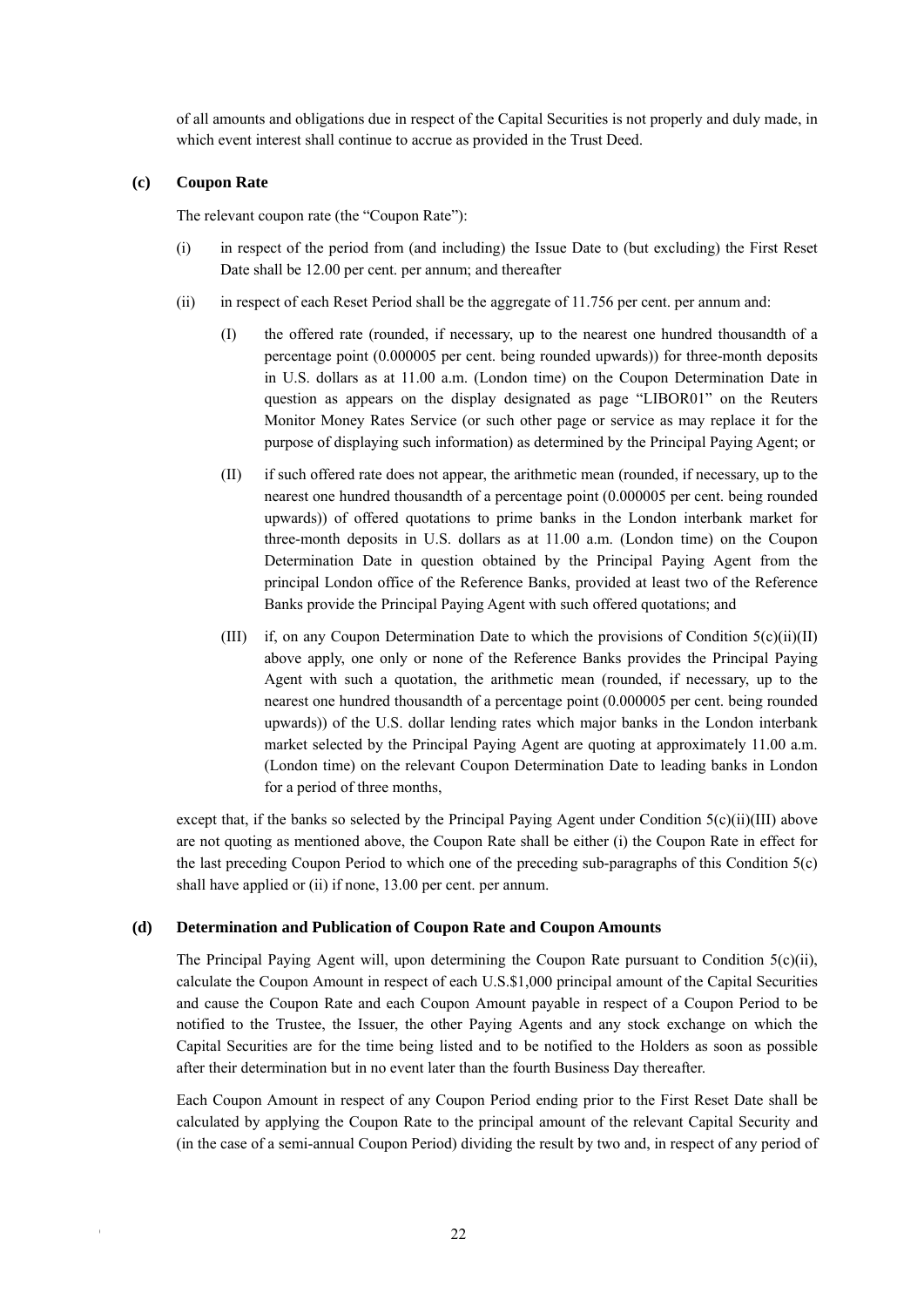less than one year (save for a semi-annual Coupon Period), such Coupon Amount shall be calculated on the basis of a 360-day year consisting of 12 months of 30 days each and, in the case of an incomplete month, the number of days elapsed, and the resulting figure rounded to the nearest cent (half a cent being rounded up).

Each Coupon Amount in respect of any Coupon Period commencing on or after the First Reset Date shall be calculated by applying the Coupon Rate to the principal amount of the relevant Capital Security and multiplying the result by the Day Count Fraction and rounding the resulting figure to the nearest cent (half a cent being rounded up).

#### **(e) Determination or Calculation by Trustee**

If the Principal Paying Agent does not at any time for any reason so determine the Coupon Rate or calculate each Coupon Amount in accordance with Conditions  $5(c)(ii)$  and  $5(d)$ , the Trustee or an agent on its behalf shall do so and such determination or calculation shall be deemed to have been made by the Principal Paying Agent. In doing so, the Trustee or its agent shall apply the foregoing provisions of this Condition 5, with any necessary consequential amendments, to the extent that, in its opinion, it or its agent can do so, and in all other respects it shall do so in such manner as it shall deem fair and reasonable in all the circumstances. All determinations or calculations made or obtained for the purposes of the provisions of this Condition  $5(e)$  by the Trustee or its agent, shall (in the absence of wilful default, bad faith or manifest error) be binding on the Issuer, the Paying Agents, the Transfer Agents and all Holders and (in the absence of wilful default or bad faith) no liability to the Issuer or the Holders shall attach to the Trustee in connection with the exercise or non-exercise by it of its powers, duties and discretions pursuant to such provisions.

#### **(f) Reference Banks**

Unless the Capital Securities are to be redeemed on the First Reset Date, the Issuer will (with the prior written approval of the Trustee) not later than 20 Business Days before the First Reset Date appoint four leading financial institutions engaged in the London interbank market to act as Reference Banks and will procure that, so long as any Capital Security is outstanding, there shall thereafter at all times be four Reference Banks. If any such institution (acting through its relevant office) is unable to continue to act as a Reference Bank, the Issuer shall (with the prior written approval of the Trustee) appoint some other leading financial institution engaged in the London interbank market (acting through its principal London office) to act as such in its place.

#### **6 Alternative Coupon Satisfaction Mechanism**

#### **(a) Alternative Coupon Satisfaction Mechanism**

Where an ACSM Payment is to be satisfied as provided in this Condition 6, it shall be so satisfied in accordance with the Alternative Coupon Satisfaction Mechanism (the "ACSM") as provided in this Condition 6. The Issuer shall notify the Holders in accordance with Condition 15 and the Trustee, the Principal Paying Agent and the Calculation Agent not less than 10 Business Days prior to the relevant ACSM Payment Date that an ACSM Payment is to be satisfied on such ACSM Payment Date.

#### **(b) Issue of Ordinary Shares**

If any ACSM Payment is to be satisfied pursuant to the provisions of this Condition 6 then, subject to Conditions  $6(d)$ ,  $6(e)$  and  $8(e)$ :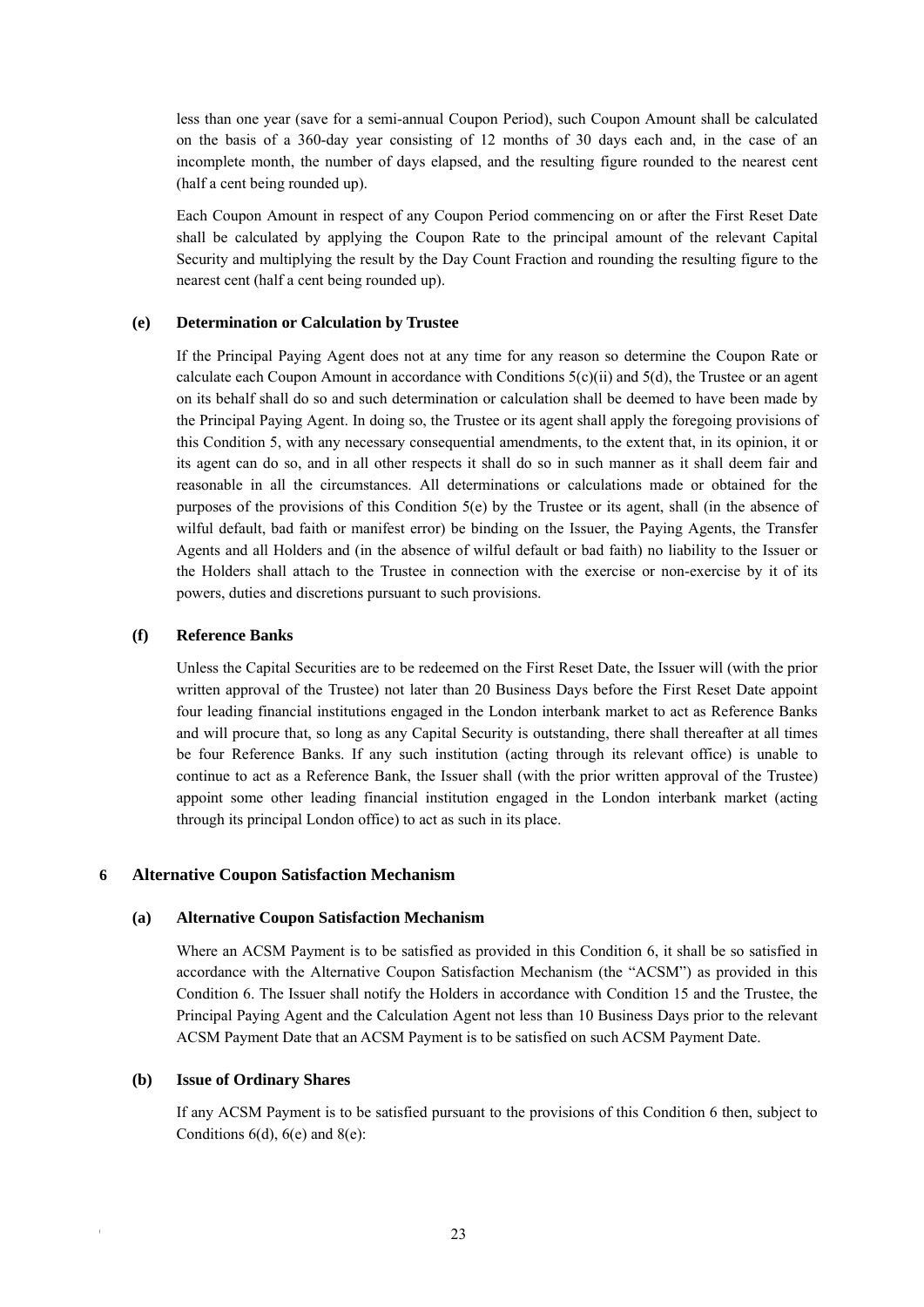- (i) by close of business in London on or before the seventh Business Day prior to the relevant ACSM Payment Date, the Issuer will, subject to it having the necessary corporate authorisations in place, issue and allot in favour of the Calculation Agent such number of Issuer Shares (the "Payment Issuer Shares") as, in the determination of the Parent, will have a market value (converted, where necessary, into U.S. dollars) as near as practicable to, but not less than, the relevant ACSM Payment to be satisfied in accordance with this Condition 6;
- (ii) on or before the sixth Business Day prior to the relevant ACSM Payment Date, the Calculation Agent shall transfer the Payment Issuer Shares to the Parent in consideration for which the Parent shall issue to the Calculation Agent within one Business Day of the Parent receiving the Payment Issuer Shares such number of ordinary shares of the Parent (the "Payment Ordinary Shares") as, in the determination of the Calculation Agent, will have a market value (converted, where necessary, into U.S. dollars) as near as practicable to, but not less than the relevant ACSM Payment to be satisfied in accordance with this Condition 6; and
- (iii) the Calculation Agent shall be required to agree in the Calculation Agency Agreement to use reasonable endeavours to procure purchasers for such Payment Ordinary Shares. If necessary, the Calculation Agent shall further be required to agree in the Calculation Agency Agreement to convert the net proceeds of such sale into U.S. dollars at prevailing market exchange rates. The Calculation Agent shall further be required to agree to deliver the amount of such proceeds of sale (if necessary, as so converted) to the Principal Paying Agent for application in accordance with Condition 6(c).

If the proceeds of the sale of the Payment Ordinary Shares will not, in the opinion of the Calculation Agent, subject to Conditions 6(c) and 6(d) but despite the arrangements contained above, result in a sum (if necessary, when converted into U.S. dollars) at least equal to the relevant ACSM Payment being available to satisfy the relevant ACSM Payment in full on the relevant ACSM Payment Date, the Issuer, the Parent and the Calculation Agent shall use all reasonable endeavours to issue and/or sell additional Payment Issuer Shares and Payment Ordinary Shares on one or more further occasions, following, *mutatis mutandis*, the procedures contained above, in order to ensure that a sum (if necessary, when converted into U.S. dollars) as near as practicable to, and at least equal to, the relevant ACSM Payment will be available to satisfy the relevant ACSM Payment in full as soon as reasonably practicable.

#### **(c) Application of Proceeds**

The net proceeds of sale of Payment Ordinary Shares shall promptly following receipt be paid by the Principal Paying Agent to the Holders in respect of the relevant ACSM Payment as provided in Condition 8 or in such other manner as the Trustee shall determine to be appropriate and notify to the Holders in accordance with Condition 15 (in respect of each Capital Security on a pro rata basis if the net proceeds are insufficient to satisfy the relevant payment in full).

#### **(d) Insufficiency**

The Issuer shall not be entitled to exercise its option pursuant to any of Conditions 7(b), 7(c) or 7(d) to redeem, substitute or vary the terms of any of the Capital Securities until such time as the Issuer has available, and the Directors of the Issuer have the corresponding authority to allot, a sufficient number of authorised but unissued Payment Issuer Shares as may be required to be issued in accordance with this Condition 6 for the purposes of satisfying in full in accordance with this Condition 6 any ACSM Payment required to be satisfied in connection with such redemption, substitution or variation of the terms of the Capital Securities.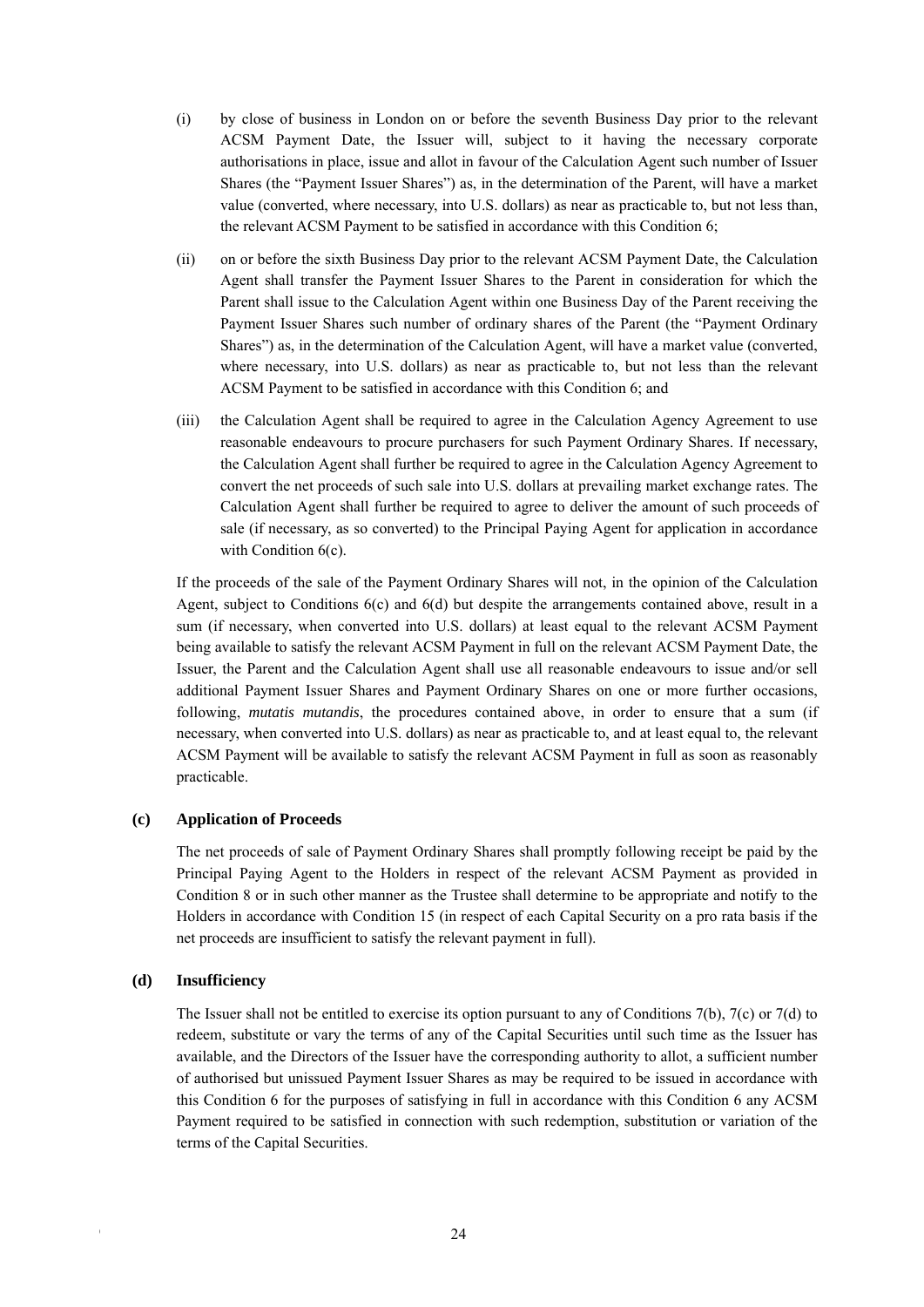#### **(e) Market Disruption**

Notwithstanding the provisions of this Condition 6, if there exists, in the opinion of the Issuer, a Market Disruption Event on or after notice has been given by the Issuer pursuant to Condition 6(a), then the Issuer may give a notice to the Trustee, the Principal Paying Agent, the Calculation Agent and (in accordance with Condition 15) the Holders as soon as possible after the Market Disruption Event has arisen or occurred, whereupon the relevant ACSM Payment may be deferred until such time as the Market Disruption Event, in the opinion of the Issuer, no longer exists.

Any such Deferred Coupon Payment will be satisfied by way of the ACSM as soon as practicable following such time as, in the opinion of Issuer, the Market Disruption Event no longer exists (as notified to the Trustee by the Issuer). Interest shall not accrue on such Deferred Coupon Payment.

#### **(f) Treatment of ACSM Payment Not Satisfied by ACSM**

The Issuer and the Parent shall use all reasonable endeavours to satisfy any ACSM Payment in accordance with this Condition 6. If, however, any ACSM Payment is not satisfied in accordance with this Condition 6 (whether as a consequence of the proceeds of issue and/or sale of Payment Ordinary Shares being insufficient to discharge such ACSM Payment, as a consequence of the Issuer or the Parent being unable to operate the ACSM by reason of the operation of Condition 6(d) or 6(e), or otherwise), this shall not constitute a default for any purpose (including, without limitation, Condition 9(a)) on the part of the Issuer or the Parent. If any such ACSM Payment is not so satisfied, the Issuer shall continue to use all reasonable endeavours to satisfy such ACSM Payment, as provided in this Condition 6, as soon as reasonably practicable and, in any event, upon the occurrence of any of the events listed in (i), (ii) and (iii) in the second paragraph of Condition 4. No damages will be payable in respect of any breach of this Condition 6.

#### **(g) Listing**

The Parent shall ensure (to the extent possible) that, at the time when any Payment Ordinary Shares are issued pursuant to this Condition 6, such Payment Ordinary Shares are listed on the Official List and are admitted to trading on the Market (or, if the London Stock Exchange is not a Recognised Stock Exchange at that time, such other stock exchange as is a Recognised Stock Exchange at that time).

The Issuer and the Parent shall, subject to compliance with the requirements of the Companies Act, use all reasonable endeavours to obtain and maintain at all times all corporate authorisations and take any other corporate actions required for the issue and allotment of such number of Payment Issuer Shares or Payment Ordinary Shares, as the case may be, as the Issuer or the Parent reasonably considers would be required to be issued in order to enable the satisfaction of any ACSM Payment pursuant to this Condition 6, provided that such reasonable endeavours shall be satisfied where the relevant corporate authorisation or action required is to be obtained or done by the passing of a resolution of the shareholders of the Issuer or the Parent and the Directors of the Issuer or the Parent propose a relevant resolution to its shareholders for approval at any general meeting of the Issuer or the Parent and, if such proposal is rejected, the relevant resolution is proposed again at the next general meeting of the Issuer or the Parent.

No damages will be payable for breach of this covenant.

The Trustee shall not be obliged to monitor compliance by the Issuer or the Parent with this Condition 6(g) or to ascertain at any time whether or not a Capital Breach Event, a Capital Disqualification Event or a Market Disruption Event has occurred or whether any payment has been or may be deferred and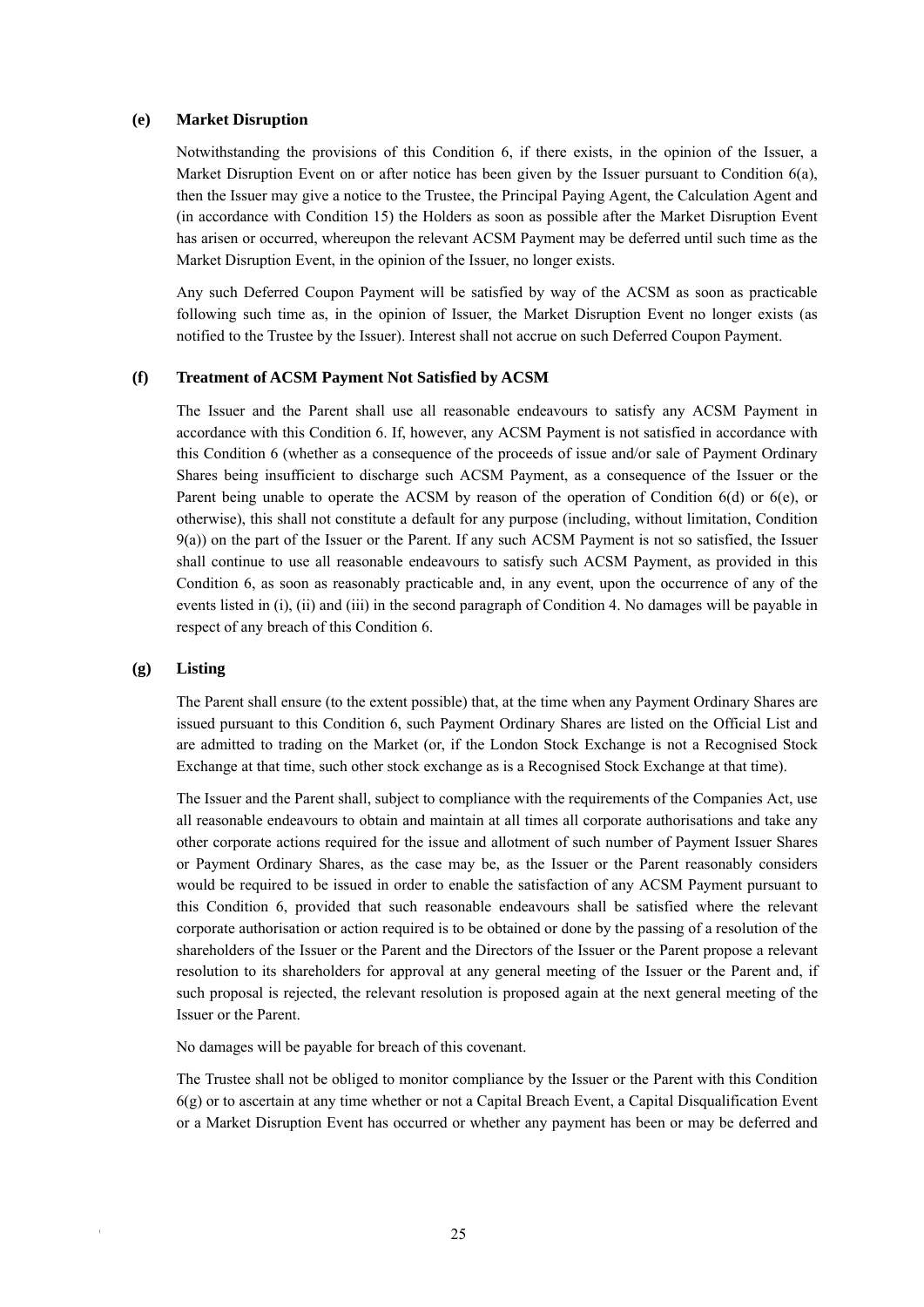shall be entitled to assume, unless it has actual knowledge to the contrary pursuant to the Trust Deed, that the Issuer and the Parent are complying with its obligations under this Condition  $6(g)$  and that no such event has occurred.

# **7 Redemption, Substitution, Variation or Purchase**

#### **(a) No Fixed Redemption Date**

The Capital Securities are perpetual securities in respect of which there is no fixed redemption date and the Issuer shall (subject to the provisions of Conditions 2 and 3 and without prejudice to the provisions of Condition 11) only have the right to repay them, substitute them, vary their terms or purchase them in accordance with the following provisions of this Condition 7 or in the circumstances provided for in Condition 8(e).

In addition, any redemption, substitution, variation of the terms or purchase of the Capital Securities is (i) subject to the Issuer giving at least one month's prior written notice to, and receiving no objection from or, in the case of any redemption of the Capital Securities prior to the 10th anniversary of the Issue Date, receiving the consent of, the FSA (or such other period of notice as the FSA may from time to time require or accept and, in any event, provided that any such notice is required to be given); (ii) subject to the Issuer (both at the time of, and immediately following, the redemption, substitution, variation or purchase) being in compliance with the Capital Regulations applicable to it from time to time (and a certificate from any two Directors of the Issuer confirming such compliance shall be conclusive evidence of such compliance); and (iii) (other than in the case of a purchase) conditional on the terms of Condition 6(d) being satisfied prior to the exercise by the Issuer of its rights with respect to such redemption, substitution or variation and all Deferred Coupon Payments (if any) being satisfied in full by the operation of Condition 6 and the Trust Deed on or prior to the date set for such redemption, substitution or variation.

#### **(b) Issuer's Call Option**

Subject to Conditions  $2(b)(i)$  and  $7(a)$ , the Issuer may, by giving not less than 30 nor more than 60 days' notice to the Holders (in accordance with Condition 15), the Trustee and the Principal Paying Agent, which notice shall be irrevocable, elect to redeem all, but not some only, of the Capital Securities on the First Reset Date or any Reset Date thereafter at their principal amount together with any Payments which are Outstanding thereon (including any Deferred Coupon Payments, which will be satisfied by the operation of Condition 6).

#### **(c) Redemption, Substitution or Variation Due to Taxation**

If, immediately prior to the giving of the notice referred to below, as a result of a Tax Law Change:

- (i) in making any payments on the Capital Securities, the Issuer has paid or will or would on the next payment date be required to pay Additional Amounts on the Capital Securities and the Issuer cannot avoid the foregoing in connection with the Capital Securities by taking measures reasonably available to it;
- (ii) in respect of the Issuer's obligation to make any Coupon Payment on the next following Coupon Payment Date there is a more than insubstantial risk that Coupon Payments on the Capital Securities including, for the avoidance of doubt, any ACSM Payment and the related issue of Payment Issuer Shares and Payment Ordinary Shares pursuant to Condition 6, may be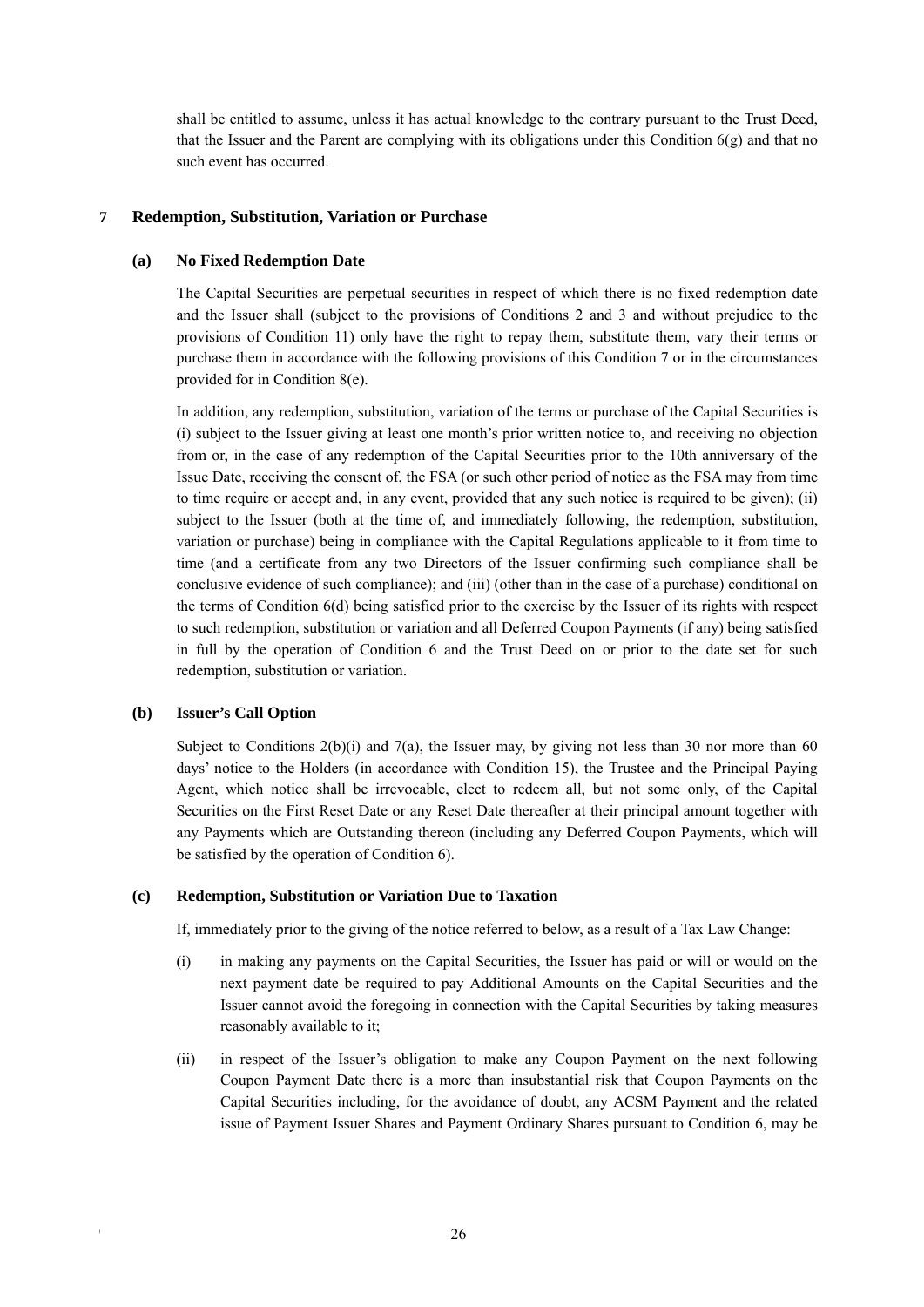treated as "distributions" within the meaning of Section 832(1) of the Income and Corporation Taxes Act 1988 (or such other Section and/or Act as may from time to time supersede or replace Section 832(1) of the Income and Corporation Taxes Act 1988 for the purposes of such definition) and such requirement or circumstance cannot be avoided by the Issuer taking such measures as it (acting in good faith) deems appropriate; or

(iii) in respect of the Issuer's obligation to make any Coupon Payment on the next following Coupon Payment Date, (a) there is a more than insubstantial risk that the Issuer would not be entitled to claim a deduction in respect thereof when computing its taxation liabilities in the United Kingdom, or such entitlement is materially reduced; (b) the Issuer would not to any material extent be entitled to have such a deduction set against the profits of companies with which it is grouped for applicable United Kingdom tax purposes (whether under the group relief system current as at the Issue Date or any similar system or systems having like effect as may from time to time exist); or (c) the Issuer would not, as a result of the Capital Securities being in issue, be able to have losses or deductions set against the profits, or profits offset by the losses or deductions, of companies with which it is or would otherwise be so grouped; and in any such case the Issuer cannot avoid the foregoing in connection with the Capital Securities by taking measures as it (acting in good faith) deems appropriate,

then:

- (aa) the Issuer may, subject to Condition 7(a) and having given not less than 30 nor more than 60 days' notice to the Trustee, the Principal Paying Agent and, in accordance with Condition 15, the Holders (which notice shall be irrevocable), redeem in accordance with these Conditions at any time all, but not some only, of the Capital Securities at their principal amount, together, with any Payments which are Outstanding thereon (including any Deferred Coupon Payments, which will be satisfied by the operation of Condition 6); or
- (bb) the Issuer may, subject to Condition 7(a) (without any requirement for the consent or approval of the Holders) and having given not less than 30 nor more than 60 days' notice to the Trustee, the Principal Paying Agent and, in accordance with Condition 15, the Holders (which notice shall be irrevocable), substitute at any time all (and not some only) of the Capital Securities for, or vary the terms of the Capital Securities so that they become, alternative Qualifying Tier 1 Securities or Qualifying Upper Tier 2 Securities, and the Trustee shall (subject to the following provisions of this paragraph (bb) and subject to the receipt by it of the certificate of the Directors referred to below and the certificate of the Directors referred to in the definition of Qualifying Tier 1 Securities or (as the case may be) Qualifying Upper Tier 2 Securities) agree to such substitution or variation. In connection therewith, all Deferred Coupon Payments (if any) will be satisfied by the operation of Condition 6. The Trustee shall use its reasonable endeavours to participate in or assist the Issuer with the substitution of the Capital Securities for or the variation of the terms of the Capital Securities so that they become alternative Qualifying Tier 1 Securities or Qualifying Upper Tier 2 Securities, provided that the Trustee shall not be obliged to participate in or assist with any such substitution or variation if the terms of the proposed alternative Qualifying Tier 1 Securities or Qualifying Upper Tier 2 Securities or the participation in or assistance with such substitution or variation would impose, in the Trustee's opinion, more onerous obligations upon it. If, notwithstanding the above, the Trustee does not participate or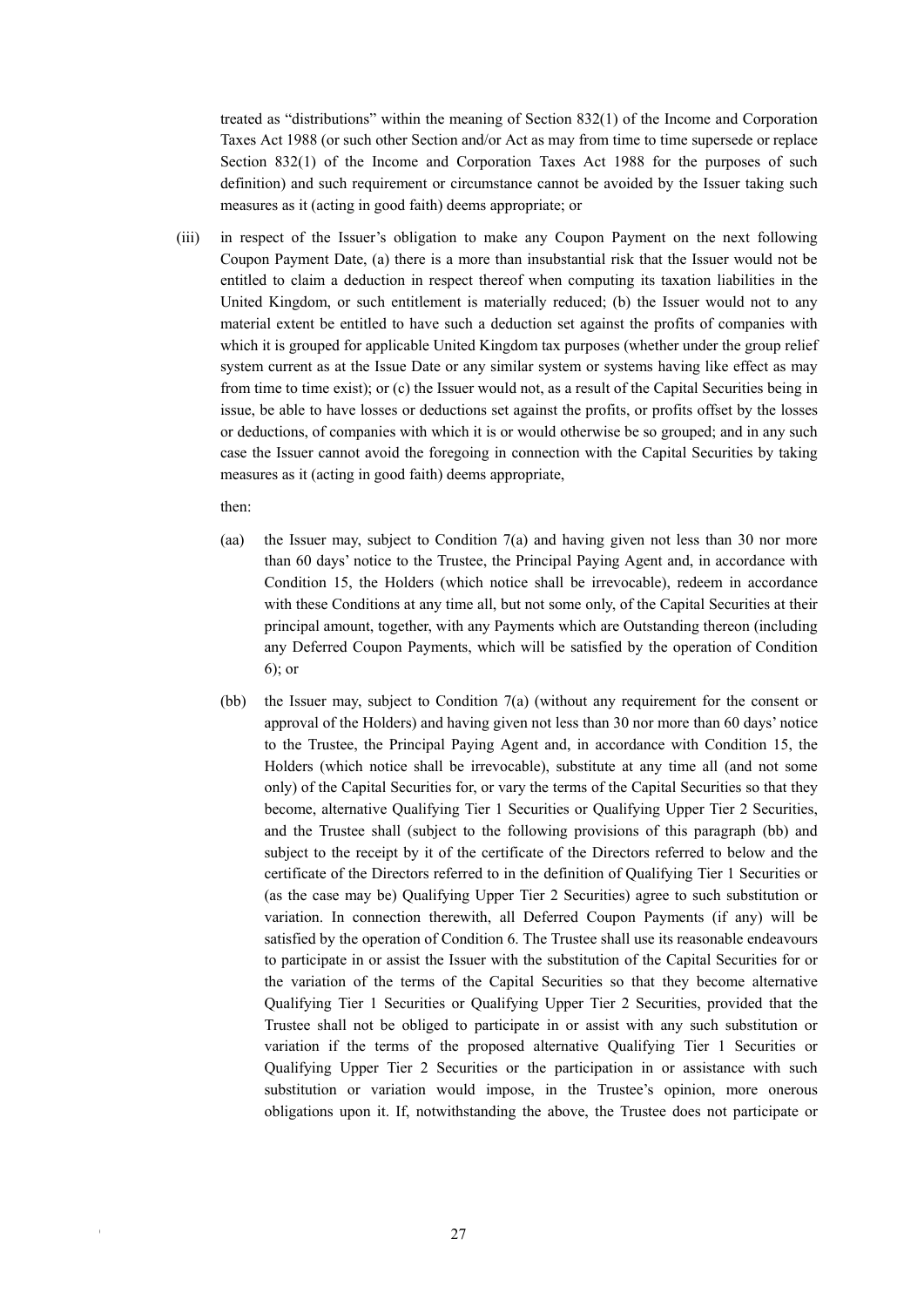assist as provided above, the Issuer may, subject as provided above, redeem the Capital Securities as provided above.

Prior to the publication of any notice of substitution, variation or redemption pursuant to this Condition 7(c), the Issuer shall deliver to the Trustee a certificate signed by two Directors of the Issuer stating that the relevant condition referred to in paragraph (i), (ii) or (iii) above is satisfied and the Trustee shall accept such certificate without any further inquiry as sufficient evidence of the satisfaction of the conditions set out in such paragraphs in which event it shall be conclusive and binding on the Holders. Upon expiry of such notice, the Issuer shall either redeem, vary the terms of or substitute the Capital Securities in accordance with this Condition 7(c), as the case may be.

In connection with any substitution or variation in accordance with this Condition  $7(c)$ , the Issuer shall comply with the rules of any stock exchange or other relevant authority on which the Capital Securities are for the time being listed or admitted to trading, and (for so long as the Capital Securities are admitted to the Official List and admitted to trading on the Market and the rules of the London Stock Exchange require) shall publish a supplement in connection therewith.

#### **(d) Substitution, Variation or Redemption for Regulatory Purposes**

If immediately prior to the giving of the notice referred to below a Regulatory Event has occurred and is continuing, then:

- (i) the Issuer may, subject to Condition 7(a) and having given not less than 30 nor more than 60 days' notice to the Holders in accordance with Condition 15, the Trustee and the Principal Paying Agent (which notice shall be irrevocable), redeem in accordance with these Conditions at any time all, but not some only, of the Capital Securities at their principal amount, together with any Payments which are Outstanding thereon (including any Deferred Coupon Payments which will be satisfied by the operation of Condition 6); or
- (ii) the Issuer may, subject to Condition 7(a) (without any requirement for the consent or approval of the Holders) and having given not less than 30 nor more than 60 days' notice to the Trustee, the Principal Paying Agent and, in accordance with Condition 15, the Holders (which notice shall be irrevocable), substitute at any time all (and not some only) of the Capital Securities for, or vary the terms of the Capital Securities so that they become, alternative Qualifying Tier 1 Securities or Qualifying Upper Tier 2 Securities, and the Trustee shall (subject to the following provisions of this paragraph (ii) and subject to the receipt by it of the certificate of the Directors referred to below and the certificate of the Directors referred to in the definition of Qualifying Tier 1 Securities or (as the case may be) Qualifying Upper Tier 2 Securities) agree to such substitution or variation. In connection therewith, all Deferred Coupon Payments (if any) will be satisfied by the operation of Condition 6. The Trustee shall use its reasonable endeavours to participate in or assist the Issuer with the substitution of the Capital Securities for or the variation of the terms of the Capital Securities so that they become alternative Qualifying Tier 1 Securities or Qualifying Upper Tier 2 Securities, provided that the Trustee shall not be obliged to participate in or assist with any such substitution or variation if the terms of the proposed alternative Qualifying Tier 1 Securities or Qualifying Upper Tier 2 Securities or the participation in or assistance with such substitution or variation would impose, in the Trustee's opinion, more onerous obligations upon it or require the Trustee to incur any liability for which it is not indemnified and/or secured and/or pre-funded to its satisfaction. If, notwithstanding the above, the Trustee does not participate or assist as provided above, the Issuer may, subject as provided above, redeem the Capital Securities as provided above.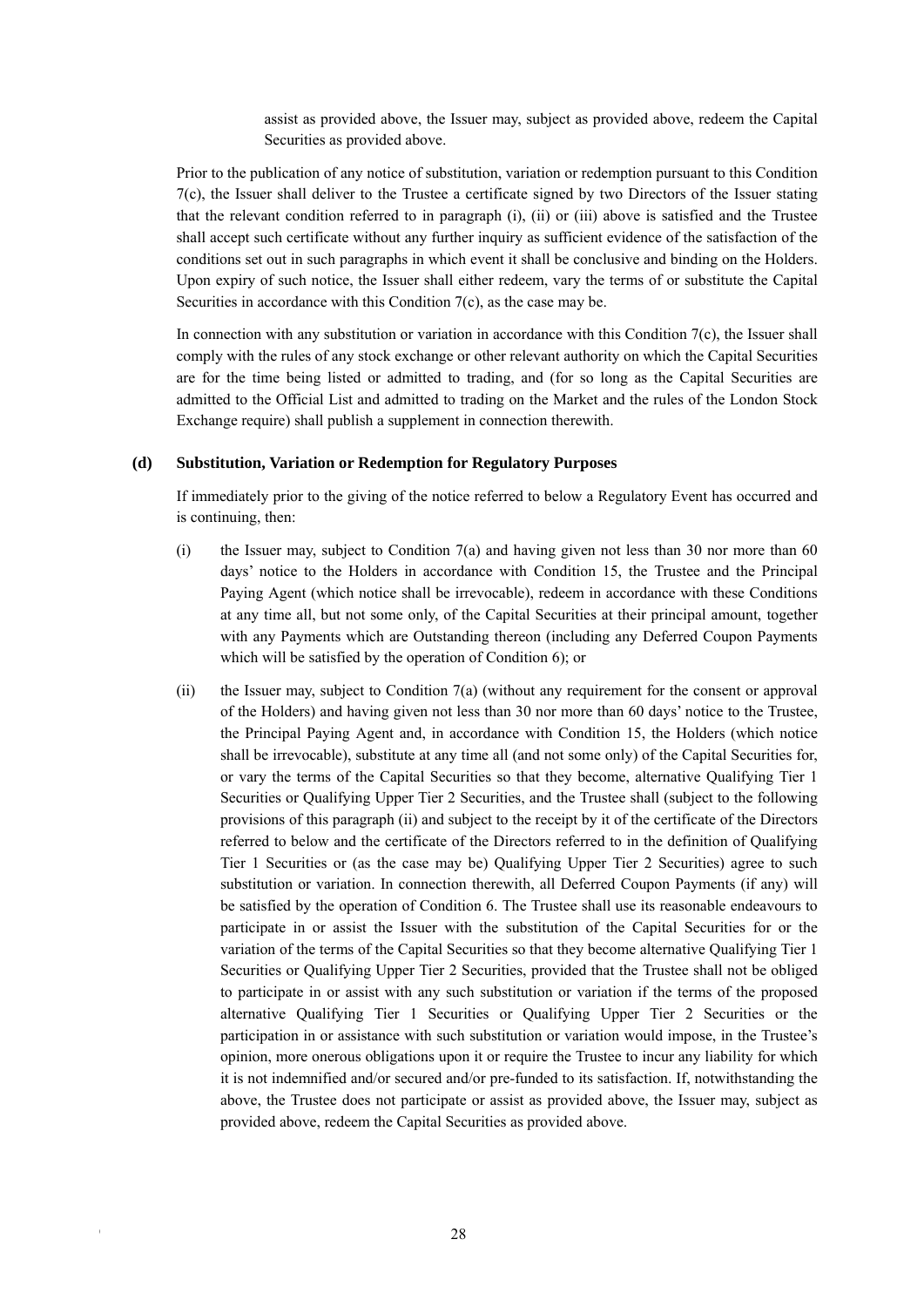Prior to the publication of any notice of substitution, variation or redemption pursuant to this Condition 7(d), the Issuer shall deliver to the Trustee a certificate signed by two Directors of the Issuer stating that a Regulatory Event has occurred and is continuing as at the date of the certificate, and the Trustee shall accept such certificate without any further inquiry as sufficient evidence of the occurrence and continuation of a Regulatory Event in which event it shall be conclusive and binding on the Holders. Upon expiry of such notice, the Issuer shall either redeem, vary the terms of or substitute the Capital Securities in accordance with this Condition 7(d), as the case may be.

In connection with any substitution or variation in accordance with this Condition 7(d), the Issuer shall comply with the rules of any stock exchange or other relevant authority on which the Capital Securities are for the time being listed or admitted to trading, and (for so long as the Capital Securities are admitted to the Official List and admitted to trading on the Market and the rules of such exchange require) shall publish a supplement in connection therewith.

# **(e) Purchases**

The Issuer, the Parent or any other subsidiary of the Parent may, subject to Condition 7(a), at any time purchase Capital Securities in any manner and at any price.

# **(f) Cancellation**

All Capital Securities so redeemed or substituted by the Issuer or otherwise acquired as aforesaid and surrendered to the Registrar for cancellation will forthwith be cancelled and thereafter may not be reissued or resold and the obligations of the Issuer in respect of any such Capital Securities shall be discharged. Capital Securities purchased by the Issuer, the Parent or any other subsidiary of the Parent may be held, reissued or resold or, at the option of the Issuer, surrendered to the Registrar for cancellation.

#### **(g) Trustee Not Obliged to Monitor**

The Trustee shall not be under any duty to monitor whether any event or circumstance has happened or exists within this Condition 7 or whether a Suspension under Condition 8(e) has occurred and will not be responsible to Holders for any loss arising from any failure by it to do so. Unless and until the Trustee has actual knowledge of the occurrence of any event or circumstance within this Condition 7 or the occurrence of a Suspension under Condition  $8(e)$ , it shall be entitled to assume that no such event or circumstance or Suspension exists.

# **8 Payments**

#### **(a) Method of Payment**

- (i) Payments of principal and interest due other than on a Coupon Payment Date in respect of the Capital Securities will be made by or on behalf of the Issuer against presentation and, if no further payment falls to be made on it, surrender of the relevant Certificate at the specified office of any of the Paying Agents. Such payments will be made by transfer to the registered account of the Holder.
- (ii) Payments of Coupon Amounts in respect of the Capital Securities will be paid on the due date for payment to the persons shown on the Register at the close of business on the relevant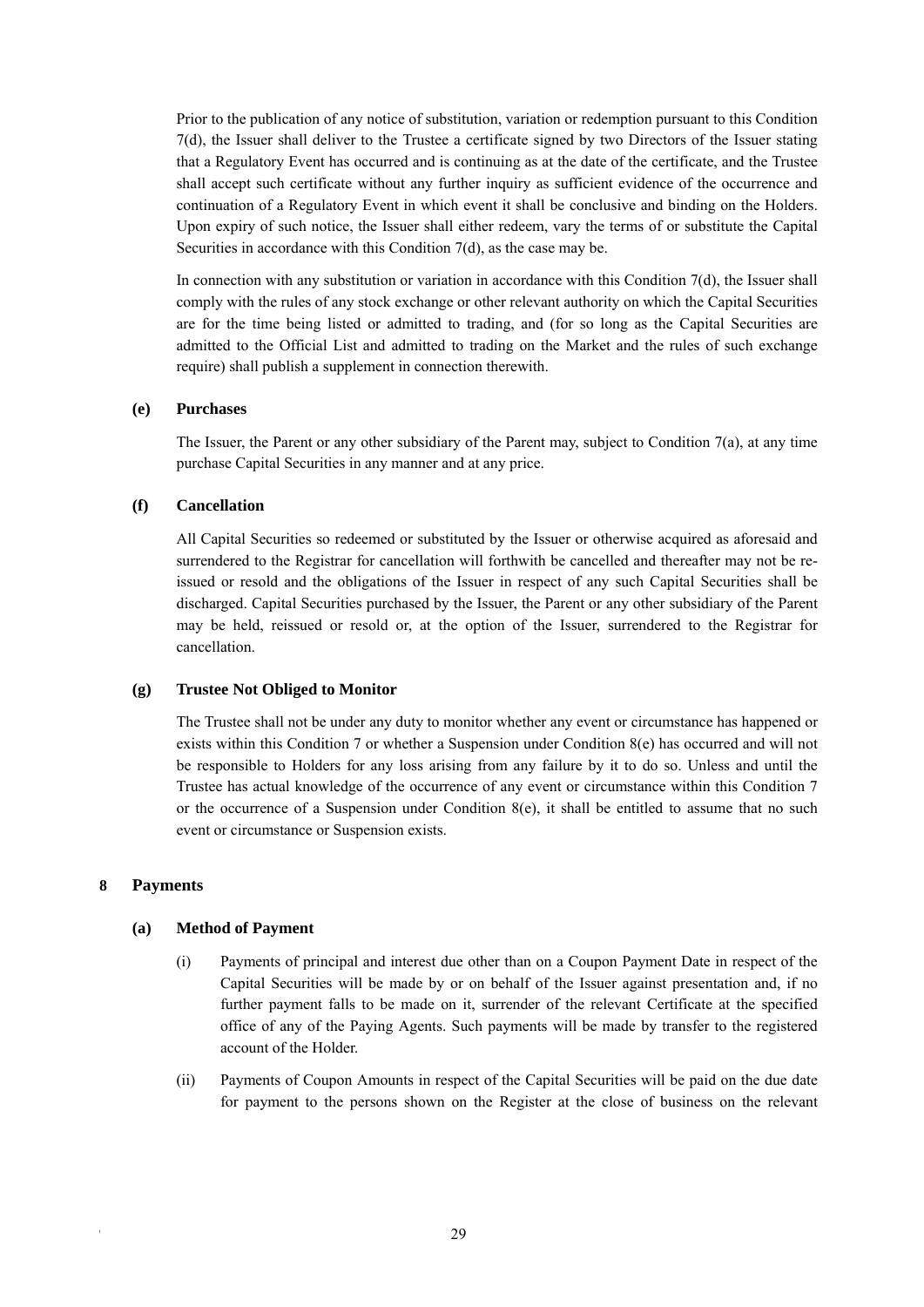Record Date in respect of such payment. Payments of interest on each Capital Security will be made by transfer to the registered account of the Holder.

(iii) For the purposes of this Condition 8, a Holder's registered account means the U.S. dollar account maintained by or on behalf of it with a bank in New York City, details of which appear on the Register at the close of business on the second Business Day before the due date for payment.

#### **(b) Payments on Payment Business Days**

A Certificate may only be presented and, if no further payment falls to be made on it, surrendered (pursuant to Condition  $S(a)(i)$ ) for payment on a day which is a Payment Business Day. No further interest or other payment will be made as a consequence of the day on which the relevant Certificate may be presented and surrendered for payment under this Condition 8(b) falling after the due date.

#### **(c) Payment Initiation**

Payment instructions (for value on the due date or, if that is not a Payment Business Day, for value on the immediately following Business Day which is a Payment Business Day) will be initiated on the due date for payment (or, if it is not a Payment Business Day, the immediately following Business Day which is a Payment Business Day) or, in the case of a payment of principal or any payment not on a Coupon Payment Date in respect of the Capital Securities, if later, on the Payment Business Day on which the relevant Certificate is presented for payment and/or surrendered at the specified office of an Agent.

#### **(d) Payments Subject to Fiscal Laws**

Without prejudice to the terms of Condition 10, all payments made in accordance with these Conditions shall be made subject to any fiscal or other laws and regulations applicable in the place of payment. No commissions or expenses shall be charged to the Holders in respect of such payments.

#### **(e) Suspension**

If, following any take-over offer made under the City Code on Take-overs and Mergers or any reorganisation, restructuring or scheme of arrangement, the Parent ceases to be the ultimate holding company of the Lloyds Banking Group, then the Issuer shall as soon as practicable give notice to the Holders in accordance with Condition 15, the Trustee, the Principal Paying Agent and the Calculation Agent whereupon the operation of the ACSM shall be suspended (such event being a "Suspension"). In such event, unless a Permitted Restructuring Arrangement shall be put in place within six months of the occurrence of a Permitted Restructuring (in which case the Suspension shall cease upon such Permitted Restructuring Arrangement being put in place), an independent investment bank, merchant bank, commercial bank, stockbroker or financial institution appointed by the Issuer (at the Issuer's expense) (such appointed entity, the "Independent Expert") and approved by the Trustee shall determine (subject to the requirements that: (i) the Issuer shall not be obliged to reduce its net assets; (ii) no amendment may be proposed or made which would alter the regulatory capital treatment of the Capital Securities for regulatory capital and solvency purposes unless the Issuer has given at least one month's prior written notice to, and received no objection from, the FSA (or such other period of notice as the FSA may from time to time require or accept and, in any event, provided that such notice is required to be given); and (iii) no such amendment may be made which would or may, in the Trustee's opinion, expose it to liability, reduce its protections or impose more onerous obligations on it without its consent) what amendments (if any) to these Conditions, the Trust Deed and any other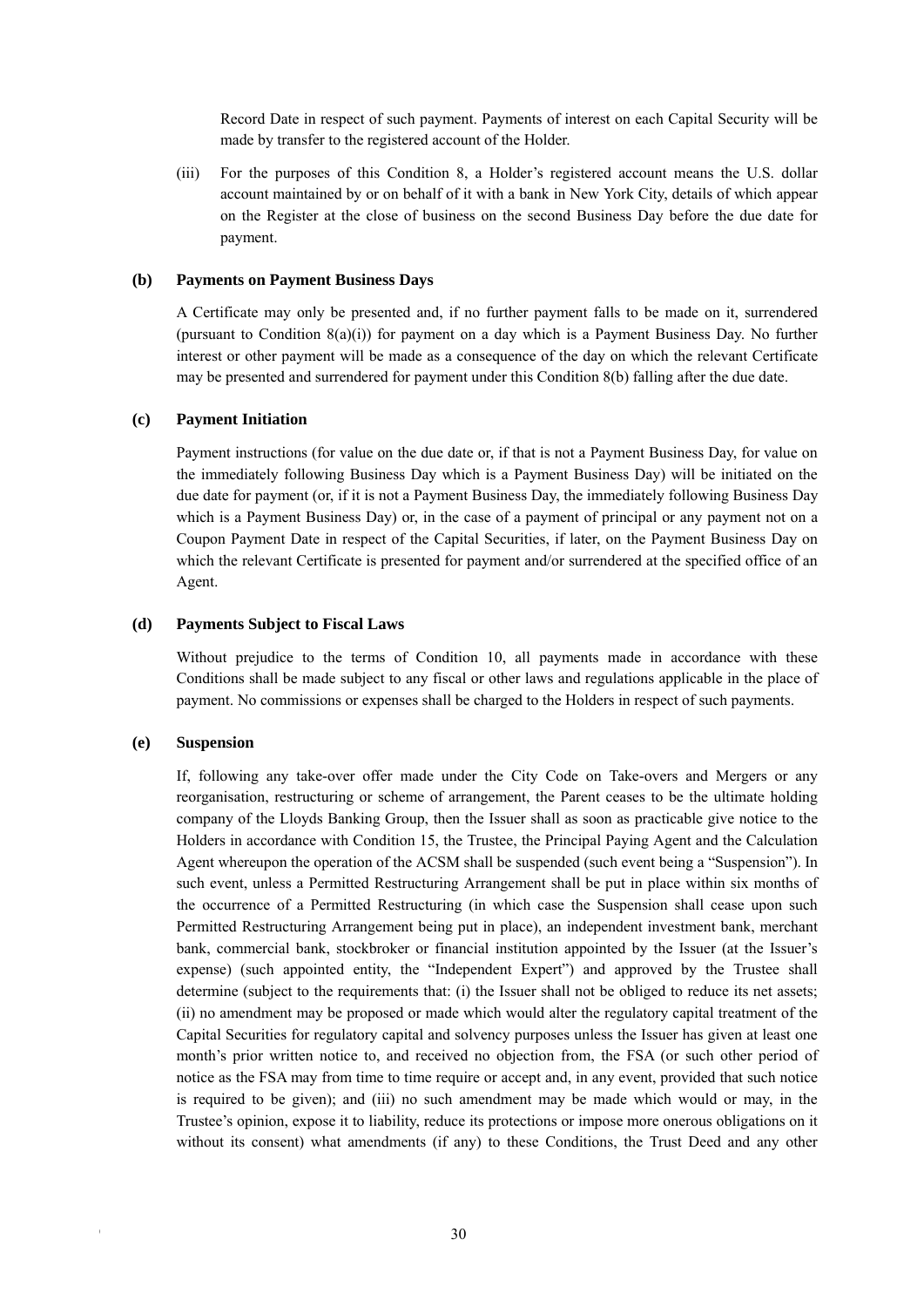relevant documents are appropriate in order (aa) to preserve substantially the economic effect, for the Holders, of a holding of the Capital Securities prior to the Suspension and (bb) to replicate the ACSM in the context of the capital structure of the new Ultimate Owner. Upon any such determination being reached and notified to the Trustee, the Parent and the Issuer by the Independent Expert, the Trustee (at the expense of the Issuer), the Parent and the Issuer shall, pursuant to the terms of the Trust Deed and without any requirement for the consent or the approval of the Holders, effect the amendments determined by such Independent Expert together with any necessary consequential changes to these Conditions and the Trust Deed and any other relevant documents, whereupon the satisfaction of any ACSM Payment (when due) by the method contemplated in Condition 6 shall no longer be subject to the Suspension.

If, after using all reasonable endeavours, the Independent Expert is unable to formulate such amendments, it shall so notify the Issuer, the Parent, the new Ultimate Owner, the Trustee, the Principal Paying Agent and the Calculation Agent and the Capital Securities may (subject in each case to the Issuer giving at least one month's prior written notice to, and receiving consent from, the FSA (or such other period of notice as the FSA may from time to time require or accept and, in any event, provided that such notice is required to be given) and with the prior agreement of the new Ultimate Owner) at the option of the Issuer and without any requirement for the consent or the approval of the Holders either be substituted for, or have their terms varied so that they remain or, as the case may be, become, alternative Qualifying Tier 1 Securities or Qualifying Upper Tier 2 Securities or be redeemed, in each case as described below.

If the Capital Securities are to be substituted for, or have their terms varied so that they become, alternative Qualifying Tier 1 Securities or Qualifying Upper Tier 2 Securities, the Issuer shall give not less than 30 nor more than 60 days' notice to the Trustee, the Principal Paying Agent, the Calculation Agent and, in accordance with Condition 15, the Holders (which notice shall be irrevocable) and all (but not some only) of the Capital Securities will be substituted for, or have their terms varied so that they become, alternative Qualifying Tier 1 Securities or Qualifying Upper Tier 2 Securities, and the Trustee shall (subject to the following provisions of this paragraph and subject to the receipt by it of the certificate of the Directors referred to in the definition of Qualifying Tier 1 Securities or (as the case may be) Qualifying Upper Tier 2 Securities and subject further to the receipt by it of the notification of the relevant Independent Expert referred to above) agree to such substitution or variation. In connection therewith, all accrued and unpaid Coupon Amounts and Deferred Coupon Payments (if any) will either (at the option of the Issuer)  $(x)$  be carried over such that the rights of the Holders with respect thereto are preserved in the new Qualifying Tier 1 Securities or Qualifying Upper Tier 2 Securities or (y) be satisfied (unless otherwise agreed by the Issuer and the Trustee) by the issue of Issuer Shares to the new Ultimate Owner in consideration for which the new Ultimate Owner shall issue ordinary shares in its capital (or shares in its capital of an equivalent class) so as to enable it to satisfy the amount of such accrued and unpaid Coupon Amounts and Deferred Coupon Payments in accordance, *mutatis mutandis*, with Conditions 6(b), 6(c) and 6(d) (with references to the Payment Ordinary Shares being construed as references to such ordinary shares or equivalent shares in the capital of the new Ultimate Owner which, when sold, provide a net cash amount of not less than the amount of such accrued and unpaid Coupon Amounts and Deferred Coupon Payments which fall to be satisfied by the Issuer). The Trustee shall (at the expense of the Issuer) use its reasonable endeavours to participate in or assist the Issuer and the Parent with the substitution of the Capital Securities for, or the variation of the terms of the Capital Securities so that they become, alternative Qualifying Tier 1 Securities or Qualifying Upper Tier 2 Securities, provided that the Trustee shall not be obliged to participate in or assist with any such substitution or variation if the terms of the proposed alternative Qualifying Tier 1 Securities or Qualifying Upper Tier 2 Securities or the participation in or assistance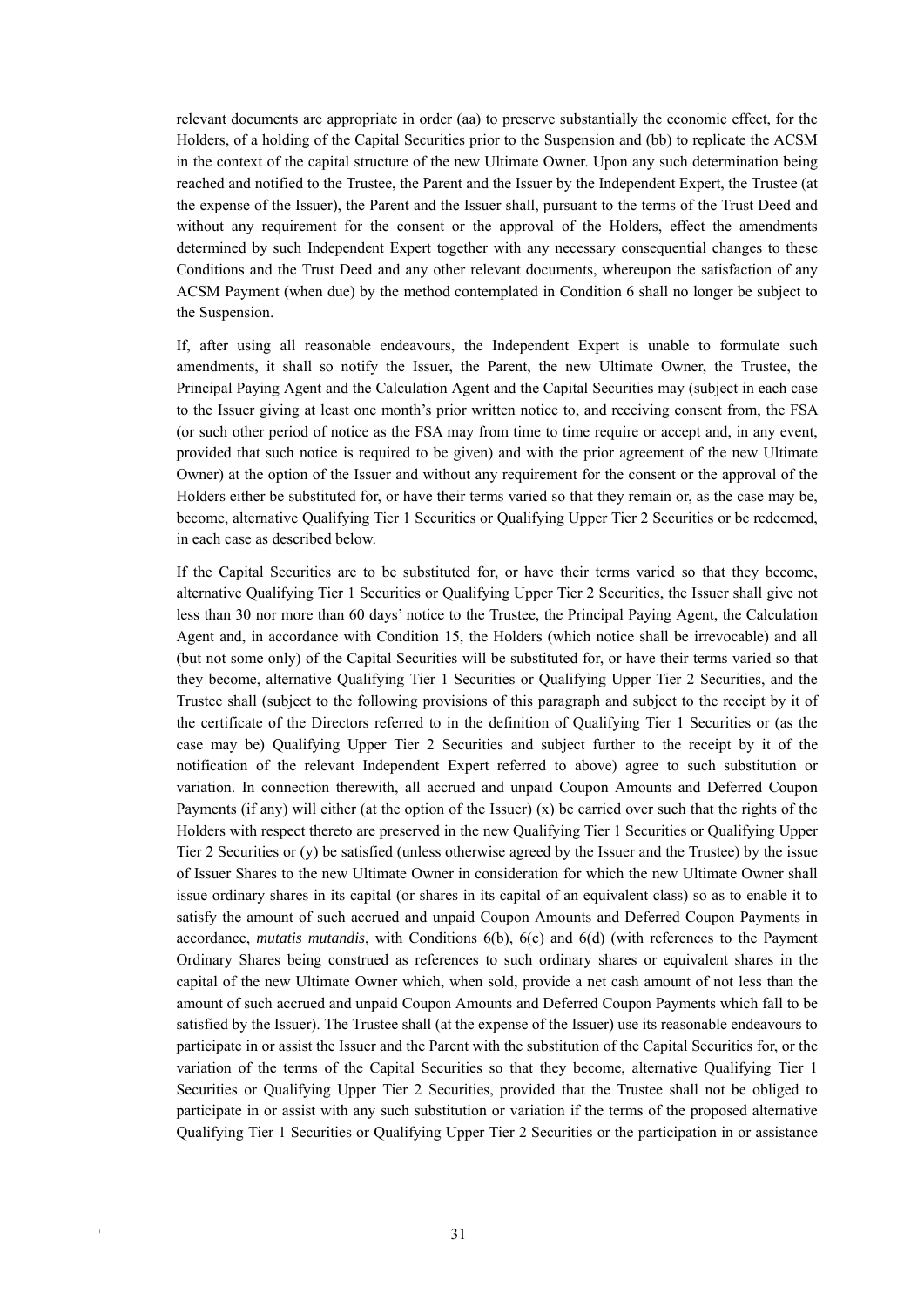with such substitution or variation would impose, in the Trustee's opinion, more onerous obligations upon it or expose it to liability or reduce its protections. If, notwithstanding the above, the Trustee does not participate or assist as provided above, the FSA does not consent to such substitution or variation or it is otherwise not practicable (in the opinion of the Issuer) for the Capital Securities to be substituted or varied as described above, the Issuer may, subject to Conditions 2(b)(i) and 7(a), elect to redeem the Capital Securities as provided in this Condition 8(e). In connection with any substitution or variation in accordance with this Condition 8(e), the Issuer shall comply with the rules of any stock exchange on which the Capital Securities are for the time being listed or admitted to trading.

If the Capital Securities are to be redeemed by the Issuer in accordance with this Condition  $8(e)$ , the Issuer shall give notice thereof to the Trustee, the Principal Paying Agent and the Calculation Agent and, in accordance with Condition 15, the Holders (which notice shall be irrevocable and which shall expire as soon as practicable after consent from the FSA has been obtained) and all (but not some only) of the Capital Securities will be redeemed at their principal amount, together in each case with any Payments which are Outstanding thereon, not later than the 60th Business Day following the giving of such notice by the Issuer to the Holders. Such redemption will, unless otherwise agreed by the Parent, be effected by the issue of Issuer Shares to the new Ultimate Owner in consideration for which the new Ultimate Owner shall issue ordinary shares in its capital (or shares in its capital of an equivalent class) so as to enable it to satisfy such redemption amount in accordance, *mutatis mutandis*, with Conditions 6(b), 6(c) and 6(d) (with references to the Payment Ordinary Shares being construed as references to such ordinary shares or equivalent shares in the capital of the new Ultimate Owner which, when sold, provide a net cash amount of not less than the redemption amount which falls to be satisfied by the Issuer).

#### **9 Non-Payment when due**

*Notwithstanding any of the provisions below in Condition 9, the right to institute winding-up proceedings is limited to circumstances where payment has become due. Except in the circumstances contemplated in Condition 3, no principal or Payment (including any Payment which falls to be satisfied by means of the ACSM) will be due on the relevant payment date unless the condition to payment set out in Condition 2(b)(i) is satisfied. Also, in the case of any Coupon Payment, such Payment will not be due if the Issuer has elected to defer that Payment pursuant to Condition 4 or if the circumstances referred to in any of Conditions 6(c), 6(d) or 8(e) then apply. The Trust Deed contains provisions entitling the Trustee to claim from the Issuer, inter alia, the fees, expenses and liabilities incurred by it in carrying out its duties under the Trust Deed. The restrictions on commencing proceedings described below will not apply to any such claim.* 

(a) If the Issuer shall not make payment in respect of the Capital Securities (in the case of payment of principal) for a period of 14 days or more after the due date for the same or (in the case of any interest) shall not make payment for a period of 14 days or more after the date on which such payment is due, the Issuer shall be deemed to be in default under the Trust Deed and the Capital Securities and the Trustee may, notwithstanding the provisions of Condition 9(b), institute proceedings in England (but not elsewhere) for the winding-up of the Issuer and/or prove in any winding up of the Issuer, provided that it shall not have the right to institute such proceedings if the Issuer withholds or refuses any such payment (i) in order to comply with any fiscal or other law or regulation or with the order of any court of competent jurisdiction, in each case applicable to such payment, the Issuer, the relevant Paying Agent or the holder of the Capital Security; or (ii) (subject as provided in the Trust Deed) in case of doubt as to the validity or applicability of any such law, regulation or order, in accordance with advice as to such validity or applicability given at any time during the said period of 14 days by independent legal advisers acceptable to the Trustee.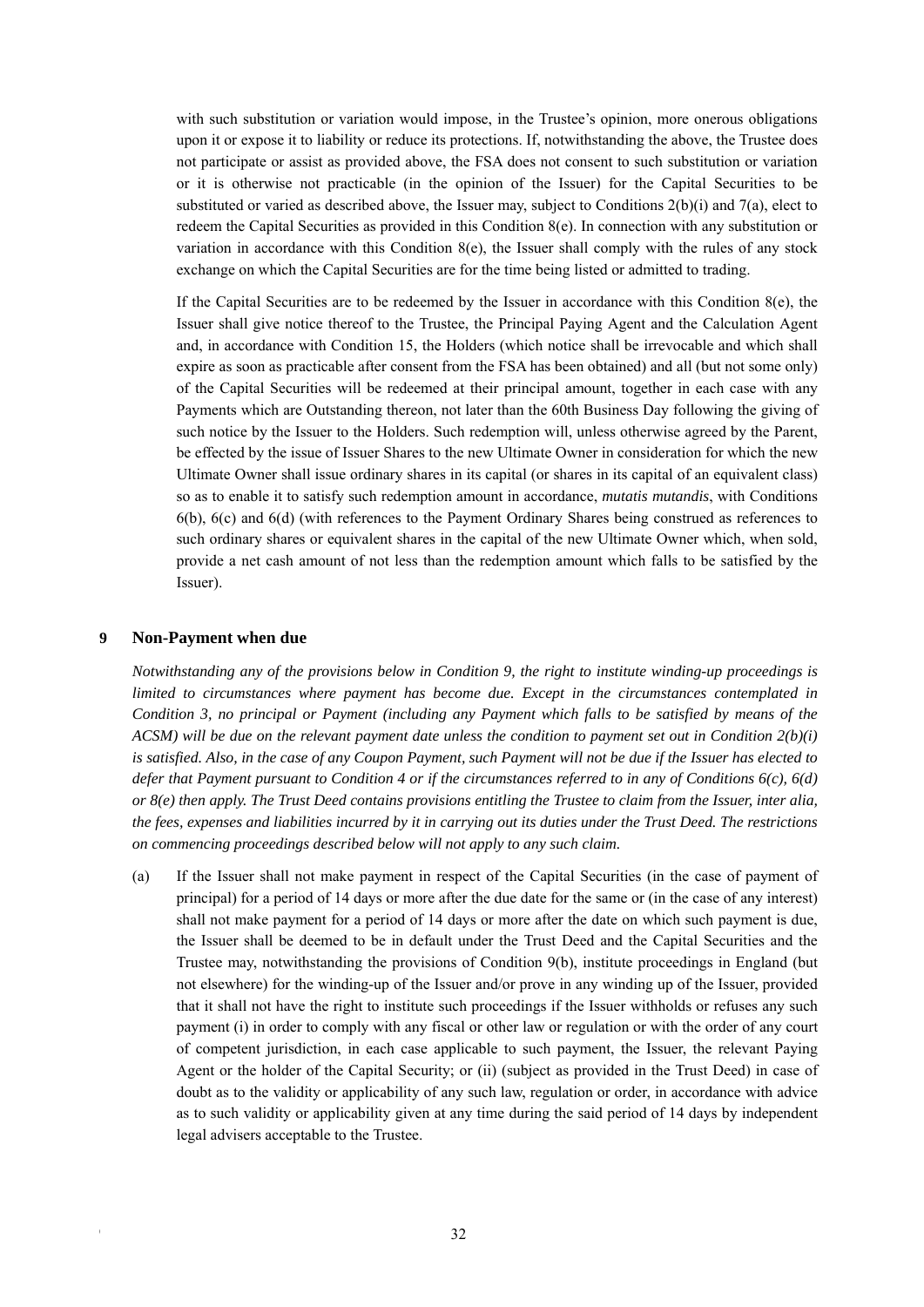- (b) Subject as provided in Condition 18, the Trustee may at its discretion and without further notice institute such proceedings against the Issuer or the Parent as it may think fit to enforce any term or condition binding on the Issuer or, as the case may be, the Parent under the Trust Deed or the Capital Securities (other than for the payment of any principal or satisfaction of any Payments in respect of the Capital Securities or Accrued Coupon Payment), provided that the Issuer shall not by virtue of the institution of any such proceedings be obliged to pay any sum or sums, in cash or otherwise, sooner than the same would otherwise have been payable by it.
- (c) The Trustee shall not be bound to take any of the actions referred to in Condition 9(a) or (b) above against the Issuer or the Parent to enforce the terms of the Trust Deed or the Capital Securities or, save where expressly provided therein, take any other action under the Trust Deed unless (i) it shall have been so requested by an Extraordinary Resolution of the Holders or in writing by the holders of at least one-fifth in principal amount of the Capital Securities then outstanding; and (ii) it shall have been indemnified and/or secured and/or pre-funded to its satisfaction.
- (d) No Holder shall be entitled to proceed directly against the Issuer, the Parent or to institute proceedings for the winding-up of the Issuer in England or to prove in any winding-up of the Issuer unless the Trustee, having become so bound to proceed or being able to prove in such winding-up, fails to do so within a reasonable period and such failure shall be continuing, in which case the Holder shall have only such rights against the Issuer as those which the Trustee is entitled to exercise. No remedy against the Issuer shall be available to the Trustee or any Holder (i) for the recovery of amounts owing in respect of the Capital Securities, other than the institution of proceedings in England (but not elsewhere) for the winding-up of the Issuer and/or proving in any winding-up; and (ii) for the breach of any other term under the Trust Deed or the Capital Securities, other than as provided in Condition 9(b) above.
- (e) If payment to any Holder of any amount due in respect of the Capital Securities (other than interest) is improperly withheld or refused (any withholding or refusal effected in reliance upon the proviso to Condition 9(a) where the relevant law, regulation or order proves subsequently not to be valid or applicable shall be treated, for the purpose of ascertaining entitlement to accrued interest but not for any other purpose, as if it had been at all times an improper withholding or refusal), interest shall accrue at the rate determined in accordance with Condition 5 from the date of such withholding or refusal, as the case may be, until (but excluding) the date on which notice is given in accordance with Condition 15 that the full amount in U.S. dollars payable in respect of such Capital Securities is available for payment or the date of payment, whichever first occurs and shall be calculated in accordance with Condition 5.
- (f) If, in reliance upon the proviso to Condition 9(a) above, payment of any amount (each a "Withheld Amount") in respect of the whole or any part of the principal and/or any Payment due (other than a Deferred Coupon Payment) in respect of Capital Securities or any of them is not paid or provided by the Issuer to the Trustee or to the account of or with the Principal Paying Agent, or is withheld or refused by any of the Paying Agents, in each case other than improperly within the meaning of Condition 9(e) above, or which is paid or provided after the due date for payment thereof, such Withheld Amount shall, where not already on interest bearing deposit, if lawful, promptly be so placed, all as more particularly described in the Trust Deed. If subsequently it shall be or become lawful to make payment of such Withheld Amount in U.S. dollars, notice shall be given in accordance with Condition 15, specifying the date (which shall be no later than seven days after the earliest date thereafter upon which such interest bearing deposit falls or may (without penalty) be called due for repayment) on and after which payment in full of such Withheld Amount (or that part thereof which it is lawful to pay) will be made. In such event (but subject in all cases to any applicable fiscal or other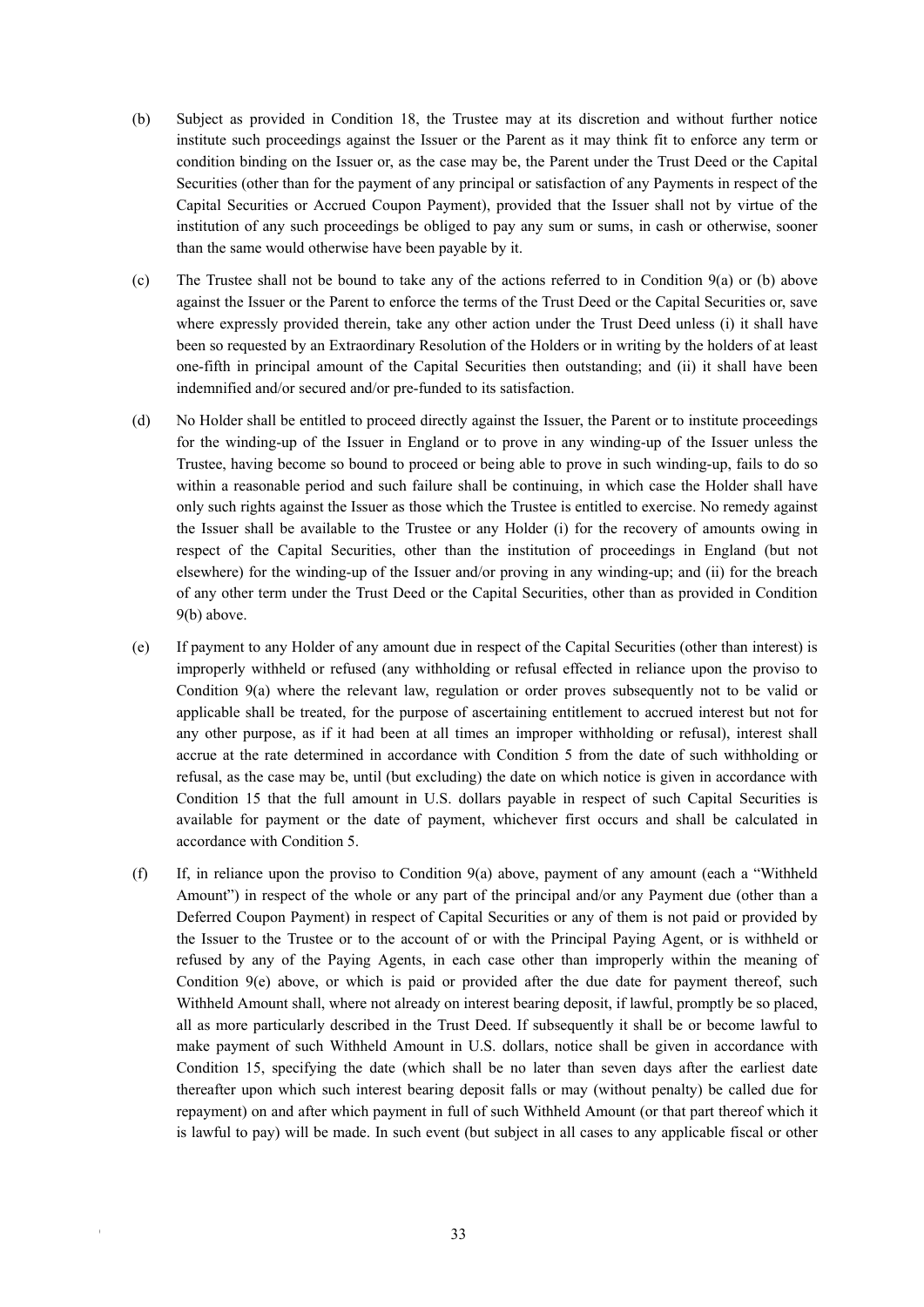law or regulation or the order of any court of competent jurisdiction), the Withheld Amount or the relevant part thereof, together with interest accrued thereon from (and including) the date the same was placed on deposit to (but excluding) the date upon which such interest bearing deposit was repaid, shall be paid to (or released) by the Principal Paying Agent for payment to the relevant holders of Capital Securities (or, if the Principal Paying Agent advises the Issuer of its inability to effect such payment, shall be paid to (or released by) such other Paying Agent as there then may be or, if none, to the Trustee, in any such case for payment as aforesaid). For purposes of Condition 9(a) above, the date specified in the said notice shall become the due date for payment in respect of such Withheld Amount or the relevant part thereof. The obligations under this Condition 9(f) shall be in lieu of any other remedy otherwise available under these Conditions, the Trust Deed or otherwise in respect of such Withheld Amount or the relevant part thereof.

(g) Any interest payable as provided in Condition 9(f) above shall be paid net of any taxes applicable thereto and Condition 10 shall not apply in respect of the payment of any such interest.

#### **10 Taxation**

All payments by or on behalf of the Issuer of principal, Coupon Amounts, Deferred Coupon Payments, Accrued Coupon Payments and Solvency Claims (whether or not to be satisfied by way of the ACSM) in respect of the Capital Securities will be made without withholding of or deduction for, or on any account of, any present or future United Kingdom taxes, duties, assessments or governmental charges of whatsoever nature imposed or levied by or on behalf of the United Kingdom or any political subdivision thereof or by any authority therein or thereof having power to tax, unless the withholding or deduction of such taxes, duties, assessments or governmental charges is required by law. In that event the Issuer will pay such additional amounts ("Additional Amounts") as may be necessary in order that the net amounts receivable by Holders after such withholding or deduction shall equal the respective amounts of principal and interest which would have been receivable in respect of the Capital Securities in the absence of a requirement to make such withholding or deduction, except that no such Additional Amounts shall be payable in relation to any payment with respect to any Capital Securities:

- (a) held by or on behalf of any Holder who is liable to such tax, duty or charge in respect of such Capital Security by reason of his having some connection with the United Kingdom other than the mere holding of such Capital Security; and/or
- (b) in circumstances where such withholding or deduction would not be required if the Holder or any person acting on his behalf had obtained and/or presented any form or certificate or had made a declaration of non residence or similar claim for exemption upon the presentation or making of which the Holder would have been able to avoid such withholding or deduction; and/or
- (c) (where presentation and surrender is required pursuant to these Conditions) the relevant Capital Security is surrendered for payment more than 30 days after the Relevant Date except to the extent that the Holder thereof would have been entitled to such additional amounts if it had surrendered the same for payment at the expiry of such period of 30 days; and/or
- (d) where such withholding or deduction is imposed on a payment to an individual and is required to be made pursuant to European Council Directive 2003/48/EC or any other Directive implementing the conclusions of the ECOFIN Council meeting of 26-27 November 2000 on the taxation of savings income or any law or treaty implementing or complying with, or introduced in order to conform to, such Directive; and/or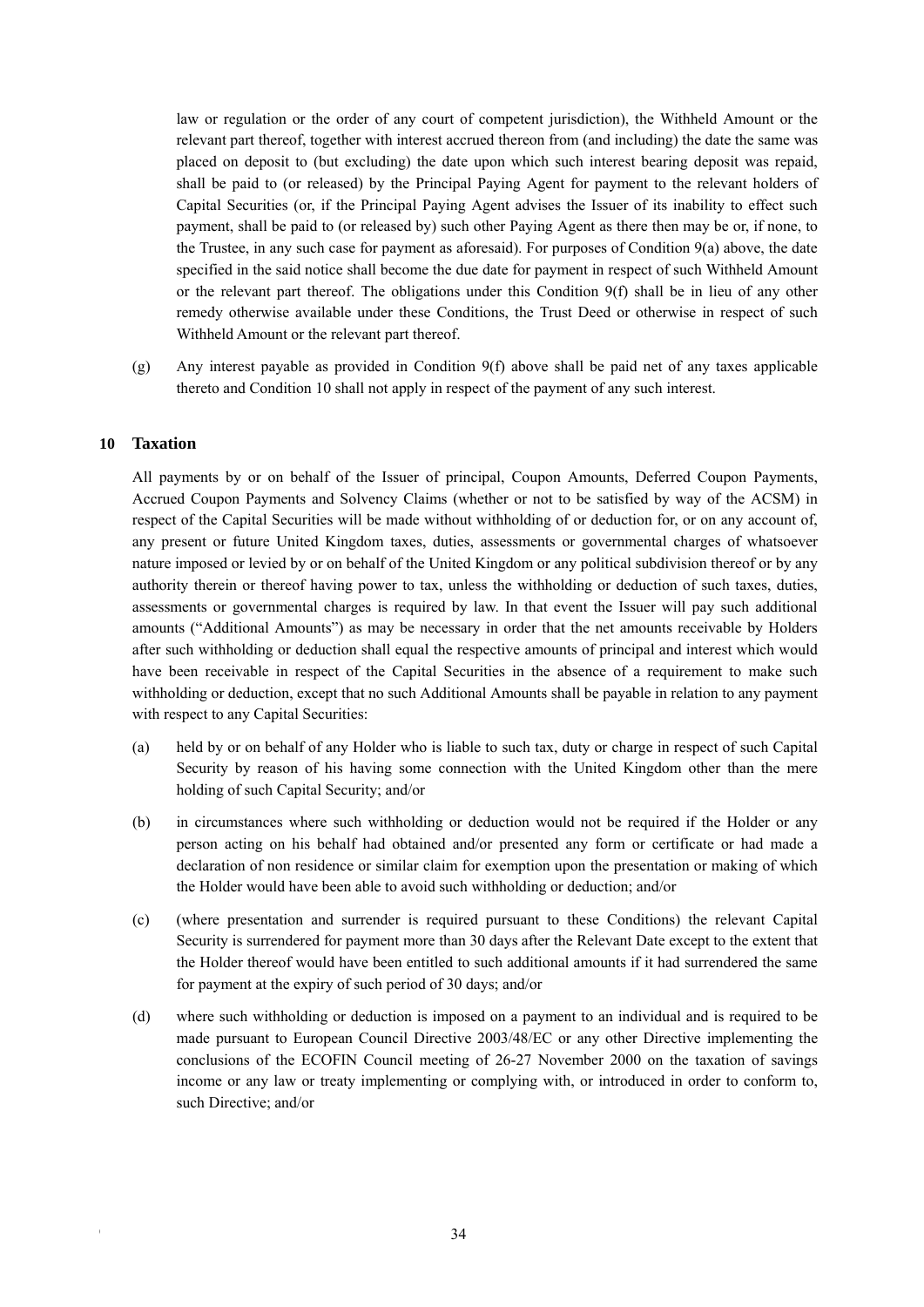(e) (where presentation and surrender is required pursuant to these Conditions) in respect of any Capital Security presented for payment held by or on behalf of any Holder who would have been able to avoid such withholding or deduction by arranging to receive the relevant payment through another Paying Agent in a Member State of the European Union.

References in these Conditions to principal, Coupon Amounts, Deferred Coupon Payments and/or Accrued Coupon Payments, shall be deemed to include any Additional Amounts which may become payable pursuant to the foregoing provisions or any undertakings given in addition thereto or in substitution therefor pursuant to the Trust Deed.

If the Issuer becomes resident for tax purposes in any jurisdiction other than or in addition to the United Kingdom, references in this Condition 10 to the United Kingdom shall be construed as references to the United Kingdom and/or such other jurisdiction as the case may be.

In the event that any payment is satisfied by means of the ACSM then any Additional Amounts which are payable shall also be satisfied by means of the ACSM.

# **11 Prescription**

The Capital Securities will become void unless presented for payment within a period of 10 years (in the case of principal) and five years (in the case of interest) after the Relevant Date therefor.

# **12 Meetings of Holders, Modification, Waiver and Substitution**

The Trust Deed contains provisions for convening meetings of Holders to consider any matter affecting their interests including the sanctioning by Extraordinary Resolution of any modification of any of these Conditions or the Trust Deed, except that certain provisions of the Trust Deed may only be modified subject to approval by Extraordinary Resolution passed at a meeting of Holders to which special quorum provisions shall have applied. Any Extraordinary Resolution duly passed shall be binding on all Holders (whether or not they were present at the meeting at which such resolution was passed).

The Trustee may agree, without the consent of the Holders, to (i) any modification of any of the provisions of the Trust Deed, these Conditions, the Paying Agency Agreement or the Calculation Agency Agreement (if any) that is of a formal, minor or technical nature or is made to correct a manifest error or an error which, in the opinion of the Trustee, is proven, and (ii) any modification (except as mentioned in the Trust Deed) of any of the provisions of the Trust Deed, these Conditions, the Paying Agency Agreement or the Calculation Agency Agreement (if any), and any waiver or authorisation of any breach or proposed breach, of any of the provisions of the Trust Deed, these Conditions, the Paying Agency Agreement or the Calculation Agency Agreement (if any) that is in the opinion of the Trustee not materially prejudicial to the interests of the Holders. Any such modification, authorisation or waiver shall be binding on the Holders and, if the Trustee so requires, shall be notified to the Holders as soon as practicable thereafter in accordance with Condition 15.

No modification which in the opinion of the Issuer is material to these Conditions or any other provisions of the Trust Deed shall become effective unless the Issuer has given at least one month's prior written notice to, and received no objection from, the FSA (or such other period of notice as the FSA may from time to time require or accept and, in any event, provided that there is a requirement to give such notice).

Subject to the Issuer giving one month's prior written notice to, and receiving no objection from, the FSA (or such other period of notice as the FSA may from time to time require or accept and, in any event, provided that there is a requirement to give such notice) and as provided in the Trust Deed, the Trustee may agree, if requested by the Issuer and subject to such amendment of the Trust Deed and such other conditions as the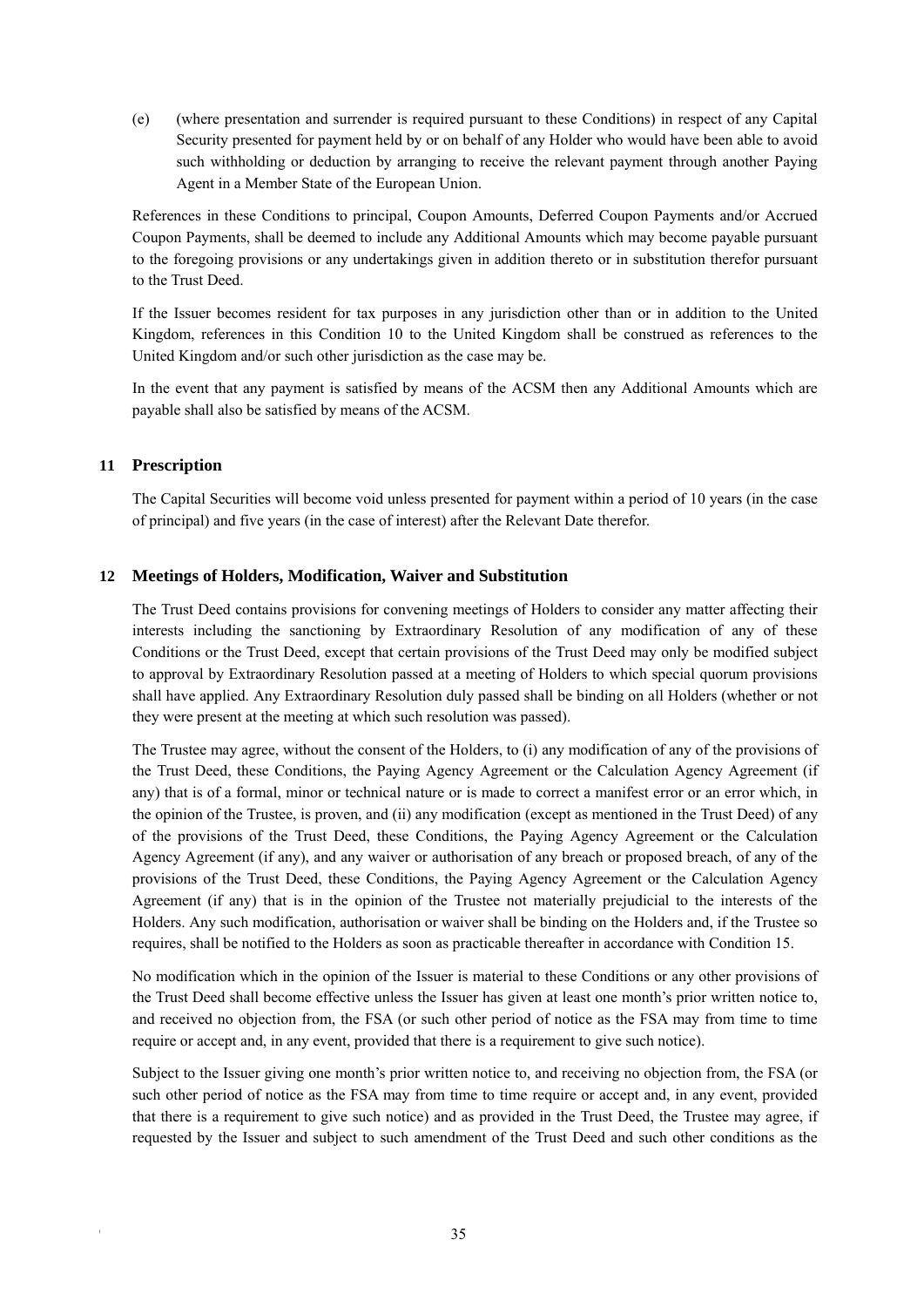Trustee may reasonably require, but without the consent of the Holders, to the substitution, subject to the Capital Securities being irrevocably guaranteed by the Issuer on a subordinated basis equivalent to that mentioned in Condition 2(b) of the Parent, any new Ultimate Owner, any other subsidiary of the Parent or any new Ultimate Owner, any successor in business of the Issuer or any subsidiary of any successor in business of the Parent in place of the Issuer as a new issuing party under the Trust Deed, the Capital Securities and as a party to the Paying Agency Agreement and so that the claims of the Holders may, in the case of the substitution of the Parent, any new Ultimate Owner or a Banking Company (as defined in the Trust Deed) in the place of the Issuer, also be subordinated to the rights of Senior Creditors (as defined in Condition 21, but with the substitution of references to "the Parent", any such "Ultimate Owner" or to "that subsidiary" in place of references to "the Issuer" together with such consequential amendments as are appropriate).

In connection with the exercise by it of any of its trusts, powers, authorities and discretions (including, without limitation, any modification, waiver, authorisation or substitution), the Trustee shall have regard to the general interests of the Holders as a class and shall not have regard to any interests arising from circumstances particular to individual Holders (whatever their number) and, in particular but without limitation, shall not have regard to the consequences of any such exercise for individual Holders (whatever the number) resulting from their being for any purpose domiciled or resident in, or otherwise connected with, or subject to the jurisdiction of, any particular territory or any political sub-division thereof and the Trustee shall not be entitled to require, nor shall any Holder be entitled to claim, from the Issuer, the Parent, the Trustee or any other person any indemnification or payment in respect of any tax consequence of any such exercise upon individual Holders except to the extent already provided for in Condition 10 and/or any undertaking given in addition thereto or in substitution therefor under the Trust Deed.

An "Extraordinary Resolution" is a resolution in respect of which not less than three-quarters of the votes cast shall have been cast in favour at a meeting of Holders duly convened and held in accordance with the Trust Deed.

The Trust Deed provides that a resolution in writing signed by or on behalf of the holders of not less than 75 per cent. in principal amount of the Capital Securities outstanding shall for all purposes be as valid and effective as an Extraordinary Resolution passed at a meeting of Holders duly convened and held. Such a resolution in writing may be contained in one document or several documents in the same form, each signed by or on behalf of one or more Holders.

# **13 Replacement Certificates**

If any Certificate is lost, stolen, mutilated, defaced or destroyed it may be replaced at the specified office of the Registrar or Principal Paying Agent (or any other place of which notice shall have been given in accordance with Condition 15) upon payment by the claimant of the expenses incurred in connection therewith and on such terms as to evidence and indemnity as the Issuer may require (provided that the requirement is reasonable in light of prevailing market practice). Mutilated or defaced Certificates must be surrendered before any replacement will be issued.

#### **14 The Trustee**

The Trust Deed contains provisions for the indemnification of the Trustee and for its relief from responsibility, including provisions relieving it from taking any action unless indemnified and/or secured and/or pre-funded to its satisfaction. The Trustee is entitled to enter into business transactions with the Issuer, the Parent or any other subsidiary of the Parent without accounting for any profit resulting therefrom. The Trustee is entitled under the Trust Deed to rely on reports and certificates addressed and/or delivered to it by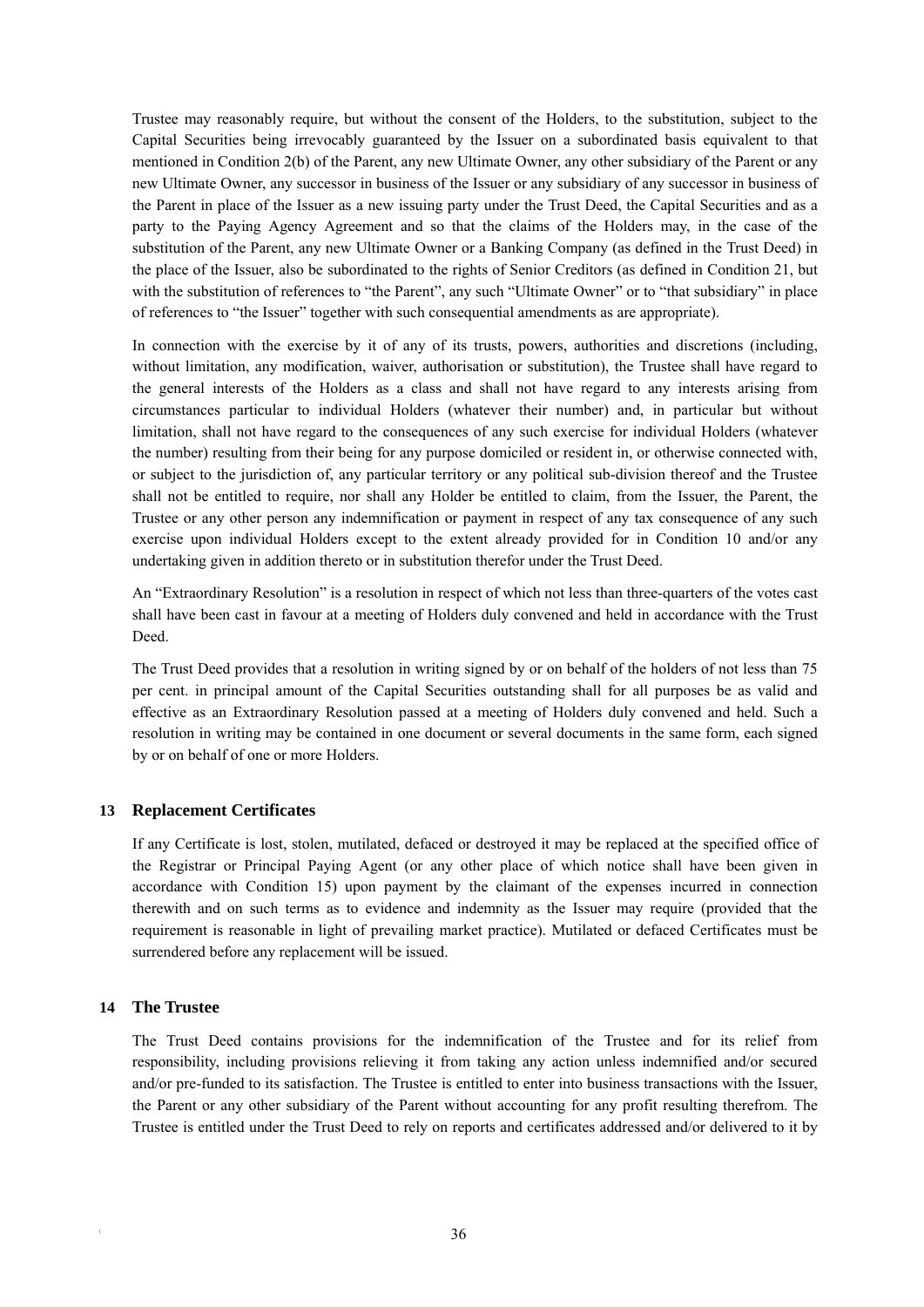two Directors of the Issuer, its auditors or the liquidator or administrators of the Issuer or any other expert (as the case may be) whether or not the report or certificate of its auditors or such liquidator or administrators or any such expert is subject to any limitation on the liability of the auditors or the liquidator or administrators or such expert (as the case may be) and whether by reference to a monetary cap or otherwise.

# **15 Notices**

All notices to the Holders will be mailed to such Holders of record at their respective addresses in the Register and shall be deemed to have been given on the first weekday (being a day other than a Saturday, Sunday or public holiday) after the date of mailing.

# **16 Further Issues**

The Issuer shall be at liberty from time to time without the consent of the Holders to create and issue further Capital Securities ranking *pari passu* in all respects (or in all respects save for the date from which interest thereon accrues and the amount of the first payment of interest on such further Capital Securities) and so that the same shall be consolidated and form a single series with the outstanding Capital Securities. Any such Capital Securities shall be constituted by a deed supplemental to the Trust Deed.

# **17 Agents**

The initial Principal Paying Agent, Registrar and Transfer Agent and their respective specified offices are specified below. The Principal Paying Agent, the other Paying Agents, the Registrar, the Transfer Agents and the Calculation Agent act solely as agents of the Issuer and, in the case of the Calculation Agent, the Parent and do not assume any obligation or relationship of agency or trust for or with any Holder. The Issuer reserves the right at any time with the approval of the Trustee to vary or terminate the appointment of the Principal Paying Agent, any other Paying Agent, the Registrar, any Transfer Agent or the Calculation Agent and to appoint additional or other Paying Agents, Transfer Agents or Calculation Agents, provided that there shall at all times be (i) a Principal Paying Agent, (ii) a Registrar, (iii) a Transfer Agent, (iv) such other agents as may be required by any other stock exchange on which the Capital Securities may be listed, in each case as approved by the Trustee and (v) a Paying Agent with a specified office in a European Union member state that will not be obliged to withhold or deduct tax pursuant to any law implementing European Council Directive 2003/48/EC or any other Directive implementing the conclusions of the ECOFIN Council meeting of 26-27 November 2000.

Notice of any such termination or appointment and of any change in the specified offices of the Paying Agents, the Registrar or the Transfer Agents will be given to the Holders in accordance with Condition 15.

Whenever a function expressed by the Conditions to be performed by the Calculation Agent falls to be performed, the Issuer shall appoint and (for so long as such function is required to be performed) maintain a Calculation Agent. Under no circumstances shall the Trustee be required to appoint a Calculation Agent (where the Issuer has failed to do so or otherwise), and the Trustee shall not be responsible, or liable to any person, for the consequences of any failure by the Issuer to appoint a Calculation Agent. All calculations and determinations made by the Calculation Agent in relation to the Capital Securities shall (save in the case of manifest error) be final and binding on the Issuer the Trustee, the Paying Agents, the Registrar, the Transfer Agents and the Holders. None of the Issuer, the Parent, the Trustee, the Agent Bank and the Paying Agents shall have any responsibility to any person for any errors or omissions in any calculation, or any sale of Payment Ordinary Shares made pursuant to Condition 6 or otherwise, by the Calculation Agent.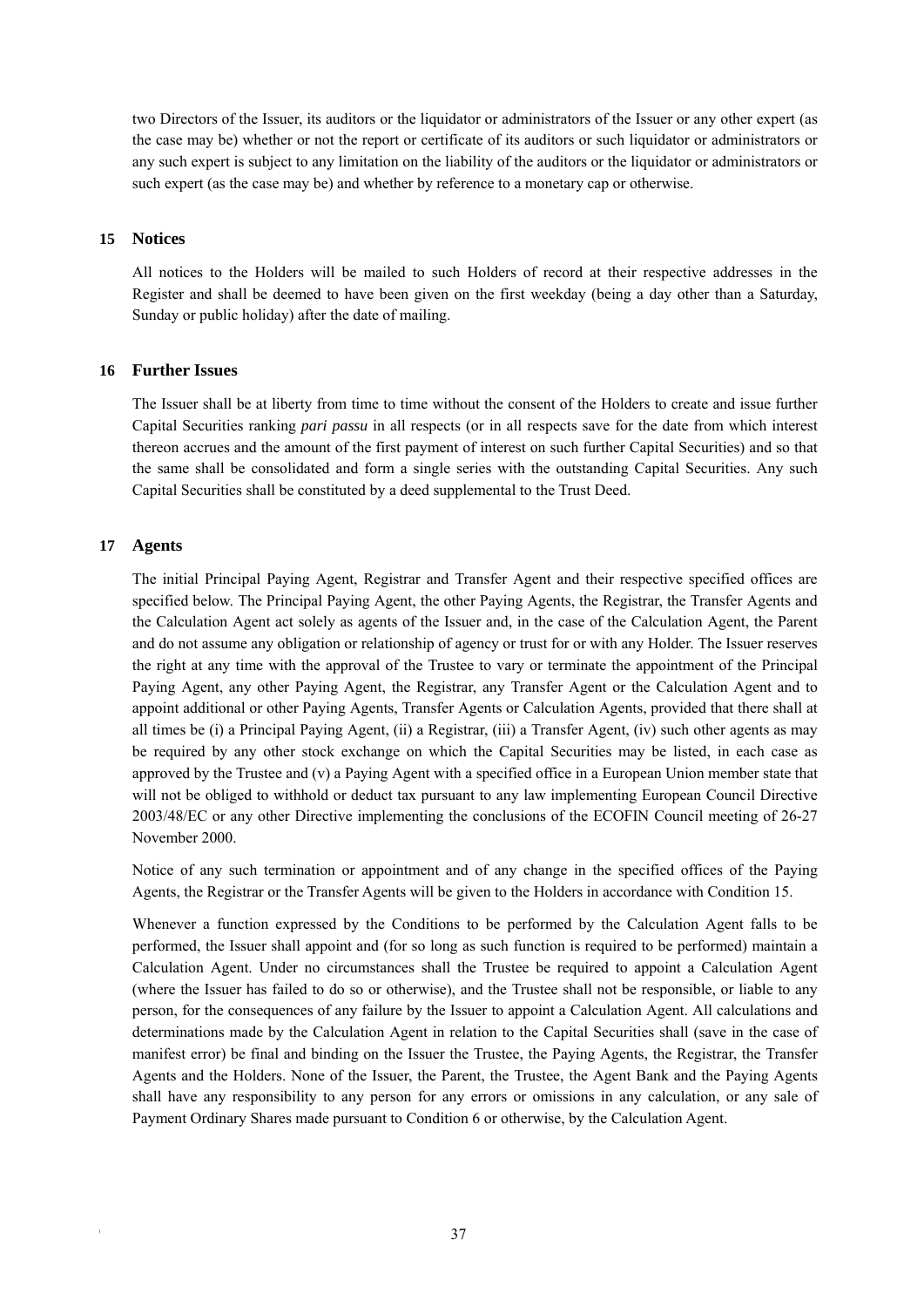Any Calculation Agency Agreement may contain provision for the indemnification of the Calculation Agent and for relief from responsibility in certain circumstances, and may entitle it to enter into business transactions with the Issuer without being liable to account to the Holders for any resulting profit.

# **18 Pre-Emption**

Each of the Issuer and the Parent shall, subject to compliance with the requirements of the Companies Act, use all reasonable endeavours to obtain and maintain at all times all corporate authorisations and take any other corporate actions required for the issue and allotment to the Trustee or its agent (free from any preemption rights) of such number of Payment Issuer Shares and Payment Ordinary Shares, respectively as it reasonably considers would be required to be issued in order to enable the Issuer and the Parent to make a payment satisfying the aggregate amount of Deferred Coupon Payments (if any) and the aggregate of Coupon Payments due in the next 12 months, provided that such reasonable endeavours shall be satisfied where the relevant corporate authorisation or action required is to be obtained or done by the passing of a resolution of the shareholders of the Issuer or, as the case may be, the Parent and the board of directors of the Issuer or, as the case may be, the Parent proposes the relevant resolution to its shareholders for approval at any general meeting of the Issuer or, as the case may be, the Parent and, if such proposal is rejected, the relevant resolution is proposed again at the next general meeting of the Issuer or, as the case may be, the Parent.

No damages will be payable for breach of this covenant but, in the event of breach by the Issuer or the Parent of this Condition 18, the Trustee may only require the Parent, as applicable (i) to procure that the Issuer holds as soon as practicable an extraordinary general meeting of the shareholders of the Issuer at which a resolution is proposed to remedy the breach or (ii) to put before the next general meeting of the shareholders of the Parent a resolution to remedy the breach.

The Trustee shall not be obliged to monitor compliance by the Issuer or the Parent with this Condition and shall be entitled to assume, unless it has actual knowledge to the contrary, that each of the Issuer and the Parent is complying with its obligations under this Condition.

Any authorised but unissued Issuer Shares or ordinary shares in the capital of the Parent which the Issuer or the Parent, as the case may be, is required to maintain other than in connection with the Capital Securities shall be discounted in determining whether the Issuer or, as the case may be, the Parent, is complying with its obligations under this Condition 18.

# **19 Governing Law**

The Trust Deed, the Paying Agency Agreement, the Calculation Agency Agreement (if any) and the Capital Securities (including any non-contractual obligations arising out of or in connection with the Trust Deed, the Paying Agency Agreement, the Calculation Agency Agreement (if any) and the Capital Securities) are governed by, and shall be construed in accordance with, the laws of England.

The Courts of England are to have exclusive jurisdiction to settle any disputes which may arise out of or in connection with the Trust Deed, the Paying Agency Agreement, the Calculation Agency Agreement (if any) or the Capital Securities and accordingly any legal action or proceedings arising out of or in connection with the Trust Deed, the Paying Agency Agreement, the Calculation Agency Agreement (if any) or the Capital Securities ("Proceedings") may be brought in such courts. The Parent has in the Trust Deed irrevocably submitted to the jurisdiction of such courts. Service or process in any Proceedings in England may be effected on the Parent by delivery to the Parent's principal place of business in England currently at 25 Gresham Street, London EC2V 7HN or such other address as may be notified to Holders in accordance with Condition 15.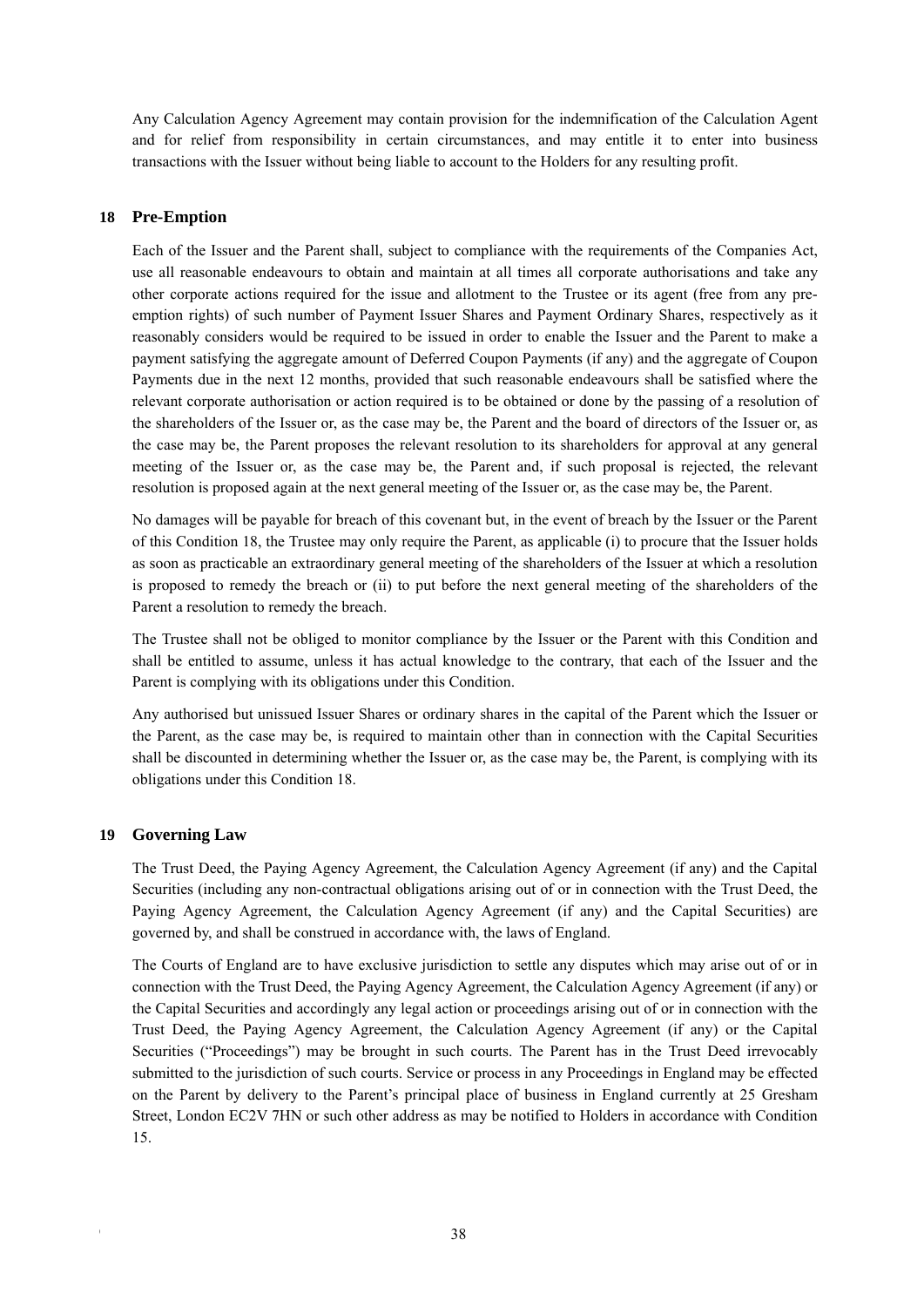# **20 Contracts (Rights of Third Parties) Act 1999**

No person shall have any right to enforce any term or condition of the Capital Securities by virtue of the Contracts (Rights of Third Parties) Act 1999.

# **21 Definitions**

In these Conditions:

"Accrued Coupon Payment" means, as at any given time, where these Conditions provide that interest shall continue to accrue after a Coupon Payment Date or ACSM Payment Date in respect of a Capital Security or an ACSM Payment, the amount of interest accrued thereon at that time in accordance with Condition 5;

"ACSM Payment" means any Deferred Coupon Payment and/or any Accrued Coupon Payment which has been or is to be satisfied pursuant to Condition 6;

"ACSM Payment Date" means the date on which an ACSM Payment is due to be satisfied pursuant to these Conditions provided that where the provisions of Condition 6(e) cause an ACSM Payment to be deferred, references therein to "ACSM Payment Date" shall be to the date on which such ACSM Payment would otherwise have been due to be satisfied had such ACSM Payment not been deferred pursuant to Condition 6(e);

"Additional Amounts" has the meaning given to it in Condition 10;

"Alternative Coupon Satisfaction Mechanism" or "ACSM" means the mechanism described in Condition 6;

"Assets" means the unconsolidated gross assets of the Issuer, as shown in the latest published audited balance sheet of the Issuer, but adjusted for subsequent events in such manner as the Directors or, if the Issuer is in a winding-up or administration, its liquidator or administrator may determine;

"Authorised Denominations" means a minimum denomination of U.S.\$100,000 and integral multiples of U.S.\$1,000 in excess thereof up to and including U.S.\$199,000;

"Business Day" means a day, other than a Saturday, Sunday or public holiday, on which commercial banks and foreign exchange markets settle payments in London and New York, except that for the purposes of Condition 1, "Business Day" shall mean a day, other than a Saturday, Sunday or public holiday, on which commercial banks and foreign exchange markets are open for general business in the city in which the specified office of the Registrar or other Transfer Agent with whom a Certificate is deposited in connection with a transfer or exchange, is located;

"Calculation Agent" means the independent investment bank or financial institution, appointed on the terms of a Calculation Agency Agreement, selected by the Issuer and approved by the Trustee, for the purposes of performing the functions expressed to be performed by it under these Conditions;

"Calculation Agency Agreement" means any agreement entered into by the Issuer, the Parent, the Trustee and the Calculation Agent in respect of the appointment of the Calculation Agent to perform the functions expressed to be performed by the Calculation Agent under these Conditions;

"Capital Breach Event" means the occurrence of a breach by the Issuer or the Group or any member of the Group of the Capital Regulations applicable to the Issuer or the Group or any member of the Group, as the case may be (whether or not such requirements, guidelines or measures have the force of law and whether they are applied generally or specifically to the Issuer or the Group or any member of the Group, as the case may be);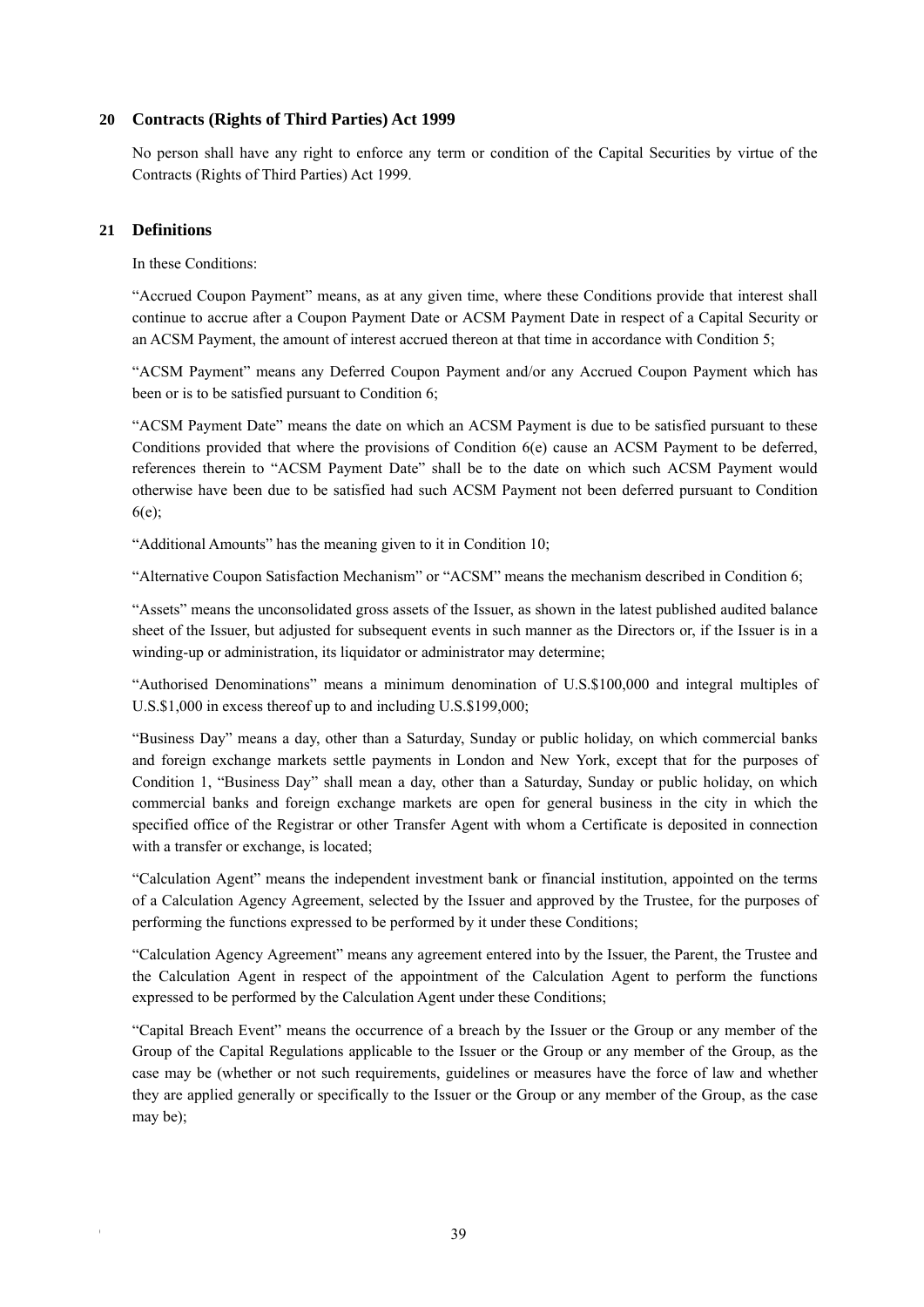"Capital Disqualification Event" is deemed to have occurred if as a result of a change of law or regulation or interpretation thereof, the Capital Securities would cease to be eligible to qualify (save where such nonqualification is only as a result of any applicable limitation on the amount of such capital) as regulatory capital for the Issuer on a solo and/or consolidated basis under applicable Capital Regulations;

"Capital Regulations" means at any time the regulations, requirements, guidelines and policies of the FSA relating to capital adequacy then in effect;

"Capital Securities" has the meaning given to it in the preamble;

"Certificate" has the meaning given to it in Condition 1(a);

"Companies Act" means the Companies Act 2006 (as amended or re-enacted from time to time);

"Conditions" means these terms and conditions of the Capital Securities, as amended from time to time;

"Coupon Amount" means the amount of interest payable for the relevant Coupon Period in accordance with Condition 5;

"Coupon Determination Date" means, in relation to each Reset Date, the second Business Day prior to such Reset Date;

"Coupon Payment" means, in respect of a Coupon Payment Date, the aggregate Coupon Amounts for the Coupon Period ending on (but excluding) such Coupon Payment Date;

"Coupon Payment Date" means (i) in respect of the period from (and including) the Issue Date to (and including) the First Reset Date, 16 June and 16 December in each year, starting on 16 June 2010; and (ii) after the First Reset Date, 16 March, 16 June, 16 September and 16 December in each year, starting on 16 March 2025, provided that if any Coupon Payment Date after the First Reset Date would otherwise fall on a day which is not a Business Day, it shall be postponed to the next day which is a Business Day unless such day shall fall within the next calendar month whereupon such payment will be made on the preceding Business Day;

"Coupon Period" means the period beginning on (and including) the Issue Date and ending on (but excluding) the first Coupon Payment Date and each successive period beginning on (and including) a Coupon Payment Date and ending on (but excluding) the next succeeding Coupon Payment Date;

"Coupon Rate" has the meaning given to it in Condition 5(c);

"Day Count Fraction" means in respect of each Coupon Period after the First Reset Date, the actual number of days elapsed divided by 360;

"Deferred Coupon Payment" means (i) any Coupon Payment which, pursuant to Condition 4, the Issuer has elected to defer and which has not been satisfied and (ii) any Coupon Payment which, by reason of the condition to payment set out in Condition 2(b)(i), has not been satisfied;

"Directors" means the directors of the Issuer or, as the case may be, the Parent;

"EEA Regulated Market" means a market as defined by Article 4.1(14) of Directive 2004/39/EC of the European Parliament and of the Council on markets in financial instruments;

"Eligible Company" means a company incorporated in a member state of the European Union or in the United States of America by or on behalf of the Parent whose ordinary shares are listed (i) on the Official List and are admitted to trading on the Market or (ii) on such other stock exchange as is a Recognised Stock Exchange;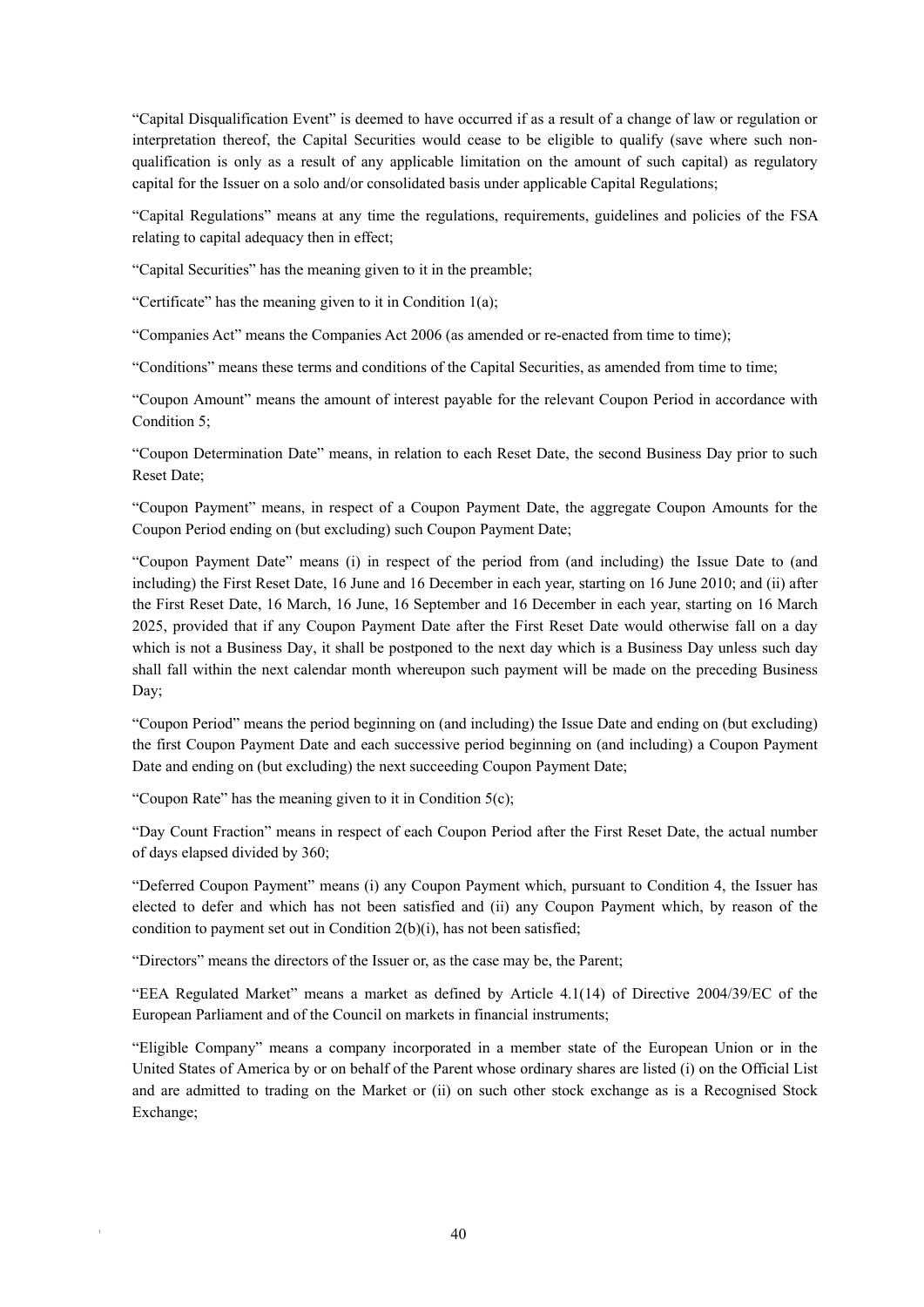"FSA" means the Financial Services Authority or such other governmental authority in the United Kingdom (or if the Issuer becomes domiciled in a jurisdiction other than the United Kingdom, in such other jurisdiction) having primary supervisory authority with respect to the Group;

"FSMA" means the Financial Services and Markets Act 2000 (as amended or re-enacted from time to time);

"First Reset Date" means 16 December 2024;

"Group" means the Issuer and its Subsidiaries;

"Holder" means the person in whose name a Capital Security is registered in the Register (or in the case of a joint holding, the first named thereof);

"holding company" has the meaning given to it under Section 1159 of the Companies Act;

"Holding Company Shares" means ordinary shares in the capital of the New Holding Company;

"interest" shall, where appropriate, include Coupon Amounts, Deferred Coupon Payments and Accrued Coupon Payments;

"Issue Date" means 16 December 2009, being the date of the initial issue of the Capital Securities;

"Issuer" means Lloyds TSB Bank plc;

"Issuer Shares" means ordinary shares of the Issuer, which as at the Issue Date have a par value of £0.10 each;

"Junior Share Capital" means the Issuer Shares, the ordinary shares of the Parent, any other securities of the Issuer ranking, or expressed to rank, junior whether contractually or structurally to the Capital Securities (and shall include the 6 per cent. Non-Cumulative Redeemable Preference Shares issued by the Issuer) and any securities issued by any subsidiary of the Parent which securities benefit from a guarantee or support agreement entered into by the Issuer and ranking or expressed to rank junior to the Capital Securities and any other securities of the Parent or guarantee or support undertaking by the Parent ranking junior to the most senior preference shares of the Parent;

"Junior Subordinated Debt" means the Issuer's outstanding obligations which constitute Tier 2 Capital and any other obligations of the Issuer which rank or are expressed to rank *pari passu* with the aforesaid obligations;

"Liabilities" means the non-consolidated gross liabilities of the Issuer, as shown in the latest published audited balance sheet of the Issuer, but adjusted for contingent liabilities and for subsequent events in such manner as the Directors, the auditors or, if the Issuer is in a winding-up or administration, its liquidator or administrator may determine;

"Lloyds Banking Group" means the Parent and its subsidiary undertakings from time to time;

"London Stock Exchange" means the London Stock Exchange plc;

"Market" means the London Stock Exchange's EEA Regulated Market;

"Market Disruption Event" means (i) the occurrence or existence of any suspension of or limitation imposed on trading (by reason of movements in price exceeding limits permitted by the London Stock Exchange or such other principal exchange of the Parent from time to time or otherwise) or on settlement procedures for transactions in the ordinary shares of the Parent on the London Stock Exchange or such other principal exchange of the Parent from time to time if, in any such case, the Calculation Agent has confirmed to the Issuer and the Parent that the suspension or limitation is material in the context of the sale of the Payment Ordinary Shares, or (ii) in the opinion of the Issuer, there has been a substantial deterioration in the price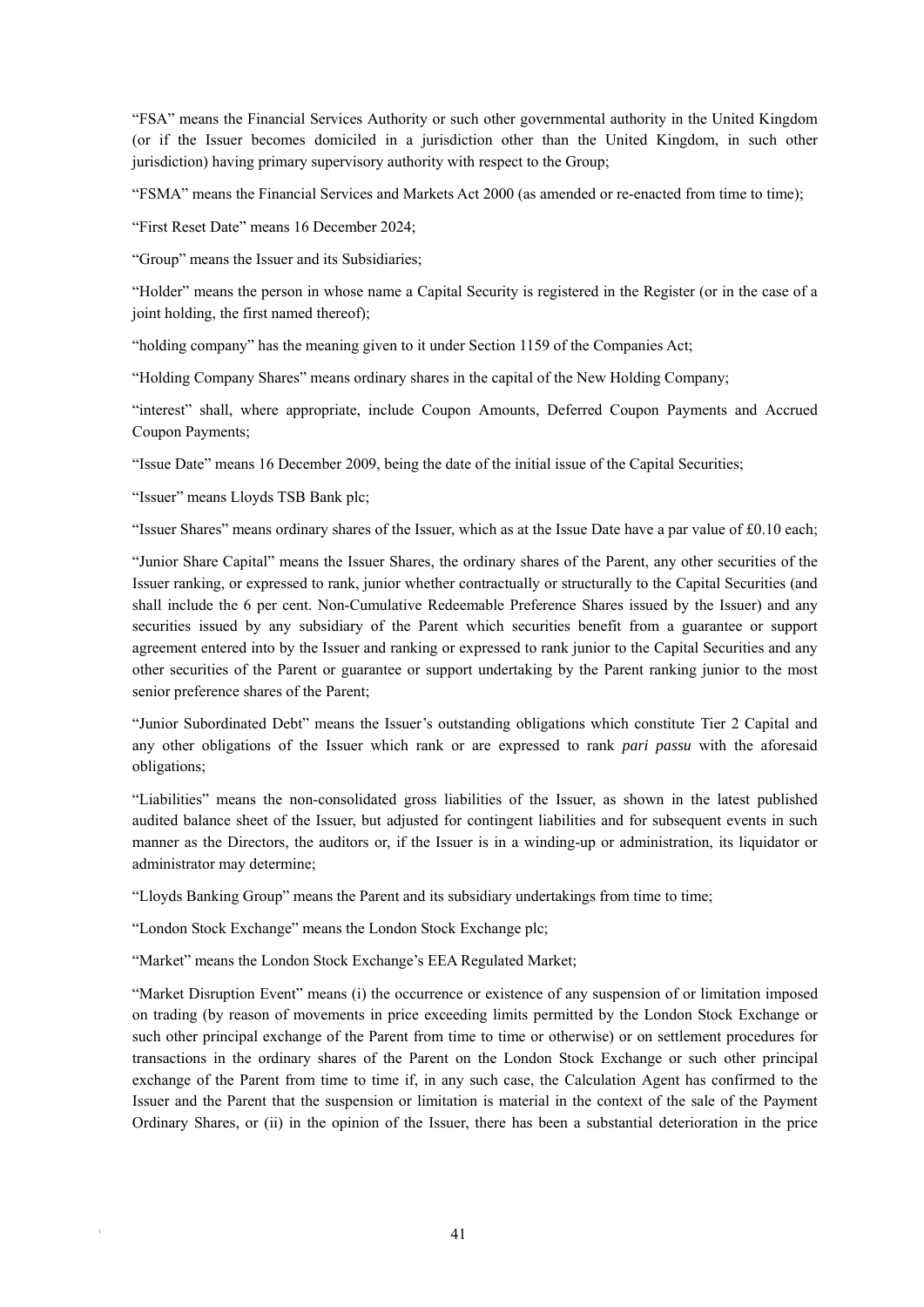and/or value of the ordinary shares of the Parent or circumstances are such so as to prevent or to a material extent restrict the issue, allotment, sale, delivery or listing of the Payment Ordinary Shares, as the case may be, including the Parent entering a close period (within the meaning of the FSA Handbook: Listing Rules), except that an event or circumstance contemplated by Condition 8(e) which leads to a Suspension shall not constitute a Market Disruption Event or (iii) where pursuant to these Conditions, moneys are required to be converted from one currency into another currency in respect of any Payment, the occurrence of any event that makes it impracticable to effect such conversion;

"New Holding Company" means an Eligible Company that becomes the Ultimate Owner following a Permitted Restructuring;

"Official List" means the official list of the UK Listing Authority;

"Other Tier 1 Securities" means, in respect of the Issuer or the Parent (as the case may be), any securities which are Tier 1 Capital of the Issuer or the Parent (as the case may be) and which rank on a winding-up of the Issuer or the Parent (as the case may be) or in respect of a distribution or payment of dividends or any other payments thereon, in the case of the Issuer, *pari passu* with the Capital Securities (on the assumption that the Capital Securities are still Tier 1 Capital of the Issuer) or, in the case of the Parent, *pari passu* with the most senior preference share capital of the Parent;

"Outstanding" in relation to any Coupon Payment, Deferred Coupon Payment or Coupon Amount not falling within the definition of Coupon Payment, means that such payment (a) has either become due and payable or would have become due and payable except for the non-satisfaction on the relevant date of the condition to payment set out in Condition 2(b)(i) or the deferral, postponement or suspension of such payment in accordance with any of Condition 4,  $6(d)$ ,  $6(e)$  or  $8(e)$ ; and (b) in any such case has not been satisfied and, in respect of any Accrued Coupon Payment, means any amount thereof which has not been satisfied whether or not payment has become due;

"Parent" means Lloyds Banking Group plc;

"Paying Agency Agreement" has the meaning given to it in the preamble to these Conditions;

"Paying Agents" has the meaning given to it in the preamble to these Conditions;

"Payment" means any Coupon Payment, Deferred Coupon Payment, Accrued Coupon Payment or Coupon Amount not falling within the definition of Coupon Payment;

"Payment Business Day" means a day (other than a Saturday or Sunday) on which commercial banks are open for business in New York and, in the case of a presentation or surrender of a Certificate, in the place of the specified office of the relevant Paying Agent to whom the same is presented or surrendered;

"Payment Issuer Shares" has the meaning given to it in Condition 6(b);

"Payment Ordinary Shares" has the meaning given to it in Condition 6(b);

"Permitted Restructuring" means the completion of (i) an offer made by or on behalf of an Eligible Company to all (or as nearly as may be practicable all) shareholders of the Parent (or, if the Parent is not the Ultimate Owner, the then Ultimate Owner) to acquire the whole (or as nearly as may be practicable the whole) of the issued ordinary share capital of the Parent (or, if the Parent is not the Ultimate Owner, the then Ultimate Owner) other than that which is already held by or on behalf of such Eligible Company or (ii) a reorganisation or restructuring whether by way of a scheme of arrangement or otherwise pursuant to which an Eligible Company acquires all (or as nearly as may be practicable all) of the issued ordinary share capital of the Parent (or, if the Parent is not the Ultimate Owner, the then Ultimate Owner) other than that which is already held by such Eligible Company or pursuant to which all (or as nearly as may be practicable all) of the issued ordinary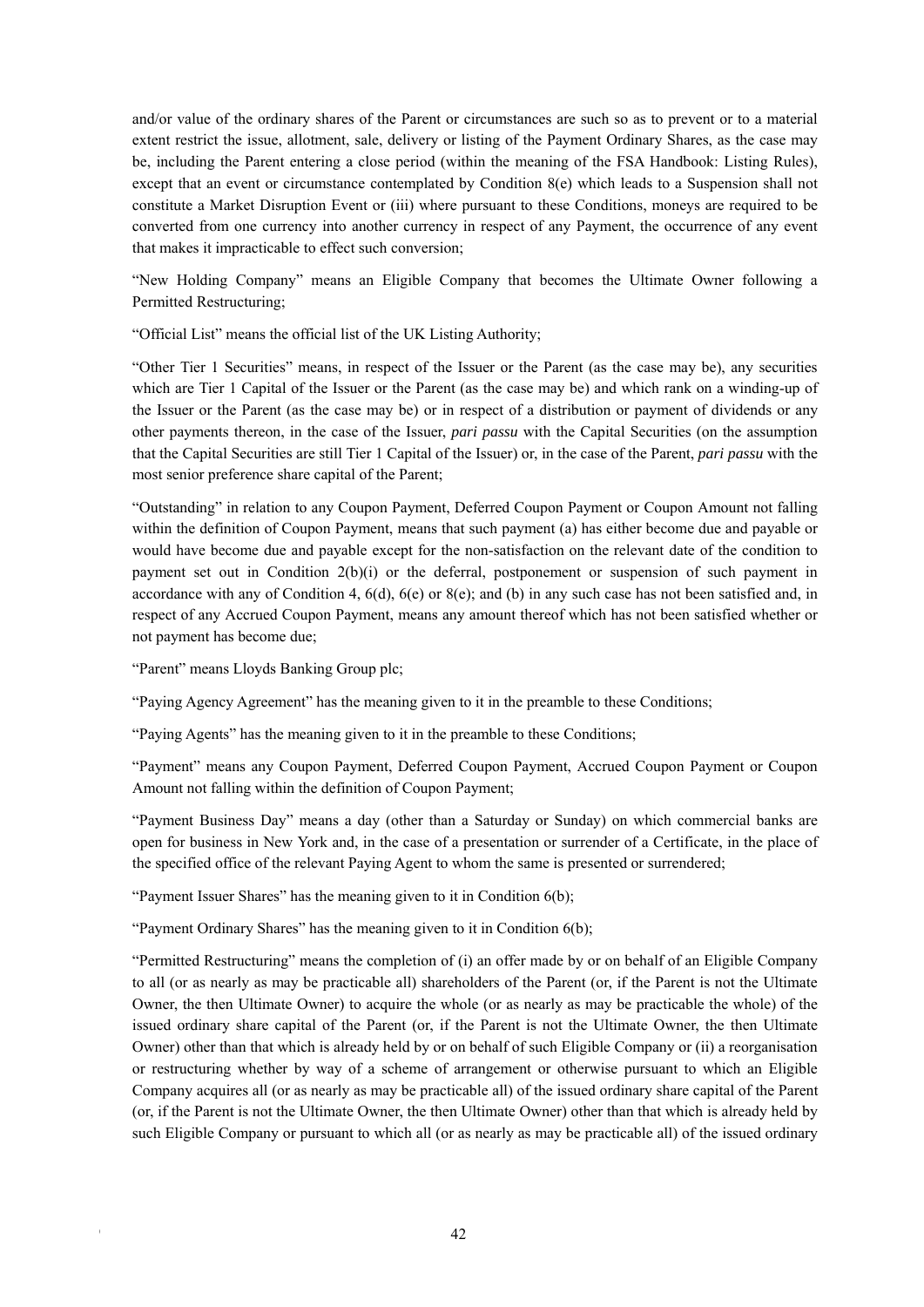share capital of the Parent (or, if the Parent is not the Ultimate Owner, the then Ultimate Owner) not held by the New Holding Company is cancelled;

"Permitted Restructuring Arrangement" means, in relation to a Permitted Restructuring, an arrangement whereby the following conditions are satisfied: (a) the execution of a trust deed supplemental to the Trust Deed and/or such other documentation as may be necessary to ensure that (i) the ACSM, the Trust Deed and any Calculation Agency Agreement operates so that Issuer Shares may be exchanged for Holding Company Shares in such a manner that ensures that upon the sale of such Holding Company Shares the holder of each Capital Security then outstanding will receive, in the event of a payment to be satisfied pursuant to Condition 6, an amount not less than that which would have been receivable had such a Permitted Restructuring not taken place and (ii) the economic effect, for the Holders, of a holding of the Capital Securities prior to the Permitted Restructuring is substantially preserved; and (b) the Trustee is satisfied that the credit ratings that would be assigned to the Capital Securities by Fitch Ratings Limited, Moody's Investors Service, Inc. or Standard & Poor's Rating Services, a division of the McGraw-Hill Companies, Inc. following any such Permitted Restructuring, shall not be lower than those assigned to the Capital Securities immediately prior to such Permitted Restructuring taking place as confirmed by such rating agency in writing;

"Principal Paying Agent" has the meaning given to it in the preamble to these Conditions;

"Qualifying Tier 1 Securities" means securities issued directly or indirectly by the Issuer that:

- (a) have terms not materially less favourable to an investor than the terms of the Capital Securities (as reasonably determined by the Issuer, and provided that a certification to such effect of two Directors of the Issuer shall have been delivered to the Trustee prior to the issue of the relevant securities which shall be conclusive and binding on the Trustee and the Holders), provided that (1) they shall contain terms which comply with the then current requirements of the FSA in relation to Tier 1 Capital; (2) they shall include terms which provide for the same Coupon Rate from time to time applying to the Capital Securities; (3) they shall rank *pari passu* with, the Capital Securities; and (4) such securities shall preserve any existing rights under these Conditions to any Accrued Coupon Payment which has not been satisfied, except that such securities need not necessarily include provisions analogous to the provisions of Condition 6; and
- (b) do not have terms such that (x) the Issuer would not, as a result of the Qualifying Tier 1 Securities being in issue, be able to have losses or deductions set against the profits, or profits offset by the losses or deductions, of companies with which it is or would otherwise be grouped for United Kingdom tax purposes or (y) the holders of such Qualifying Tier 1 Securities would constitute "equity holders" of the Issuer for United Kingdom tax purposes; and
- (c) are (i) listed on the Official List and admitted to trading on the Market or (ii) listed on such other stock exchange as is a Recognised Stock Exchange at that time as selected by the Issuer and approved by the Trustee;

"Qualifying Upper Tier 2 Securities" means securities issued directly or indirectly by the Issuer that:

(a) have terms not materially less favourable to an investor than the terms of the Capital Securities (as reasonably determined by the Issuer, and provided that a certification to such effect of two Directors of the Issuer shall have been delivered to the Trustee prior to the issue of the relevant securities which shall be conclusive and binding on the Trustee and the Holders), provided that (1) they shall contain terms which comply with the then current requirements of the FSA in relation to Upper Tier 2 Capital; (2) they shall include terms which provide for the same Coupon Rate from time to time applying to the Capital Securities; (3) they shall rank senior to, or *pari passu* with, the Capital Securities; and (4) such securities shall preserve any existing rights under these Conditions to any Accrued Coupon Payment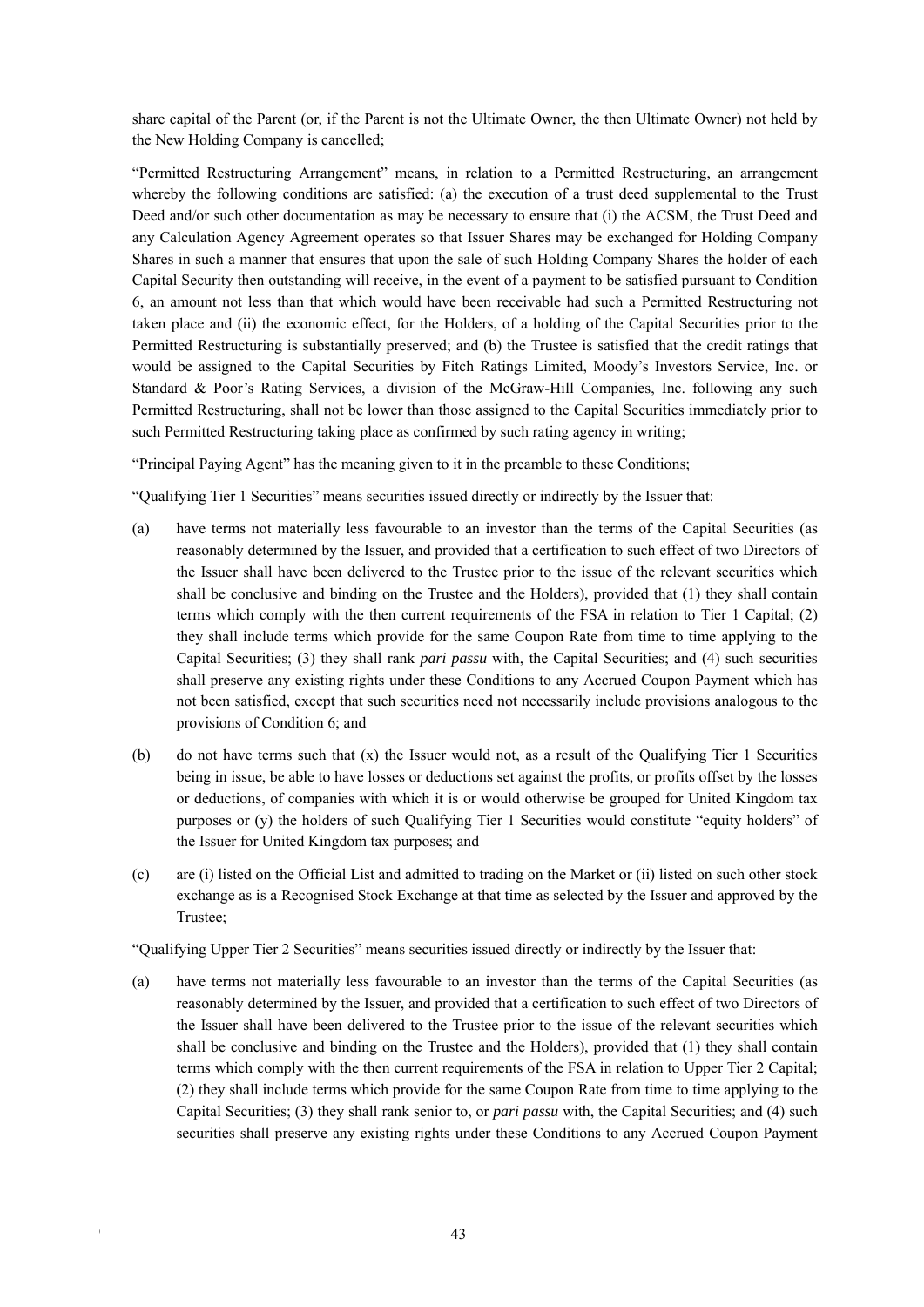which has not been satisfied, except that such securities need not include provisions analogous to the provisions of Condition 6; and

- (b) do not have terms such that (x) the Issuer would not, as a result of the Qualifying Upper Tier 2 Securities being in issue, be able to have losses or deductions set against the profits, or profits offset by the losses or deductions, of companies with which it is or would otherwise be grouped for United Kingdom tax purposes or (y) the holders of such Qualifying Upper Tier 2 Securities would constitute "equity holders" of the Issuer for United Kingdom tax purposes; and
- (c) are (i) listed on the Official List and admitted to trading on the Market or (ii) listed on such other stock exchange as is a Recognised Stock Exchange at that time as selected by the Issuer and approved by the Trustee;

"Record Date" means, with respect to the payment of a Coupon Amount, the 15th day before the due date for the payment of such Coupon Amount;

"Recognised Stock Exchange" means a recognised stock exchange as defined in Section 1005 of the Income Tax Act 2007 as the same may be amended from time to time and any provision, statute or statutory instrument replacing the same from time to time;

"Reference Banks" means the financial institutions appointed as such by the Issuer pursuant to Condition 5(f);

"Register" has the meaning given to it in Condition 1(b);

"Registrar" has the meaning given to it in the preamble to these Conditions;

a "Regulatory Event" is deemed to have occurred if at any time the FSA has determined that securities of the nature of the Capital Securities cease to qualify as Tier 1 Capital (save where such non-qualification is only as a result of any applicable limitation on the amount of such capital);

"Relevant Date" means (i) in respect of any payment other than a Solvency Claim to be paid by the Issuer in a winding-up of the Issuer, the date on which such payment first becomes due or (if the full amount of the moneys payable has not been duly received by the Principal Paying Agent or the Trustee on or prior to such due date) the date on which, the full amount of such moneys having been so received, notice to that effect is given to the Holders in accordance with Condition 15; and (ii) in respect of a Solvency Claim to be paid by the Issuer in a winding-up of the Issuer, the date which is one day prior to the commencement of the windingup or, in the case of an administration, one day prior to the date on which any dividend is distributed;

"Reset Date" means the First Reset Date and, thereafter, every Coupon Payment Date;

"Reset Period" means the period from (and including) a Reset Date to (but excluding) the next succeeding Reset Date;

"Senior Creditors" means creditors of the Issuer (a) who are depositors or other unsubordinated creditors of the Issuer; (b) whose claims are, or are expressed to be, subordinated (whether only in the event of the winding-up of the Issuer or otherwise) to the claims of depositors and other unsubordinated creditors of the Issuer but not further or otherwise; (c) whose claims are in respect of Junior Subordinated Debt of the Issuer; or (d) who are subordinated creditors of the Issuer other than those whose claims are, or are expressed to rank, *pari passu* with, or junior to, the claims of the Holders;

"Solvency Claim" has the meaning given to it in Condition 2(b)(ii);

"Subsidiary" means each subsidiary for the time being of the Issuer;

"subsidiary" has the meaning given to subsidiary undertaking under Section 1159 of the Companies Act 2006;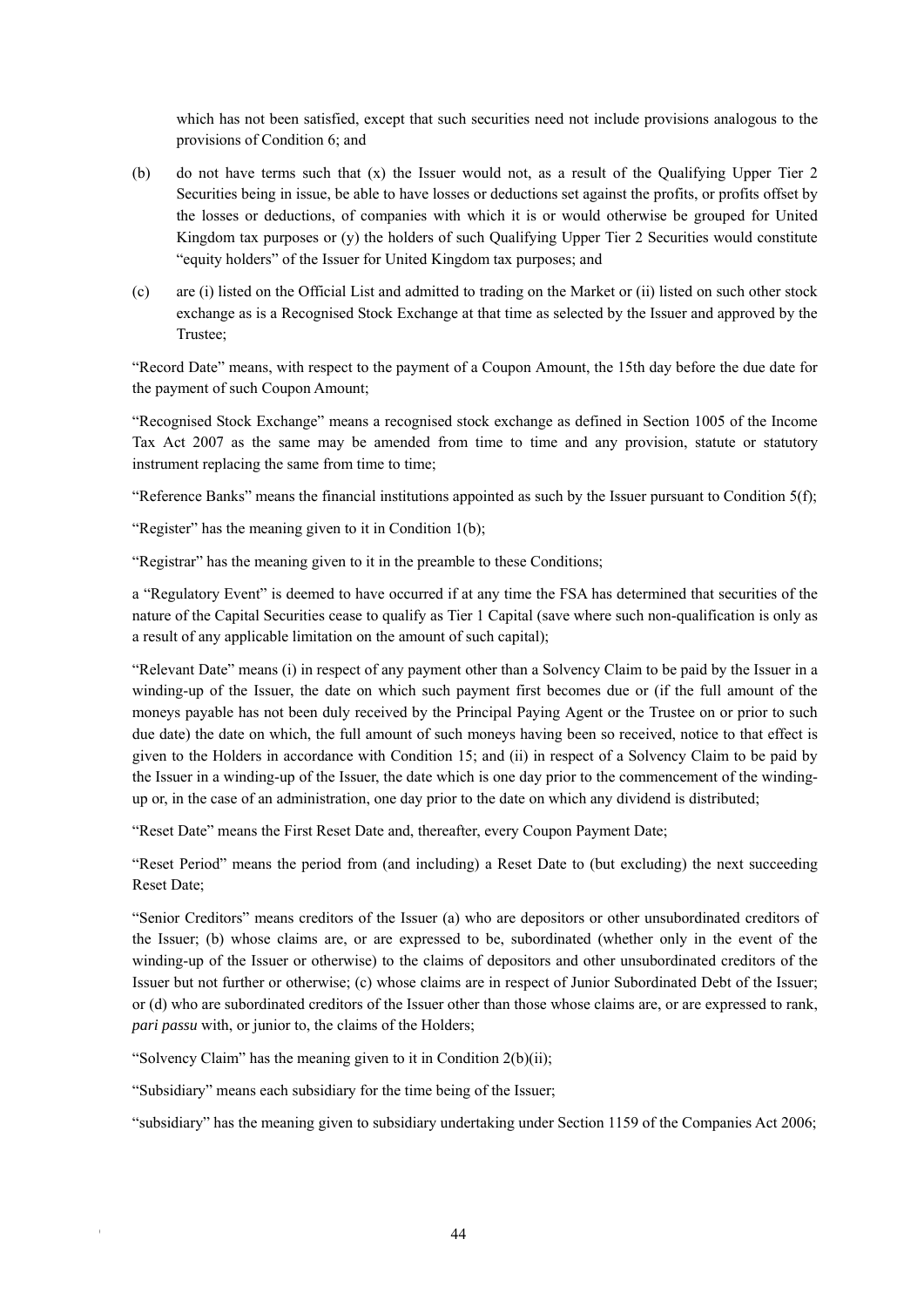"Suspension" has the meaning given to it in Condition 8(e);

"Tax Event" means an event of the type described in Condition  $7(c)(i)$ , (ii) and/or (iii);

"Tax Law Change" means a change in or proposed change in, or amendment or proposed amendment to, the laws or regulations of the United Kingdom or any political subdivision or authority therein or thereof having the power to tax, including any treaty to which the United Kingdom is a party, or any change in the application of official or generally published interpretation of such laws, including a decision of any court or tribunal, or any written interpretation or pronouncement by any relevant tax authority that provides for a position with respect to such laws or regulations that differs from the previously generally accepted position in relation to similar transactions or which differs from any specific written statements made by a tax authority regarding the anticipated tax treatment of the Capital Securities, which change or amendment becomes, or would become, effective on or after the Issue Date;

"Tier 1 Capital" and "Tier 2 Capital" have the respective meanings given to them from time to time by the FSA;

"Transfer Agents" has the meaning given to it in the preamble to these Conditions;

"Trust Deed" has the meaning given to it in the preamble to these Conditions;

"Trustee" has the meaning given to it in the preamble to these Conditions;

"UK Listing Authority" means the FSA in its capacity as competent authority under FSMA;

"Ultimate Owner" means, at any given time, the ultimate holding company of the Lloyds Banking Group at that time;

"United Kingdom" means the United Kingdom of Great Britain and Northern Ireland; and

"Upper Tier 2 Capital" has the meaning given to it by the FSA from time to time.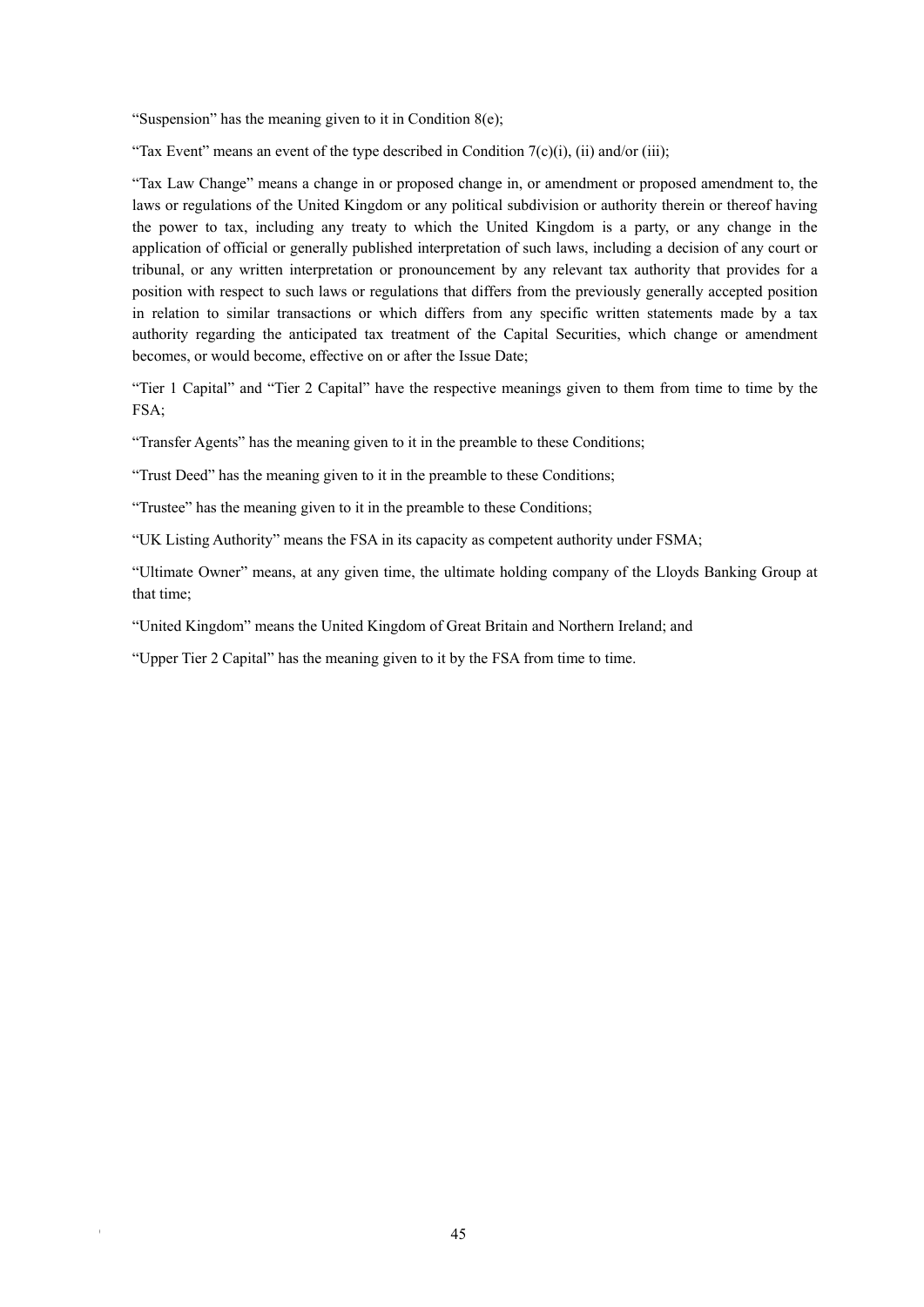# **BOOK ENTRY, TRANSFER RESTRICTIONS AND SUMMARY OF PROVISIONS RELATING TO THE CAPITAL SECURITIES WHILE IN GLOBAL FORM**

# **General**

Capital Securities sold to qualified institutional buyers within the meaning of Rule 144A under the Securities Act pursuant to an exemption from the registration requirements of the Securities Act for transactions not involving a public offering will be represented by one or more Restricted Global Certificates. The Restricted Global Certificate will be deposited upon issuance with The Bank of New York Mellon (Luxembourg) S.A., as custodian for DTC, and registered in the name of Cede & Co., as nominee of DTC. Capital Securities sold to persons that are not U.S. persons in an "offshore transaction" within the meaning of Regulation S will be represented by interests in the Unrestricted Global Certificate. The Unrestricted Global Certificates will be deposited, on the Issue Date, with a common depositary and registered in the name of the nominee of the common depositary for the accounts of Euroclear and Clearstream, Luxembourg.

Ownership of interests in the Restricted Global Certificate ("Rule 144A Book-Entry Interests") and in the Unrestricted Global Certificate (the "Unrestricted Book-Entry Interests" and, together with the Rule 144A Book-Entry Interests, the "Book-Entry Interests") will be limited to persons that have accounts with DTC, Euroclear and/or Clearstream, Luxembourg or persons that hold interests through such participants. DTC, Euroclear and Clearstream, Luxembourg will hold interests in the Global Certificates on behalf of their participants through customers' securities accounts in their respective names on the books of their respective depositaries. Except under the limited circumstances described below, Book-Entry Interests will not be held in definitive certificated form.

Book-Entry Interests will be shown on, and transfers thereof will only be effected through, records maintained in book-entry form by DTC, Euroclear and Clearstream, Luxembourg and their participants. The laws of some jurisdictions, including certain states of the United States, may require that certain purchasers of securities take physical delivery of such securities in definitive certificated form. The foregoing limitations may impair the ability to own, transfer or pledge Book-Entry Interests. In addition, while the Capital Securities are in global form, holders of Book-Entry Interests will not be considered the owners or "holders" of Capital Securities for any purpose.

So long as the Capital Securities are held in global form, DTC, Euroclear and/or Clearstream, Luxembourg, as applicable (or their respective nominees), will be considered the sole holders of Global Certificates for all purposes under the Trust Deed. In addition, participants must rely on the procedures of DTC, Euroclear and/or Clearstream, Luxembourg, and indirect participants must rely on the procedures of DTC, Euroclear, Clearstream, Luxembourg and the participants through which they own Book-Entry interests, to transfer their interests or to exercise any rights of holders under the Trust Deed.

Neither the Issuer nor the Trustee will have any responsibility, or be liable, for any aspect of the records relating to the Book-Entry Interests.

#### **Transfer Restrictions**

None of the Capital Securities offered hereby have been registered under the Securities Act, or any state securities laws, and, unless so registered, may not be offered or sold except pursuant to an exemption from, or in a transaction not subject to, the registration requirements of the Securities Act and applicable state securities laws. Accordingly, the Capital Securities are being sold only to (i) qualified institutional buyers (as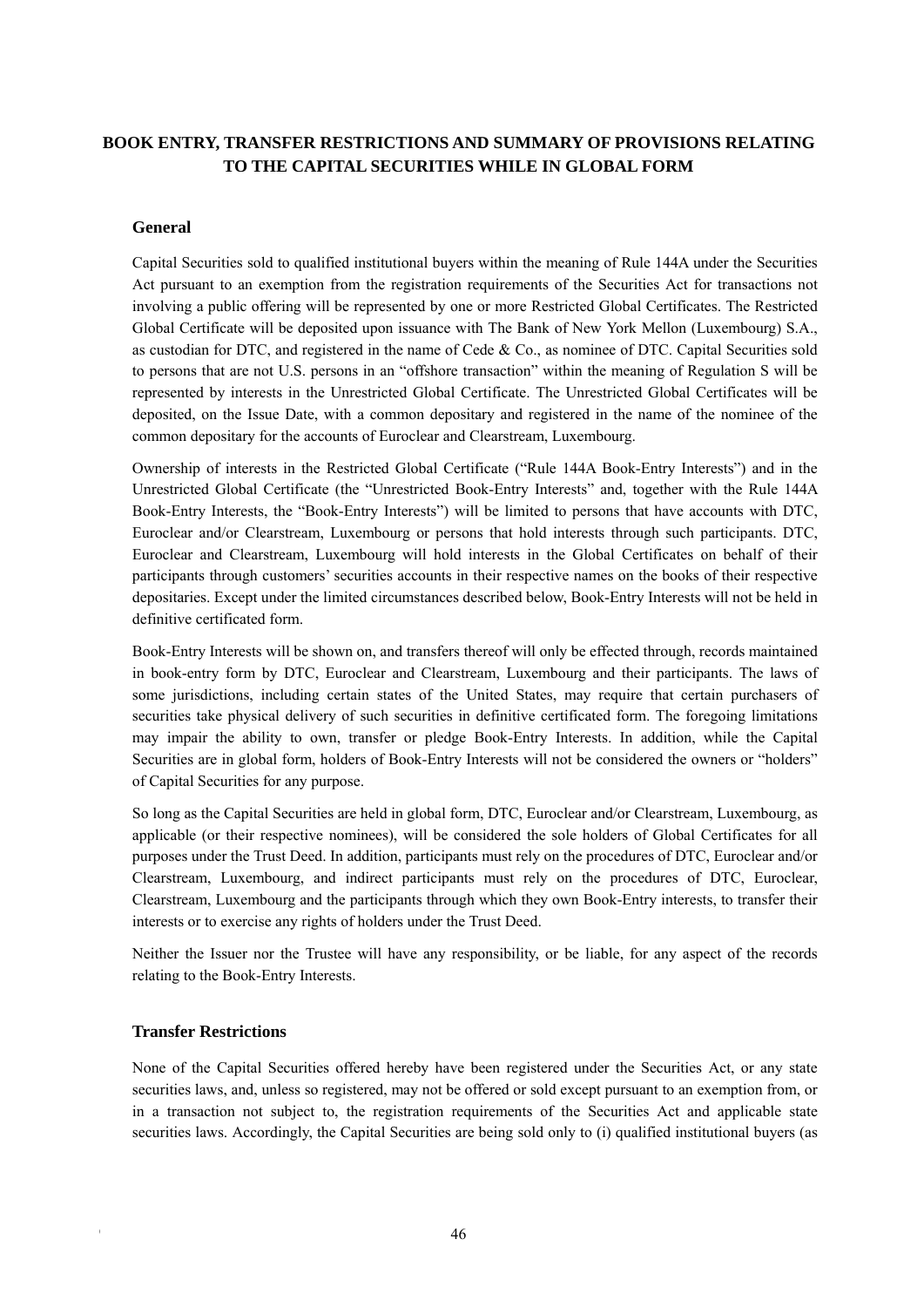defined in Rule 144A) in a private transaction in reliance upon an exemption from the registration requirements of the Securities Act for transactions not involving a public offering or (ii) to persons other than "U.S. persons" as that term is defined in Rule 902 under the Securities Act in offshore transactions in reliance upon Regulation S.

# *Unrestricted Capital Securities*

Each purchaser of Capital Securities outside the United States pursuant to Regulation S and each subsequent purchaser of such Capital Securities in resales prior to the expiration of the distribution compliance period (as defined in Regulation S) by accepting delivery of the Capital Securities, will be deemed to have represented, agreed and acknowledged that:

- (i) it is acquiring the Capital Securities in an offshore transaction within the meaning of Regulation S and it is, or at the time Capital Securities are purchased will be, the beneficial owner of such Capital Securities and (a) it is not a U.S. person and it is located outside the United States (within the meaning of Regulation S) and (b) it is not an affiliate of the Issuer or a person acting on behalf of such an affiliate; and
- (ii) it understands that such Capital Securities have not been and will not be registered under the Securities Act and that, prior to the expiration of the distribution compliance period (as defined in Regulation S), it will not offer, sell, pledge or otherwise transfer such Capital Securities except (a) in accordance with Rule 144A to a person that it or any person acting on its behalf reasonably believes is a qualified institutional buyer within the meaning of Rule 144A purchasing for its own account or the account of a qualified institutional buyer, (b) in an offshore transaction in accordance with Rule 903 or Rule 904 under the Securities Act or (c) to the Issuer, in each case in accordance with any applicable securities laws of any State of the United States; and
- (iii) it understands that the Issuer, the Registrar and their affiliates, and others, will rely upon the truth and accuracy of the foregoing acknowledgements, representations and agreements and agrees that if any of the acknowledgements, representations and agreements deemed to have been made by its purchase of the notes are no longer accurate, it shall promptly notify the Issuer. If it is acquiring the notes as a fiduciary or agent for one or more investor accounts, it represents that it has sole investment discretion with respect to each such account and it has full power to make the foregoing acknowledgements, representations, and agreements on behalf of each account.

On or prior to the 40th day after the Issue Date, Capital Securities represented by an interest in the Unrestricted Global Certificate may be transferred to a person who wishes to hold such Capital Securities in the form of an interest in the Restricted Global Certificate only upon receipt by the Registrar (or any other Agent which shall forward such certification to the Registrar) of a written certification from the transferor (in the form set out in Appendix II to the Schedule (Form of Rule 144A Certificate) of the Paying Agency Agreement) to the effect that such transfer is being made to a person whom the transferor reasonably believes is a QIB, in a transaction meeting the requirements of Rule 144A and in accordance with any applicable securities laws of any state of the United States. After such 40th day, such certification requirements will no longer apply to such transfers, but such transfers will continue to be subject to the transfer restrictions contained in the legend appearing on the face of such Global Certificate, as described below under "─Exchange of Interests in the Global Certificates for Definitive Certificates".

Capital Securities represented by an interest in the Restricted Global Certificate may also be transferred to a person who wishes to hold such Capital Securities in the form of an interest in the Unrestricted Global Certificate, but only upon receipt by the Registrar (or any other Agent which shall forward such certification to the Registrar) of a written certification from the transferor (in the form set out in Appendix I(Form of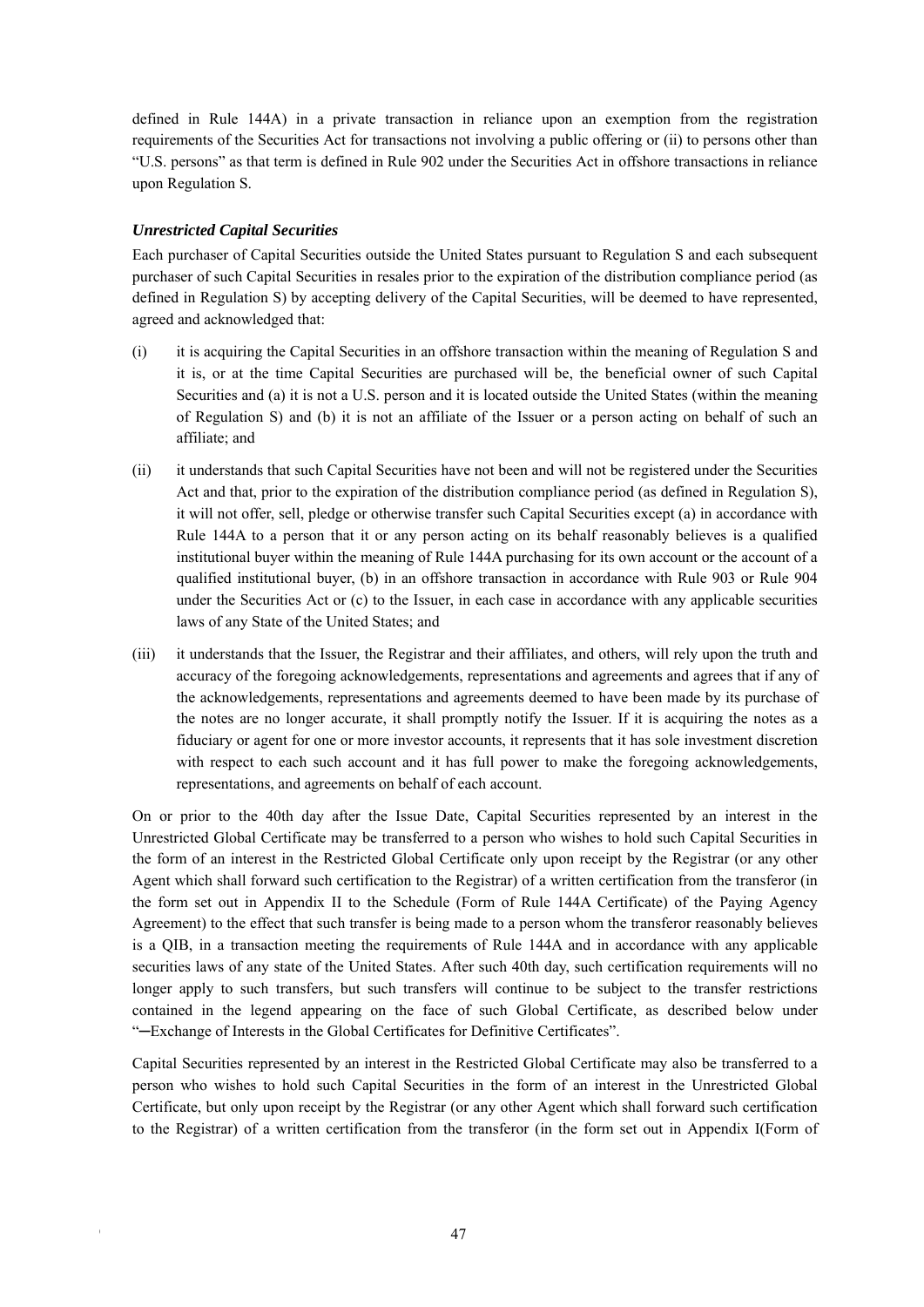Regulation S Certificate) of the Paying Agency Agreement) to the effect that such transfer is being made in accordance with Regulation S under the Securities Act.

Any interest in the Unrestricted Global Certificate that is transferred to a person who takes delivery in the form of an interest in the Restricted Global Certificate will, upon transfer, cease to be an interest in the Unrestricted Global Certificate and become an interest in the Restricted Global Certificate and, accordingly, will thereafter be subject to all transfer restrictions and other procedures applicable to an interest in the Restricted Global Certificate.

# *Restricted Capital Securities*

Each subsequent purchaser of Capital Securities within the United States pursuant to Rule 144A, by accepting delivery of the Capital Securities, will be deemed to have represented, agreed and acknowledged as follows (terms used in the following paragraphs that are defined in Rule 144A have the respective meanings given to them in Rule 144A):

- (i) the purchaser (a) is a qualified institutional buyer within the meaning of Rule 144A, (b) is acquiring the Capital Securities for its own account or for the account of a qualified institutional buyer and (c) is aware, and each beneficial owner of such Capital Securities has been advised, that the sale of the Capital Securities to it is being made in reliance on Rule 144A;
- (ii) the purchaser understands that the Capital Securities are being offered only in a transaction not involving any public offering in the United States within the meaning of the Securities Act and that the Capital Securities and others have not been and will not be registered under the Securities Act except in accordance with the legend set forth below; and
- (iii) the purchaser understands that the Restricted Global Certificate and any Restricted Definitive Certificates (as defined below) will bear a legend to the following effect, unless the Issuer determines otherwise in accordance with applicable law:

THE CAPITAL SECURITIES REPRESENTED BY THIS CERTIFICATE HAVE NOT BEEN REGISTERED UNDER THE SECURITIES ACT OF 1933, AS AMENDED (THE "SECURITIES ACT") OR WITH ANY SECURITIES REGULATORY AUTHORITY OF ANY STATE OR OTHER JURISDICTION OF THE UNITED STATES AND ACCORDINGLY MAY NOT BE OFFERED, SOLD, PLEDGED OR OTHERWISE TRANSFERRED EXCEPT (A) (1) WITHIN THE UNITED STATES TO A PERSON WHOM THE SELLER AND ANY PERSON ACTING ON ITS BEHALF REASONABLY BELIEVE IS A QUALIFIED INSTITUTIONAL BUYER ("QIB") WITHIN THE MEANING OF RULE 144A UNDER THE SECURITIES ACT PURCHASING FOR ITS OWN ACCOUNT OR FOR THE ACCOUNT OF A QIB IN A TRANSACTION MEETING THE REQUIREMENTS OF RULE 144A, UNDER THE SECURITIES ACT (2) OUTSIDE THE UNITED STATES IN AN OFFSHORE TRANSACTION IN ACCORDANCE WITH RULE 903 OR RULE 904 OF REGULATION S OR (3) PURSUANT TO AN EXEMPTION FROM REGISTRATION UNDER THE SECURITIES ACT PROVIDED BY RULE 144 THEREUNDER (IF AVAILABLE), AND (B) IN EACH CASE IN ACCORDANCE WITH ALL APPLICABLE SECURITIES LAWS OF THE STATES OF THE UNITED STATES. NO REPRESENTATION CAN BE MADE AS TO THE AVAILABILITY OF THE EXEMPTION PROVIDED BY RULE 144 FOR RESALE OF INTERESTS IN SUCH SECURITIES. THE HOLDER UNDERSTANDS THAT ITS ABILITY, AND THE ABILITY OF ANY SUBSEQUENT HOLDER TO REOFFER, RESELL, PLEDGE OR OTHERWISE TRANSFER THE CAPITAL SECURITIES PURSUANT TO AN EXEMPTION FROM REGISTRATION UNDER THE SECURITIES ACT PROVIDED BY RULE 144 THEREUNDER, OR BY VIRTUE OF THE FACT THAT THE CAPITAL SECURITY WAS PREVIOUSLY SOLD IN AN OFFSHORE TRANSACTION IN RELIANCE ON REGULATION S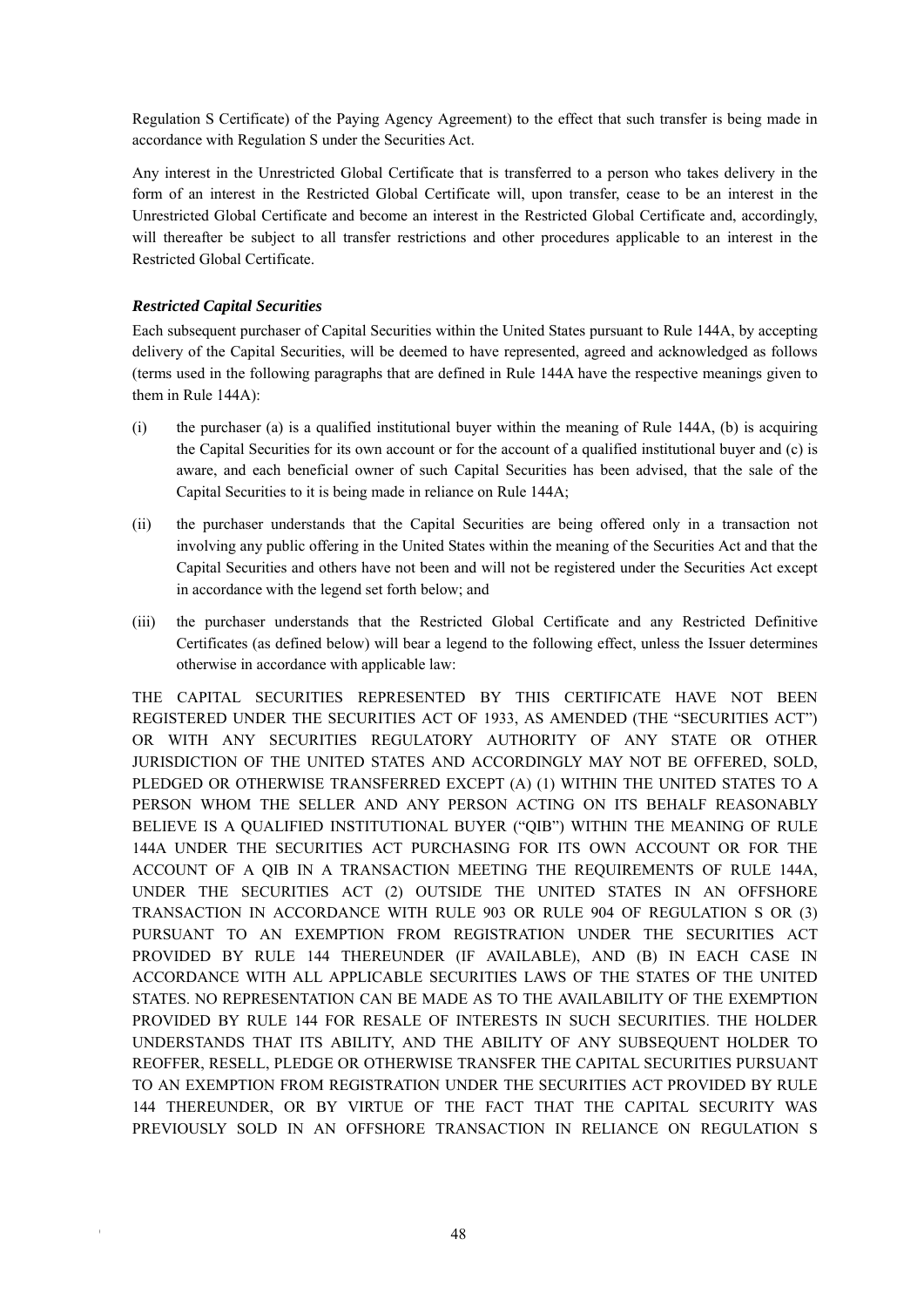THEREUNDER, MAY BE LIMITED AS A RESULT OF MARKETMAKING IN THE CAPITAL SECURITIES BY AFFILIATES OF LLOYDS BANKING GROUP PLC.

(iv) It understands that the Issuer, the Registrar, the Transfer Agent and their affiliates, and others, will rely upon the truth and accuracy of the foregoing acknowledgements, representations and agreements. If it is acquiring any Capital Securities for the account of one or more qualified institutional buyers it represents that it has sole investment discretion with respect to each such account and that it has full power to make the foregoing acknowledgements, representations and agreements on behalf of each such account.

Upon the transfer, exchange or replacement of the Restricted Global Certificate or a restricted Capital Security in definitive form (a "Restricted Definitive Certificate") bearing the above legend, or upon specific request for removal of the legend, the Issuer will deliver only the Restricted Global Certificate or one or more Restricted Definitive Certificates that bear such legend or will refuse to remove such legend, unless there is delivered to the Issuer, the Registrar and the Transfer Agent such satisfactory evidence (which may include a legal opinion) as may reasonably be required by the Issuer that neither the legend nor the restrictions on transfer set forth therein are required to ensure compliance with the provisions of the Securities Act.

Any interest in the Restricted Global Certificate that is transferred to a person who takes delivery in the form of an interest in the Unrestricted Global Certificate will, upon transfer, cease to be an interest in the Restricted Global Certificate and become an interest in the Unrestricted Global Certificate and, accordingly, will thereafter be subject to all transfer restrictions and other procedures applicable to an interest in the Unrestricted Global Certificate.

# **Exchange of Interests in the Global Certificates for Definitive Certificates**

The Global Certificates will be exchangeable, free of charge to the holder, in whole but not in part, for Definitive Certificates only if:

- (i) a Restricted Global Certificate is held by or on behalf of DTC, and DTC notifies the Issuer that it is no longer willing or able to discharge properly its responsibilities as depositary with respect to the Restricted Global Certificate or ceases to be a "clearing agency" registered under the Exchange Act or if at any time it is no longer eligible to act as such, and the Issuer is unable to locate a qualified successor within 90 days of receiving notice or becoming aware of such ineligibility on the part of DTC; or
- (ii) an Unrestricted Global Certificate is held by or on behalf of Euroclear or Clearstream, and Euroclear or Clearstream, Luxembourg, as the case may be, is closed for business for a continuous period of 14 days (other than by reason of holidays, statutory or otherwise) or announces an intention permanently to cease business or does in fact do so and no alternative Clearing System satisfactory to the Trustee is available.

In such circumstances, the Issuer shall procure the delivery of Definitive Certificates in exchange for the Unrestricted Global Certificate and/or the Restricted Global Certificate. A person having an interest in a Global Certificate must provide the Registrar (through DTC, Euroclear and/or Clearstream, Luxembourg) with (a) such information as the Issuer and the Registrar may require to complete and deliver Definitive Certificates (including the name and address of each person in which the Definitive Certificates are to be registered and the principal amount of each such person's holding) and (b) (in the case of the Restricted Global Certificate only) a certificate given by or on behalf of the holder of each beneficial interest in the Restricted Global Certificate stating either (i) that such holder is not transferring its interest at the time of such exchange or (ii) that the transfer or exchange of such interest has been made in compliance with the transfer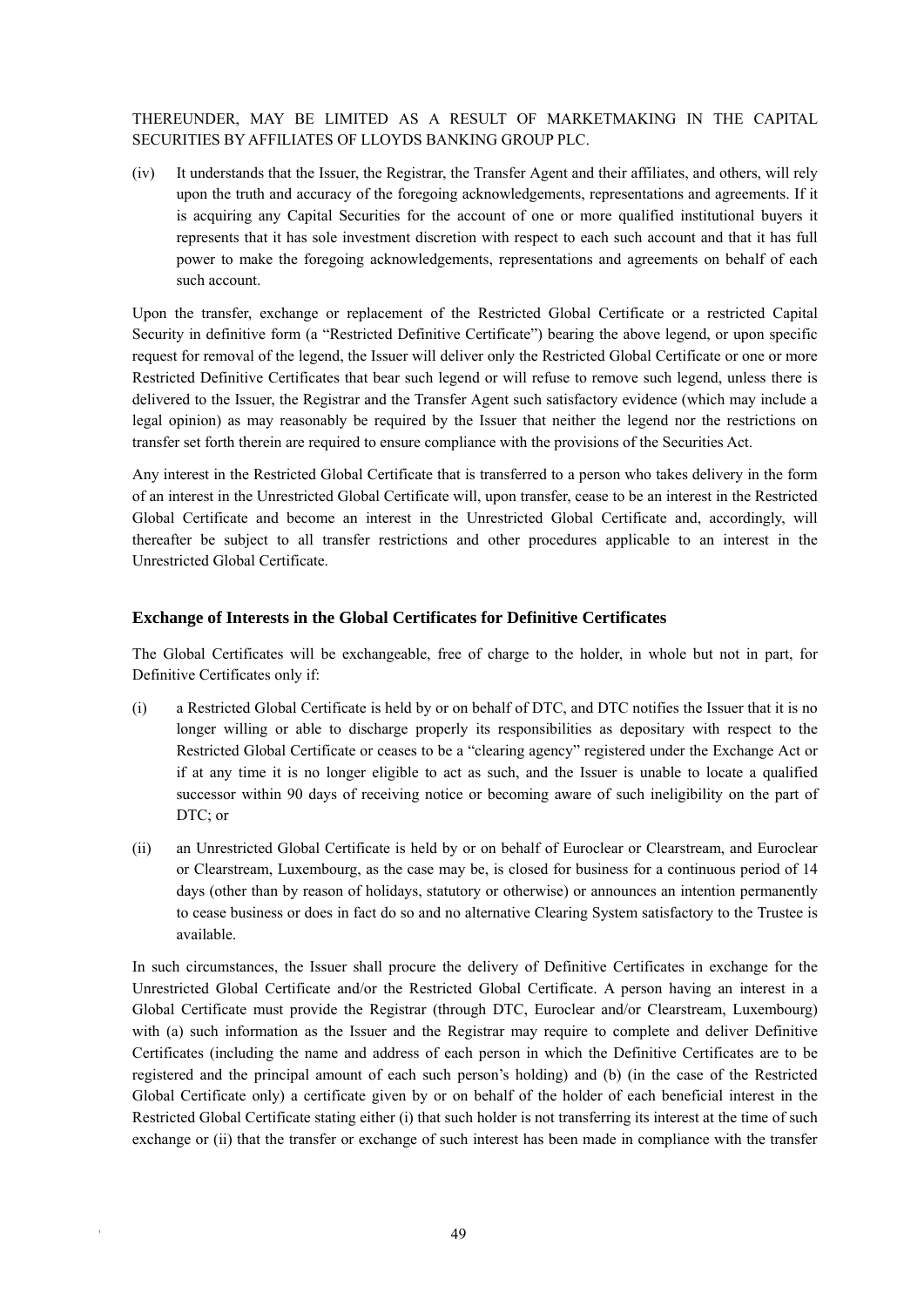restrictions applicable to the Capital Securities and that the person transferring such interest reasonably believes that the person acquiring such interest is a qualified institutional buyer with the meaning of Rule 144A and is obtaining such beneficial interest in a transaction meeting the requirements of Rule 144A. Definitive Certificates issued in exchange for interests in the Restricted Global Certificate will bear the legends and be subject to the transfer restrictions set out under "─ Transfer Restrictions ─ Restricted Capital Securities".

If a Global Certificate is to be exchanged for Definitive Certificates, such Definitive Certificates will be issued within five business days of the delivery to the Registrar of the information and any required certification described in the preceding paragraph against the surrender of the relevant Global Certificate at the specified office of the Registrar. Such exchange shall be effected in accordance with the regulations concerning the transfer and registration from time to time relating to the Capital Securities and shall be effected without charge, but against such indemnity as the Registrar may require in respect of any tax or other duty of whatsoever nature which may be levied or imposed in connection with such exchange.

The Registrar will not register the transfer of or exchange of interests in a Global Certificate for Definitive Certificates for a period of 15 days ending on the due date for any payment of principal or interest in respect of the Capital Securities.

# **DTC Book-Entry Ownership of Global Certificates**

The Issuer has applied to DTC in order to have the Restricted Capital Securities accepted in its book-entry settlement system. Upon the issue of the Restricted Global Certificate, DTC or its custodian will credit, on its internal book-entry system, the respective nominal amounts of the individual beneficial interests represented by the Restricted Global Certificate to the account of DTC participants. Ownership of beneficial interests in the Restricted Global Certificate will be held through participants of DTC. Ownership of beneficial interests in the Restricted Global Certificate will be shown on, and the transfer of such ownership will be effected only through, records maintained by DTC or its nominee.

Payments in U.S. dollars of principal and interest in respect of the Restricted Global Certificate registered in the name of DTC's nominee will be made to the order of such nominee as the registered holder of such Capital Security. In the case of any payment in a currency other than U.S. dollars, payment will be made by the Issuer and all or a portion of such payment will be remitted for credit directly to the beneficial holders of interests in the Restricted Global Certificate in the currency in which such payment was made and/or cause all or a portion of such payment to be converted into U.S. dollars and credited to the applicable participants' accounts.

# **Transfers of Interests in Global Certificates**

Transfers of interests in the Global Certificates within DTC, Euroclear and Clearstream, Luxembourg will be in accordance with the usual rules and operating procedures of the relevant clearing system.

The laws of some states of the United States require that certain persons receive individual certificates in respect of their holdings of Capital Securities. Consequently, the ability to transfer interests in the Global Certificates to such persons will be limited. Because DTC only acts on behalf of participants, who in turn act on behalf of indirect participants, the ability of a person having an interest in the Global Certificate to pledge such interest to persons or entities which do not participate in DTC, or otherwise take actions in respect of such interest, may be affected by the lack of a Definitive Certificate representing such interest.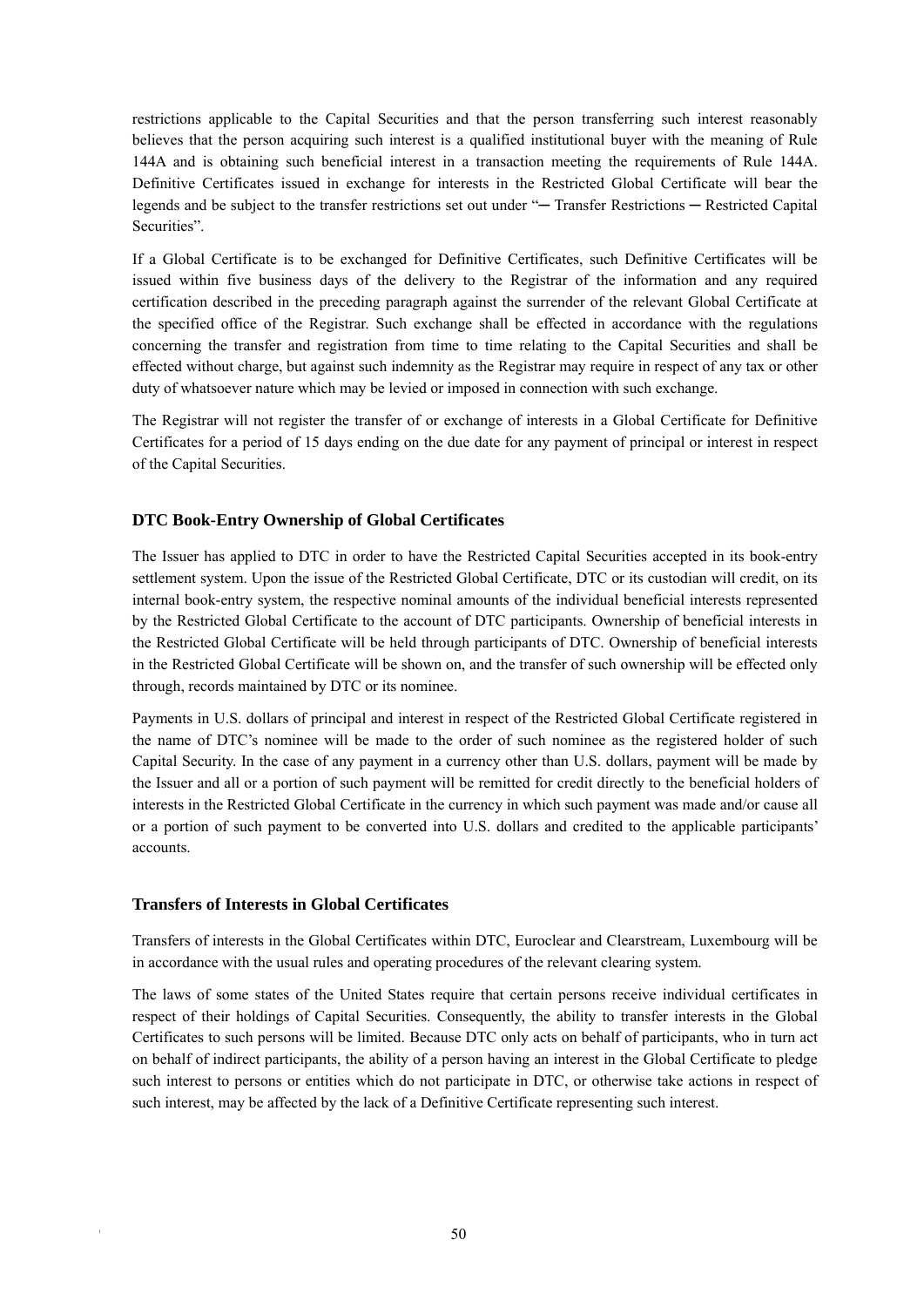Cross market transactions will require delivery of instructions to Clearstream, Luxembourg or (as the case may be) Euroclear by the counterparty in such system in accordance with its rules and procedures and within its established deadlines. Clearstream, Luxembourg or (as the case may be) Euroclear will, if the transaction meets its settlement requirements, deliver instructions to its respective depositary to take action to effect final settlement on its behalf by delivering or receiving beneficial interests in the relevant Global Certificate in DTC, and making or receiving payment in accordance with normal procedures for same day funds settlement applicable to DTC. Clearstream, Luxembourg account holders and Euroclear account holders may not deliver instructions directly to the depositaries for Clearstream, Luxembourg or Euroclear.

Because of time zone differences, credits of Capital Securities received in Clearstream, Luxembourg or Euroclear as a result of a transaction with a DTC participant will be made during the securities settlement processing day following the DTC settlement date and such credits of any transactions in such securities settled during such processing will be reported to the relevant Clearstream, Luxembourg or Euroclear account holder on such business day. Cash received in Clearstream, Luxembourg or Euroclear as a result of sales of Capital Securities by or through a Clearstream, Luxembourg account holder or a Euroclear account holder to a DTC participant will be received for value on the DTC settlement date but will be available in the relevant Clearstream, Luxembourg or Euroclear cash account only as of the business day following settlement in DTC. Settlement between Euroclear or Clearstream, Luxembourg account holders and DTC participants cannot be made on a delivery versus payment basis. The arrangements for transfer of payments must be established separately from the arrangements for transfer of Capital Securities, the latter being effected on a free delivery basis. The customary arrangements for delivery versus payment between Euroclear and Clearstream, Luxembourg account holders or between DTC participants are not affected.

DTC has advised the Issuer that it will take any action permitted to be taken by a holder of Restricted Capital Securities (including, without limitation, the presentation of the Restricted Global Certificates for exchange as described above) only at the direction of one or more participants in whose account with DTC interests in the Restricted Global Certificate are credited, and only in respect of such portion of the aggregate principal amount of the Restricted Global Certificate as to which such participant or participants has or have given such direction. However, in certain circumstances, DTC will exchange the Restricted Global Certificate for Restricted Definitive Certificates (which will, in the case of Restricted Capital Securities, bear the legend set out above under "─ Transfer Restrictions").

Although DTC, Clearstream, Luxembourg and Euroclear have agreed to the foregoing procedures in order to facilitate transfers of interests in the Global Certificates among participants and account holders of DTC, Clearstream, Luxembourg and Euroclear, they are under no obligation to perform or continue to perform such procedures, and such procedures may be discontinued at any time. None of the Issuer, the Trustee, the Registrar, Paying Agent or the Transfer Agent will have any responsibility for the performance by DTC, Clearstream, Luxembourg or Euroclear or their respective direct or indirect participants or account holders of their respective obligations under the rules and procedures governing their respective operations.

While the Restricted Global Certificate is lodged with DTC or the custodian, Restricted Definitive Certificates will not be eligible for clearing and settlement through Clearstream, Luxembourg or Euroclear.

# **Payments**

Payments of amounts falling due in respect of the Global Certificates will be made against presentation for endorsement and, if no further payment falls to be made on it, surrender of the Global Certificates to or to the order of the Principal Paying Agent or such other Paying Agent as shall have been notified to the Holders for such purpose. A record of each payment so made will be endorsed in the appropriate schedule to the Global Certificates, which endorsement will be prima facie evidence that such payment has been made.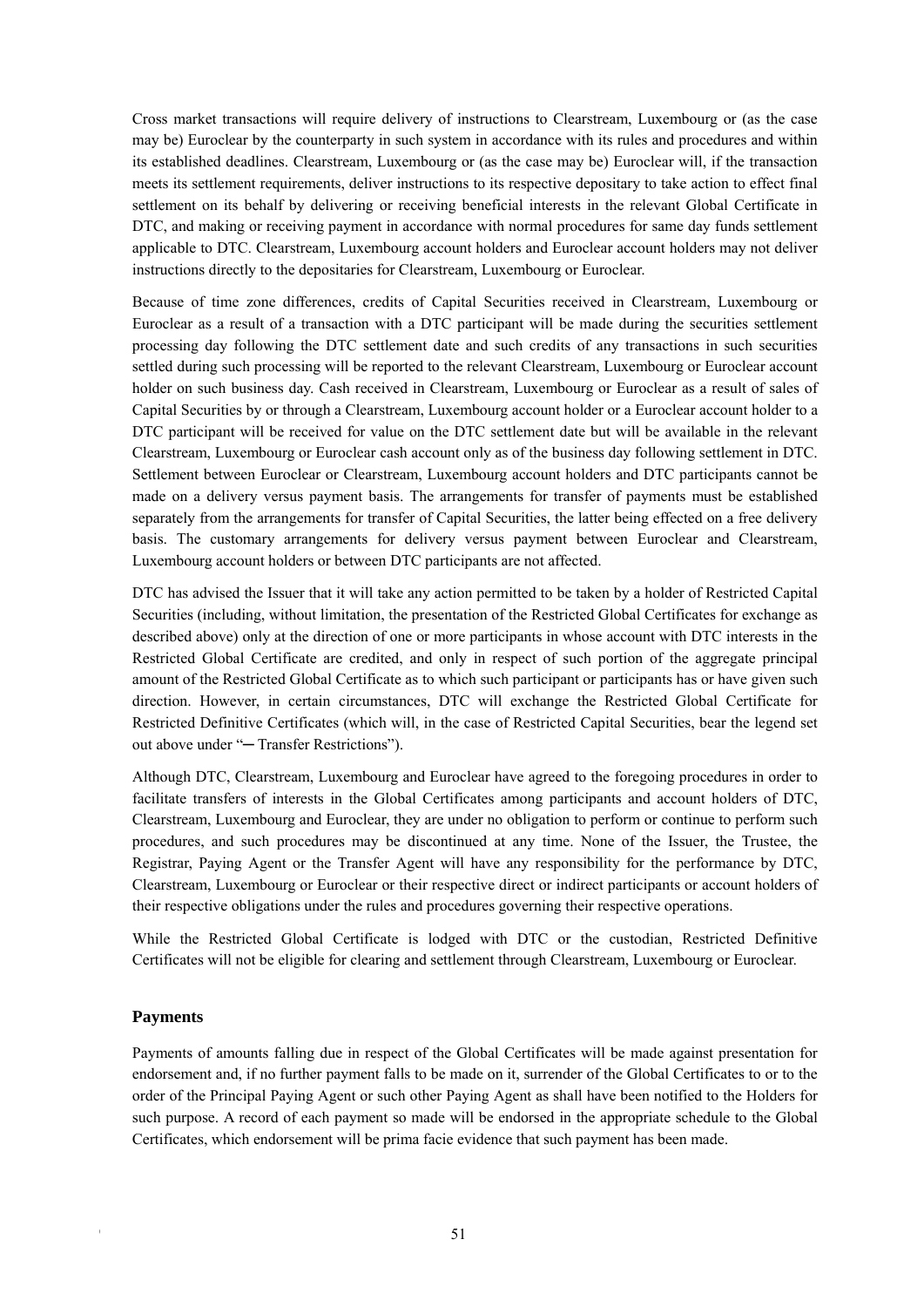# **Record Date**

So long as the Capital Securities are represented by the Global Certificates and the Global Certificates are held on behalf of any one or more of DTC, Euroclear, Clearstream, Luxembourg and an Alternative Clearing System, each payment in respect of a Global Certificate will be made to the person shown as the Holder in the Register at the opening of business on the Clearing System Business Day before the due date for such payment (the "Record Date").

"Clearing System Business Day" means a day on which each clearing system for which the Global Certificate is being held is open for business.

# **Meetings**

The holder of the Global Certificates shall be treated at any meeting of Holders as having one vote in respect of each U.S.\$1,000 principal amount of Capital Securities for which the Global Certificates may be exchanged.

# **Purchase and Cancellation**

Cancellation of any Capital Security represented by the Global Certificates which is required by the Conditions to be cancelled will be effected by reduction in the principal amount of the relevant Global Certificate.

# **Trustee's Powers**

In considering the interests of Holders in circumstances where the Global Certificates are held on behalf of any one or more of DTC, Euroclear, Clearstream, Luxembourg, and an Alternative Clearing System, the Trustee may have regard to such information as may have been made available to it by or on behalf of the relevant clearing system or its operator as to the identity of its accountholders (either individually or by way of category) with entitlements in respect of a Global Certificate and may consider such interests on the basis that such accountholders were the holder of the relevant Global Certificate.

#### **Notices**

So long as the Capital Securities are represented by the Global Certificates and the Global Certificates are held on behalf of any one or more of DTC, Euroclear, Clearstream, Luxembourg and an Alternative Clearing System, notices required to be given to Holders may be given by their being delivered to the relevant clearing system for communication by it to entitled accountholders in substitution for notification, as required by the Conditions. Any such notice shall be deemed to be given to Holders on the day after the day on which such notice is delivered to the relevant clearing system(s).

# **Transfers**

Transfers of interests in the Capital Securities with respect to which the Global Certificates are issued shall be made in accordance with the rules and procedures of Euroclear, Clearstream, Luxembourg, or DTC, as the case may be.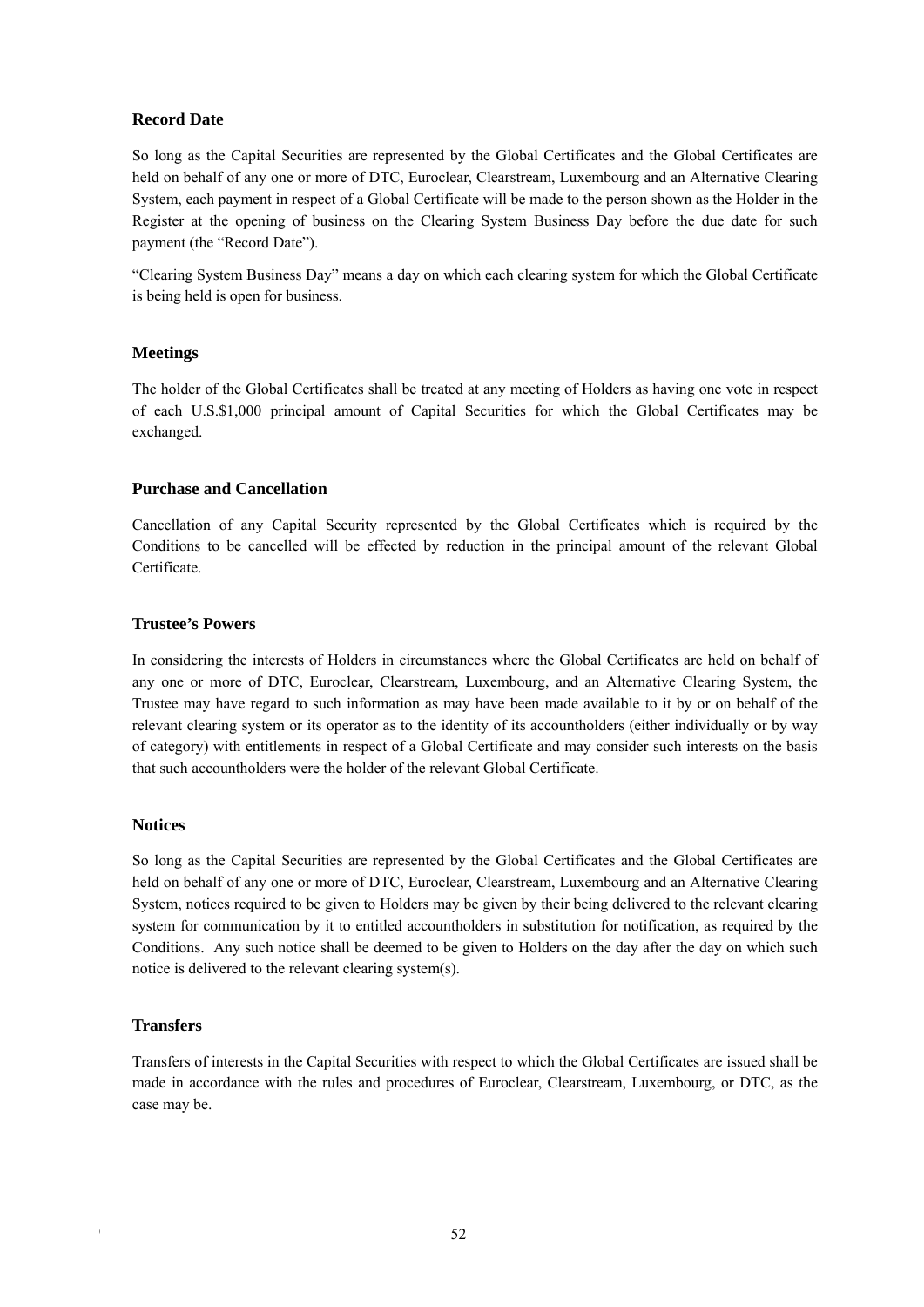# **Enforcement**

For the purposes of enforcement of the provisions of the Trust Deed against the Trustee, the persons named in a certificate of the holder of the Capital Securities in respect of which the Global Certificates are issued shall be recognised as the beneficiaries of the trusts set out in the Trust Deed to the extent of the principal amount of their interest in the Capital Securities set out in the certificate of the holder as if they were themselves the holders of Capital Securities in such principal amounts.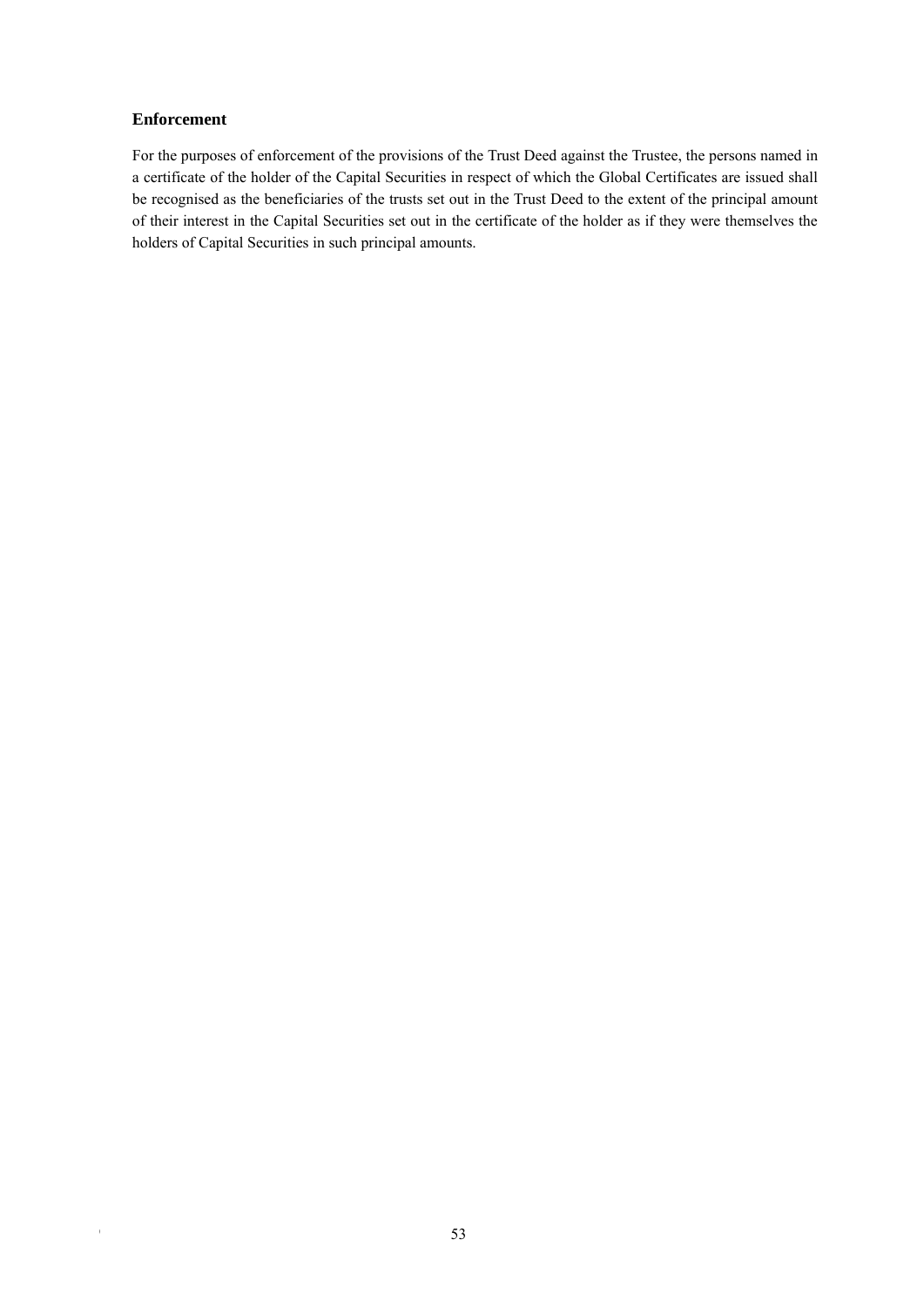# **USE OF PROCEEDS**

The net proceeds of the issue of Capital Securities are expected to be approximately U.S.\$1,990,000,000 and will be used for the general business purposes of the Lloyds TSB Bank Group.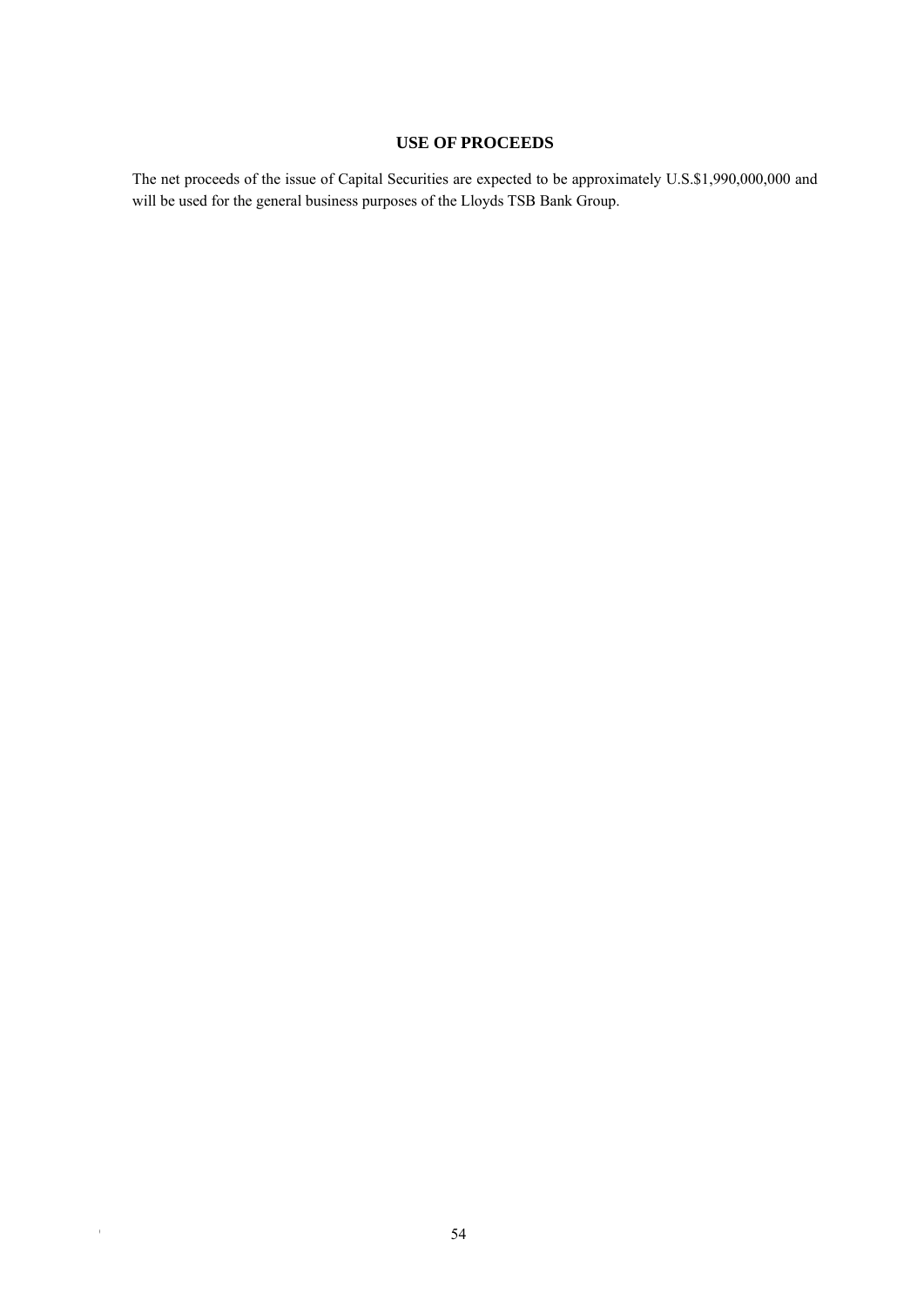#### **INFORMATION ON LLOYDS BANKING GROUP**

*Information on Lloyds Banking Group is set out in the "Interim Management Statement" and on pages 93 to 116 ("Lloyds Banking Group") of the US MTN Programme, both of which are incorporated by reference into this Prospectus, save for the sections of the US MTN Prospectus entitled "Legal Proceedings", "Current terms and conditions" and "Historic terms and conditions" as set out on pages 105 to 106 of the US MTN Prospectus. There follows below additional information relating to Legal Proceedings.* 

#### **Legal proceedings**

On 27 July 2007, following agreement between the Office of Fair Trading ("OFT"), the FSA and a number of UK financial institutions, the OFT issued High Court legal proceedings against those financial institutions, including the Issuer and HBOS plc ("HBOS"), to determine the legal status and enforceability of unarranged overdraft charges.

The first step in those proceedings was a trial of certain "preliminary" issues concerning the contractual terms relating to unarranged overdraft charges.

On 24 April 2008, the High Court determined, in relation to the then current terms and conditions of the relevant financial institutions (including the Issuer and HBOS), that the relevant unarranged overdraft charges are not capable of amounting to penalties but that they are assessable for fairness under the Unfair Terms in Consumer Contracts Regulations 1999 (the "Regulations"). On 23 May 2008, the Issuer and HBOS, along with the other relevant financial institutions, were given permission to appeal the finding that unarranged overdraft charges are assessable for fairness. The appeal hearing commenced on 28 October 2008 and concluded on 5 November 2008. On 26 February 2009, the Court of Appeal dismissed the relevant financial institutions' appeal and held that the unarranged overdraft charges are assessable for fairness. The House of Lords gave the relevant financial institutions permission to appeal this judgment. The hearing before the House of Lords took place from 23 to 25 June 2009.

The Supreme Court (which replaced the House of Lords as the highest court of appeal in the United Kingdom on 1 October 2009) published its judgment on 25 November 2009. The Supreme Court overturned the High Court and Court of Appeal judgments and found in favour of the financial institutions. It decided that, insofar as the terms pursuant to which the charges are levied are in plain intelligible language, no assessment of the fairness of the charges can be made by the OFT on the basis that the charges are too high. In a previous judgment the High Court had already ruled that substantially all the banks' current charges are in plain intelligible language.

On 8 October 2008, the High Court had confirmed that HBOS's historic terms and conditions are not capable of being penalties and on 21 January 2009, that the relevant unarranged overdraft charges under the Issuer's historic terms and conditions are not capable of being penalties to the extent that the Issuer's contracts with customers included the applicable charging terms.

On 25 November, the Supreme Court agreed that the principles of its judgment of that date on current terms and conditions would also apply to historic terms and conditions. The Supreme Court declined to make any referral of this case to the European Court of Justice so the 25 November 2009 judgment is now final.

The judgment acknowledges that there are other potential challenges available under the Regulations.

The OFT has announced it is currently considering the detail of the judgment before it decides whether or not to continue its investigation.

The FSA's waiver, permitting the relevant financial institutions to suspend the handling of complaints relating to the level, fairness or lawfulness of unarranged overdraft charges, lapsed on 25 November 2009. The Issuer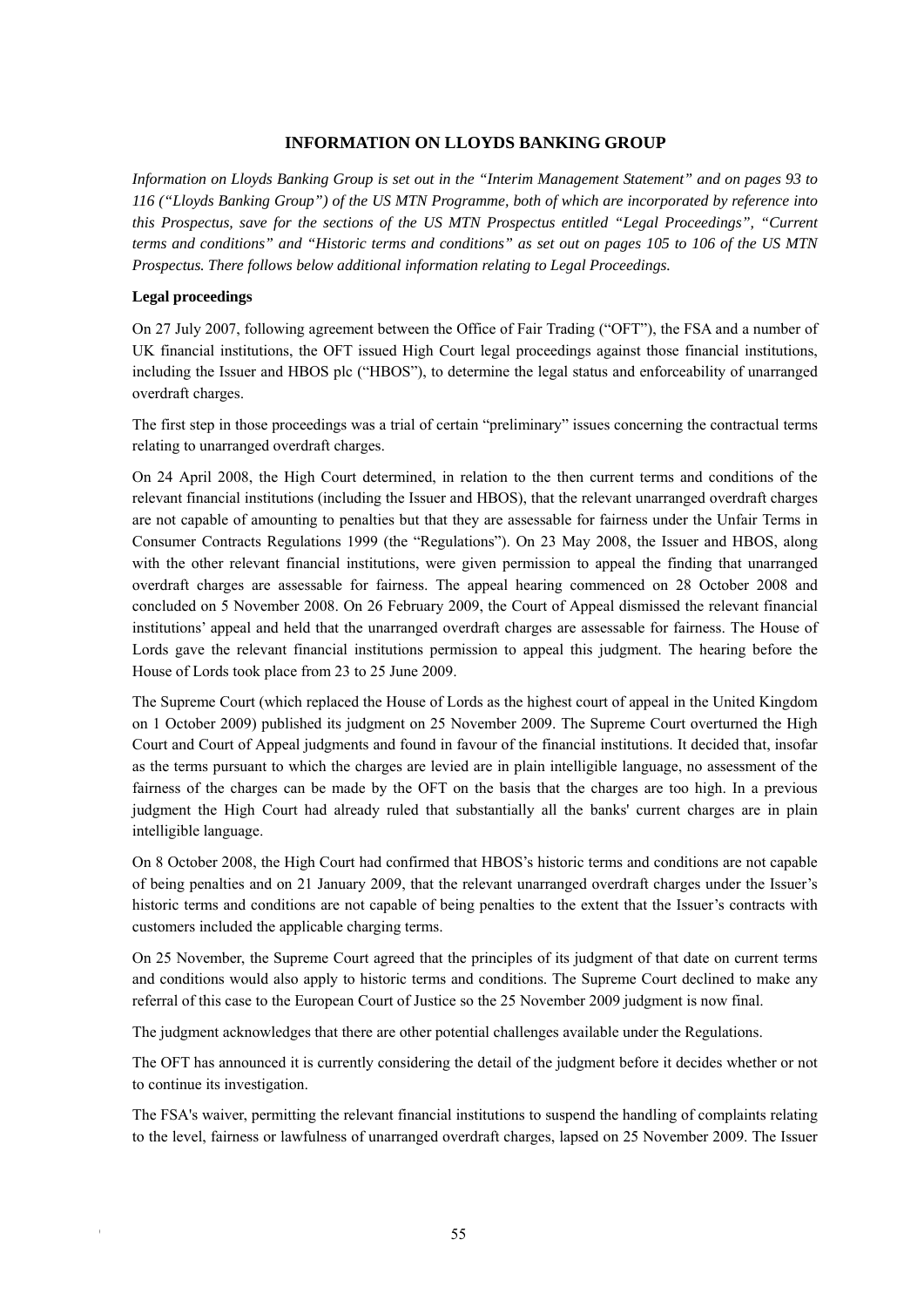and HBOS are working with the regulators to ensure that customer complaints are concluded as quickly as possible and anticipate that most cases in the county courts will be withdrawn.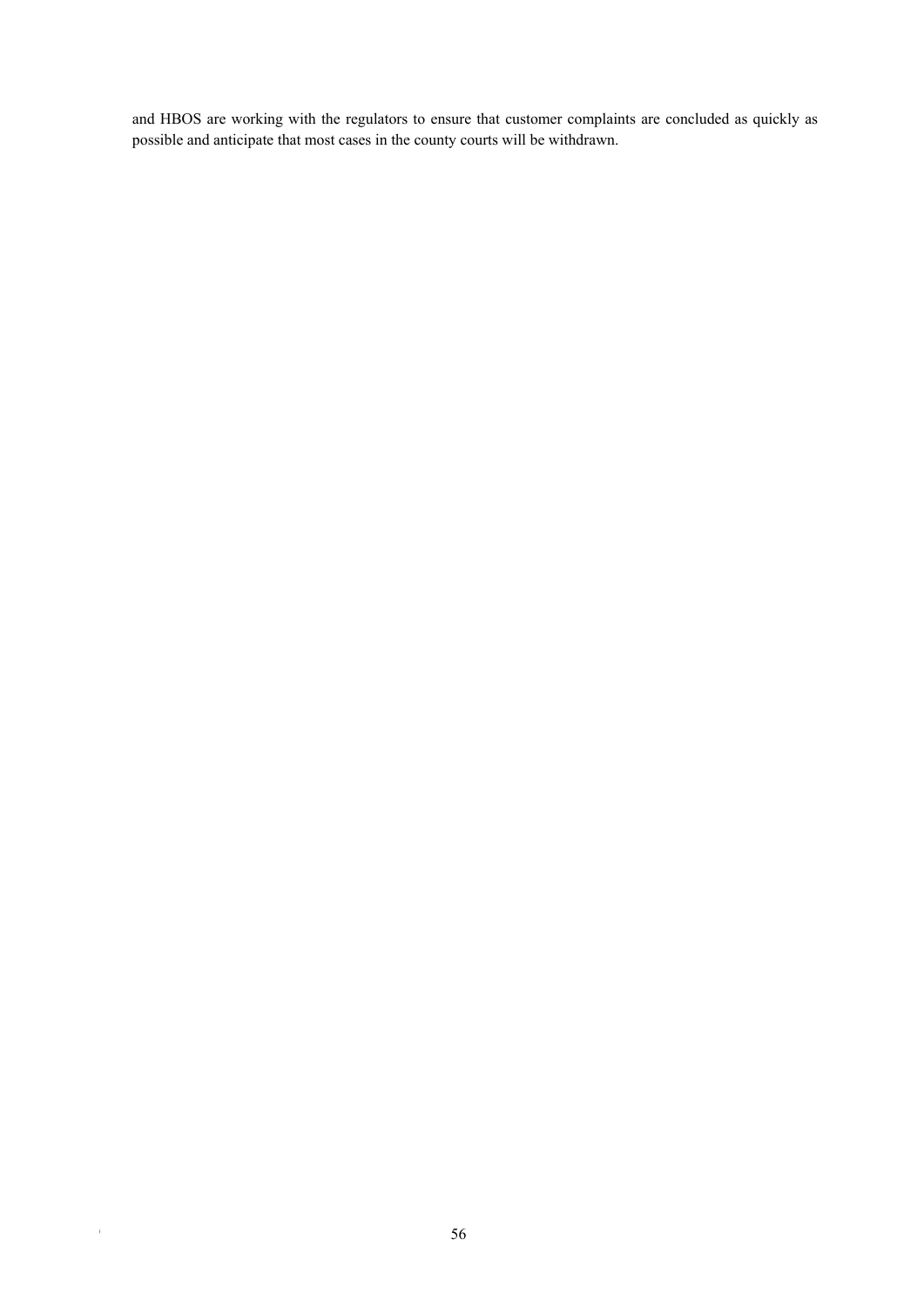# **RECENT DEVELOPMENTS**

#### **Capital Restructuring and State Aid Decision**

#### *Capital Raising Transactions*

On 3 November 2009 Lloyds Banking Group plc announced proposals intended to meet its current and longterm capital requirements including a rights issue and two separate exchange offers (together, the "Proposals"). The Proposals, which were fully underwritten were approved by shareholders on 26 November 2009. The rights issue which raised £13.5 billion (£13 billion net of the expenses of the Proposals) was completed on 14 December 2009 with 95.3 per cent. of shares placed with shareholders. The remaining 4.7 per cent. rump was placed with investors and settled on 17 December 2009. The exchange offers were completed on 23 November and 8 December 2009 and generated £9.0 billion in core tier 1 and/or nominal value of contingent core tier 1 capital.

HM Treasury, which holds a 43.4 per cent. holding in Lloyds Banking Group, voted in favour of the resolutions to implement the Proposals to the extent it was entitled to vote. HM Treasury also participated in full in respect of its rights in the rights issue. In addition, all of the Parent's Directors participated in respect of their rights in the rights issue.

Alongside the Proposals, Lloyds Banking Group has paid to HM Treasury, with shareholder approval (excluding HM Treasury), a fee of £2.5 billion for the benefit to Lloyds Banking Group's trading operations arising as a result of HM Treasury proposing to make GAPS available to Lloyds Banking Group and a commission, being a commission of up to £143.7 million in consideration, *inter alia*, of HM Treasury's prelaunch commitment to participate in full in respect of its entitlements under the rights issue. Payment of a fee in relation to the benefit to Lloyds Banking Group's trading operations as described above was also required by the European Commission as part of the state aid remedies. Lloyds Banking Group has also agreed to reaffirm the lending commitments that it gave to HM Treasury in March 2009 and to maintain in the 12 months commencing 1 March 2010 similar overall levels of lending as in the 12 months commencing 1 March 2009.

#### *State Aid*

Lloyds Banking Group has previously announced that, as a result of HM Treasury's investment in the Parent in the context of the placing and open offer undertaken by the Parent in November 2008 and Lloyds Banking Group's participation in the Credit Guarantee Scheme, Lloyds Banking Group was required to work with HM Treasury to submit a restructuring plan to the European Commission in the context of a state aid review. The plan was required to contain measures to limit any competition distortions resulting from the state aid received by Lloyds Banking Group.

The College of Commissioners announced its formal approval of Lloyds Banking Group's restructuring plan on 18 November 2009. See Risk Factor 1.8 under "*Risk Factors*" of this Prospectus for further discussion of the risks relating to the state aid proceedings. The restructuring plan consists of the following principal elements:

- (i) the disposal of a retail banking business with at least 600 branches, a 4.6 per cent., share of the personal current accounts market in the UK and approximately 19 per cent., of Lloyds Banking Group's mortgage assets. The business would consist of:
	- the TSB brand;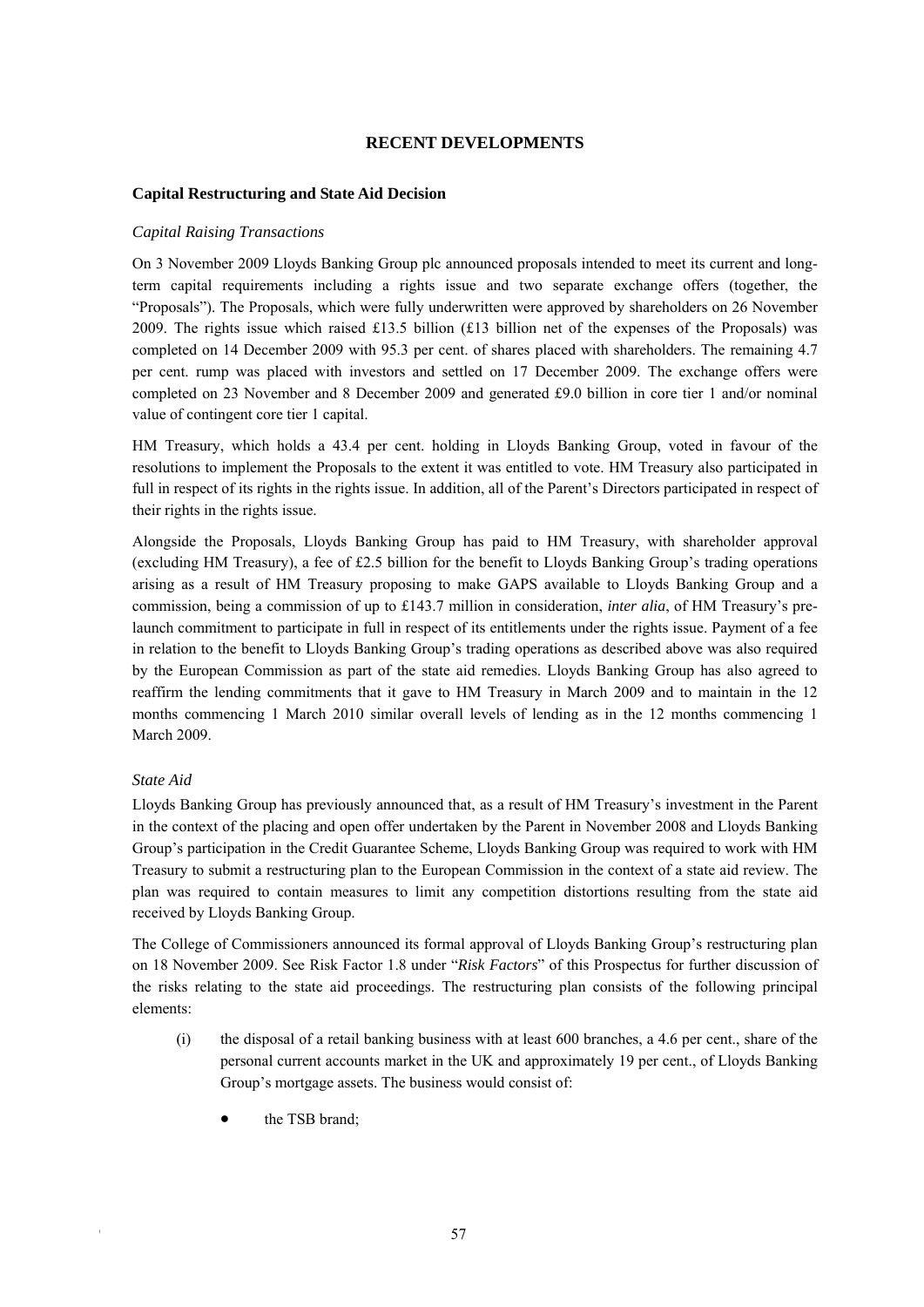- the branches, savings accounts and branch-based mortgages of Cheltenham & Gloucester;
- the branches and branch based customers of Lloyds TSB Scotland and a related banking licence;
- additional Lloyds TSB branches in England and Wales, with branch based customers; and
- Intelligent Finance,

and would need to be disposed of within four years;

- (ii) an asset reduction programme to achieve a £181 billion reduction in a specified pool of assets by 31 December 2014; and
- (iii) behavioural commitments, including commitments:
	- not to make certain acquisitions for approximately three to four years; and
	- not to make discretionary payments of coupons or to exercise voluntary call options on hybrid securities from 31 January 2010 until 31 January 2012, which will prevent Lloyds Banking Group from paying dividends on its ordinary shares for the same duration.

The assets and liabilities, and associated income and expenses, of the business to be divested (referred to in sub-paragraph (i) above) cannot be determined with precision until nearer the date of sale. However, the Parent estimates that, as at 31 December 2008 and after aggregating the elements relating to the Lloyds TSB Bank Group and the HBOS Group, the business to be divested comprised approximately £70 billion of customer lending and £30 billion of customer deposits and, on this basis, approximately £18 billion of riskweighted assets. For the year ended 31 December 2008, the Board estimates that the business to be divested generated income of approximately £1.4 billion and, after associated direct expenses of approximately £600 million and impairment charges of £300 million, contributed approximately £500 million of profit before tax to Lloyds Banking Group.

The Board is confident that this restructuring plan will not have a materially negative impact on Lloyds Banking Group.

*For more information and background on the Proposals and the state aid restructuring plan, including the rationale presented to shareholders on 3 November 2009 when seeking their approval for the Proposals, please see "Recent Developments" on pages 117 to 127 of the US MTN Prospectus.* 

# **Preference Share Exchanges**

On 11 December 2009 Lloyds Banking Group plc announced that it had agreed to repurchase \$359,790,000 of its \$750,000,000 6.413 per cent. Non-Cumulative Fixed to Floating Rate Preference Shares, \$194,457,000 of its \$750,000,000 5.92 per cent. Non-Cumulative Fixed to Floating Rate Preference Shares, \$252,842,000 of its \$750,000,000 6.657 per cent. Non-Cumulative Fixed to Floating Rate Preference Shares and \$451,542,000 of its \$1,000,000,000 6.267 per cent. Non-Cumulative Fixed to Floating Rate Preference Shares, which are held by a limited number of investors in the United States, for new \$1,258,631,000 8.00 per cent. Fixed to Floating Rate Undated Enhanced Capital Notes. The exchanges settled on 15 and 16 December 2009.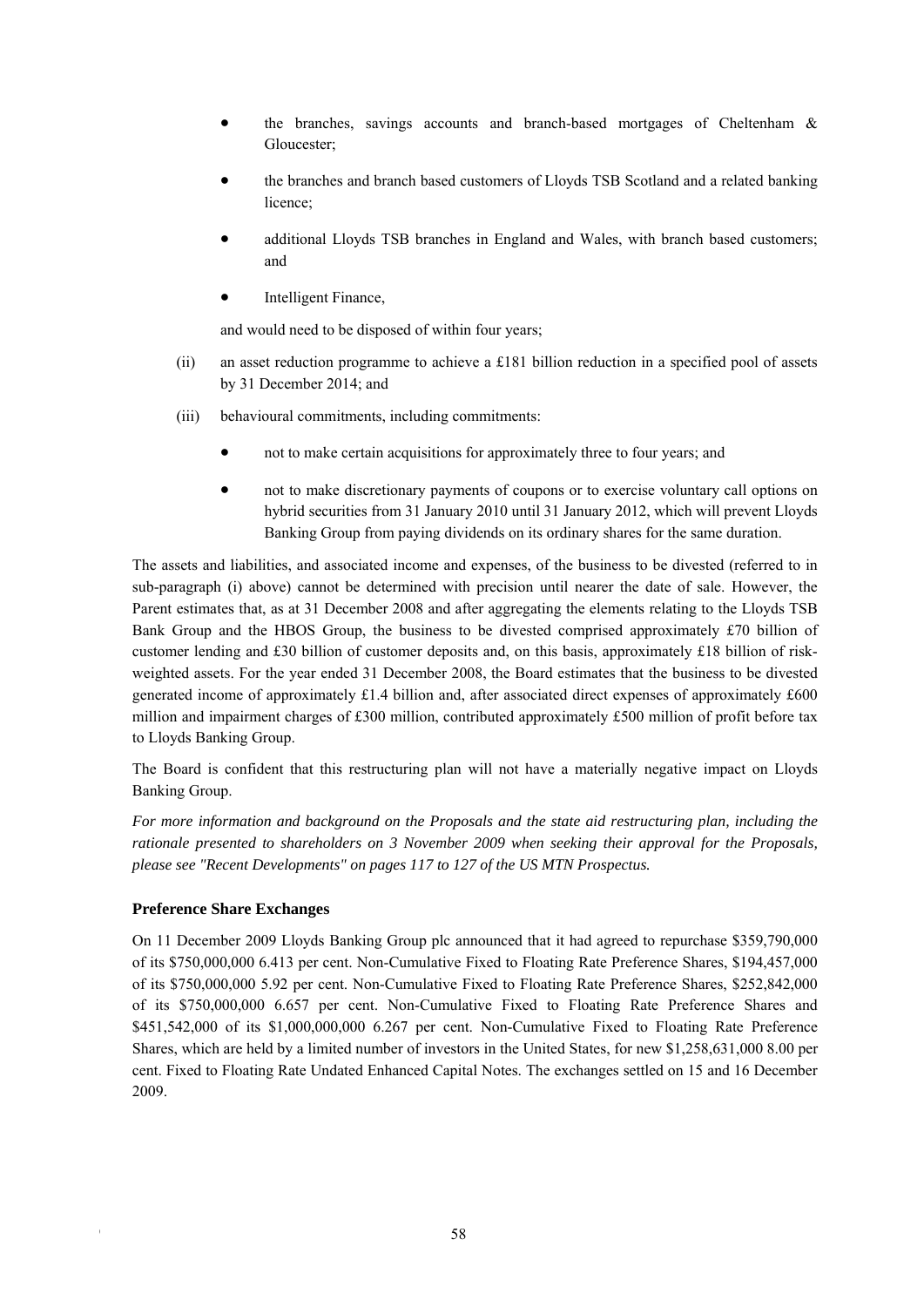On 14 December 2009 Lloyds Banking Group plc announced that it had agreed to repurchase \$15,400,000 of its \$750,000,000 6.413 per cent. Non-Cumulative Fixed to Floating Rate Preference Shares, \$183,610,000 of its \$750,000,000 5.92 per cent. Non-Cumulative Fixed to Floating Rate Preference Shares, \$62,808,000 of its \$750,000,000 6.657 per cent. Non-Cumulative Fixed to Floating Rate Preference Shares and \$14,840,000 of its \$1,000,000,000 6.267 per cent. Non-Cumulative Fixed to Floating Rate Preference Shares, for new \$276,658,000 8.50 per cent. Undated Enhanced Capital Notes. The exchanges are expected to settle on or around 17 December 2009.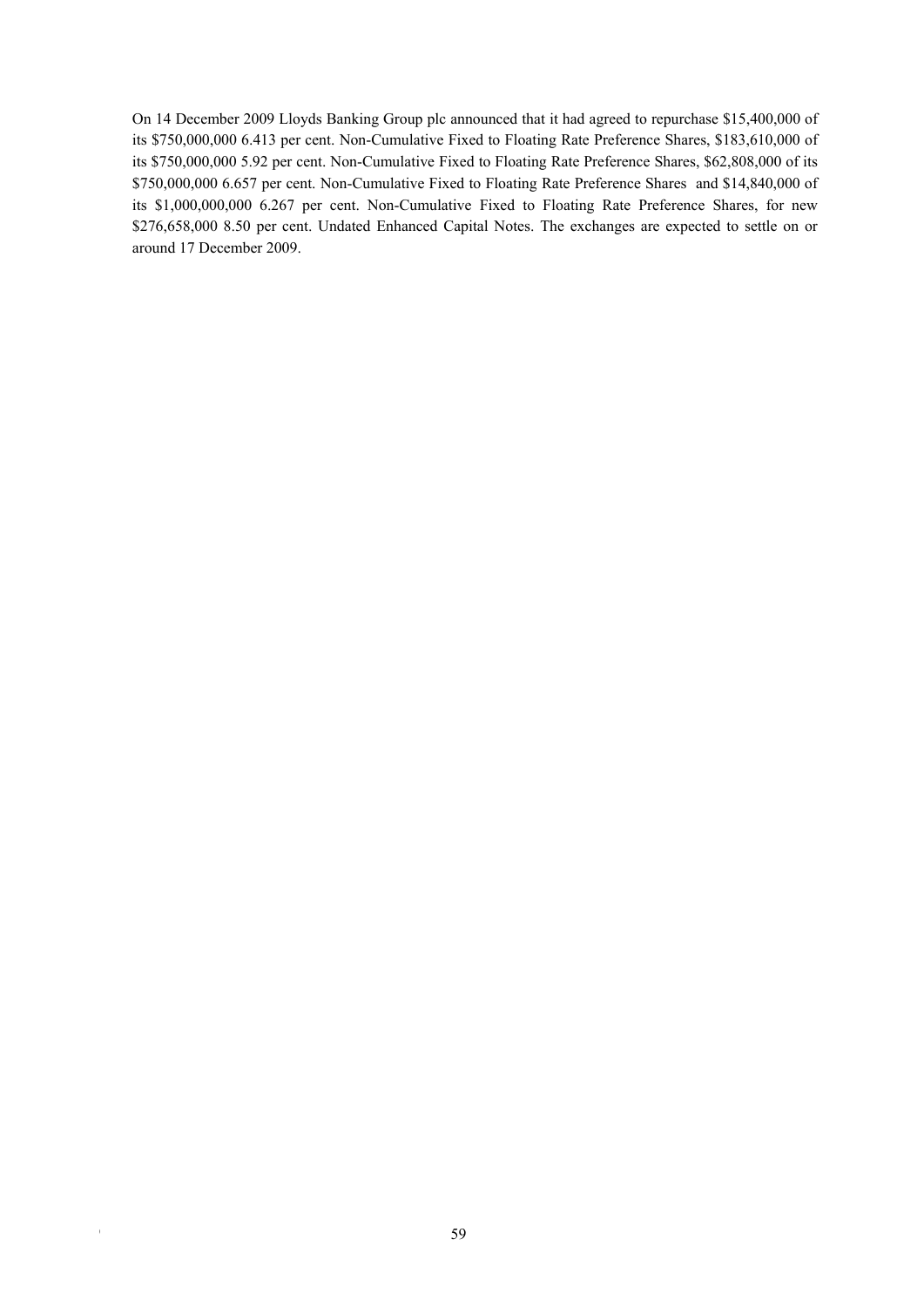#### **SELLING RESTRICTIONS**

# **United States**

The Capital Securities have not been and will not be registered under the Securities Act, and the Capital Securities are being offered and will be issued only to (i) "qualified institutional buyers", as that term is defined in Rule 144A, in a private transaction in reliance upon an exemption from the registration requirements of the Securities Act for transactions by an issuer not involving a public offering or to (ii) persons other than ''U.S. persons'', as that term is defined in Rule 902 under the Securities Act, in offshore transactions in reliance upon Regulation S. The Capital Securities are subject to restrictions on transferability and resale and may not be transferred or resold except as permitted under the Securities Act and other applicable securities laws, pursuant to registration or exemption therefrom. The Capital Securities will not be eligible for resale pursuant to Rule 144A. See ''Book Entry, Transfer Restrictions and Summary of Provisions Relating to the Capital Securities while in Global Form - Transfer Restrictions''.

The Capital Securities have not been approved or disapproved by the U.S. Securities and Exchange Commission, any State securities commission in the United States or any other U.S. regulatory authority, nor have any of the foregoing authorities passed upon or endorsed the merits of the Capital Securities or the accuracy or adequacy of this Prospectus. Any representation to the contrary is a criminal offence in the United States.

# **United Kingdom**

- (a) No communication of an invitation or inducement to engage in investment activity (within the meaning of Section 21 of the Financial Services and Markets Act 2000, "FSMA") in connection with the issue or sale of any Capital Securities in circumstances in which Section 21(1) of the FSMA applies shall be made otherwise than by an authorised person; and
- (b) all applicable provisions of the FSMA with respect to anything done in relation to any Capital Securities in, from or otherwise involving the United Kingdom must be complied with.

#### **General**

No action will be taken in any jurisdiction that would permit a public offering of the Capital Securities, or possession or distribution of this Prospectus or any offering or publicity material relating to the Capital Securities, in any country or jurisdiction where action for that purpose is required. The subscriber has agreed that it will comply to the best of its knowledge and belief in all material respects with all applicable laws and regulations in each jurisdiction in which it acquires, offers, sells or delivers Capital Securities or has in its possession or distributes this Prospectus or any such material, in all cases at its own expense. It will also ensure that no obligations are imposed on the Issuer in any such jurisdiction as a result of any of the foregoing actions.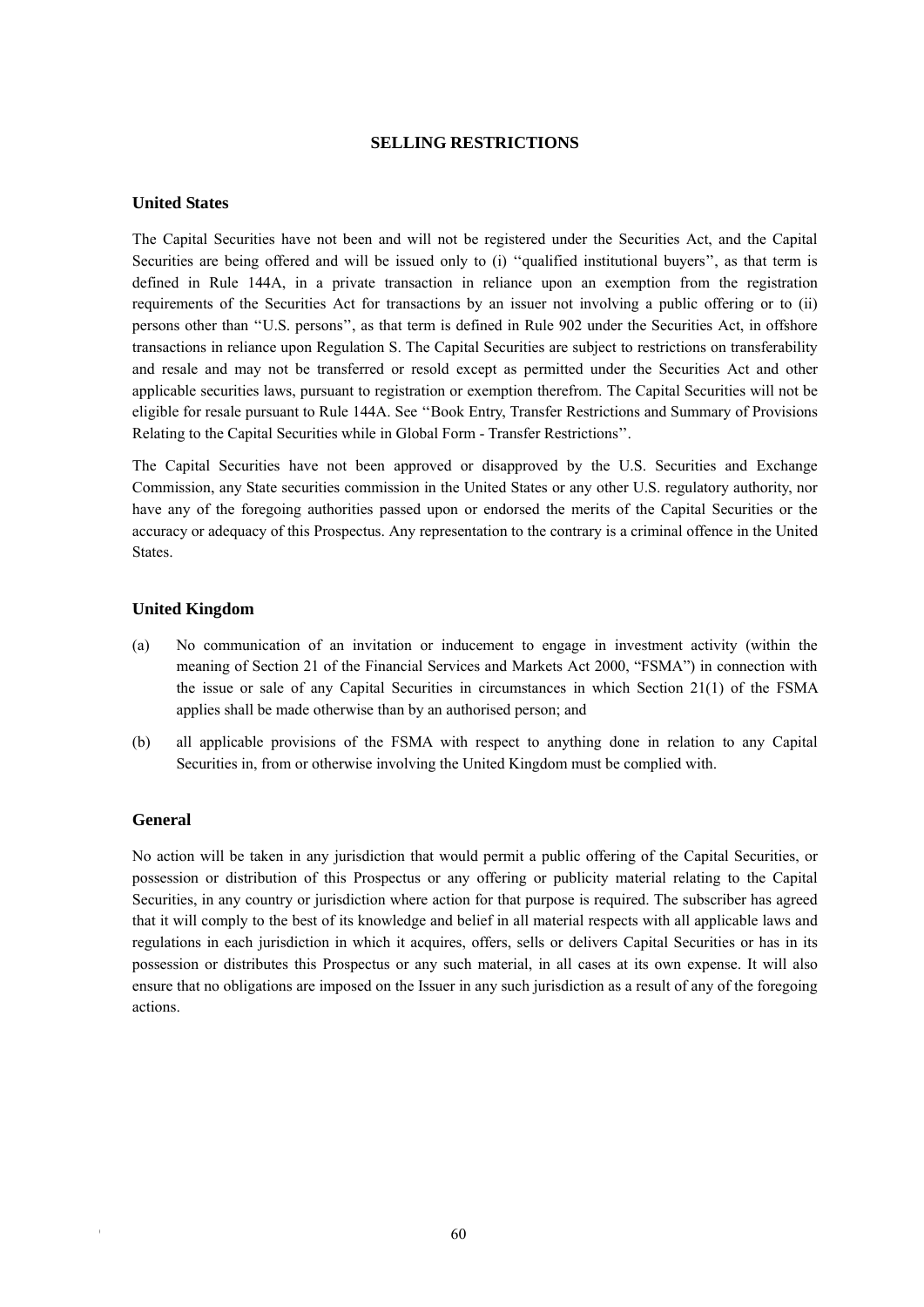#### **TAXATION**

*The following discussion is a summary of the current taxation treatment of payments of interest on the Issuer Capital Securities under tax law in the United Kingdom. The discussion does not purport to be a comprehensive description of all tax considerations which may be relevant to a decision to purchase Capital Securities. The discussion is based on the tax laws of the United Kingdom and the published practice of HM Revenue & Customs as in effect on the date of this Prospectus, which are subject to change, possibly with retroactive effect. The discussion does not consider any specific facts or circumstances that may apply to a particular Holder and relates only to the position of persons who are absolute beneficial owners of their Capital Securities and may not apply to certain classes of persons or certain professional investors. The discussion does not necessarily apply where the income is deemed for tax purposes to be the income of any other person. Holders who are in any doubt as to their tax position or who may be subject to tax in a jurisdiction other than that discussed should consult their professional advisers.* 

#### **United Kingdom Taxation**

For so long as the Capital Securities continue to be listed on a "recognised stock exchange" within the meaning of section 1005 of the Income Tax Act 2007, payments of interest on the Capital Securities may be made without withholding or deduction for or on account of United Kingdom tax. The London Stock Exchange is a recognised Stock Exchange for these purposes. Securities will be treated as listed on the London Stock Exchange if they are admitted to the Official List by the United Kingdom Listing Authority and are admitted to trading on the London Stock Exchange.

Interest on the Capital Securities may also be paid without withholding or deduction on account of United Kingdom tax where, at the time the payment is made, the Issuer reasonably believes (and any person by or through whom interest on the Capital Securities is paid reasonably believes) that the beneficial owner, a United Kingdom resident company, is within the charge to United Kingdom corporation tax as regards the payment of interest or is one of a number of other persons to whom interest can be paid gross, provided that HM Revenue & Customs has not given a direction (in circumstances where it has reasonable grounds to believe that it is likely that the above exemption is not available in respect of such payment of interest at the time the payment is made) that the interest should be paid under deduction of tax.

In other cases, interest will generally be paid under deduction of income tax at the basic rate (currently 20 per cent.), subject to any direction to the contrary from HM Revenue & Customs in respect of such relief as may be available pursuant to the provisions of any applicable double taxation treaty.

Persons in the United Kingdom paying interest to or receiving interest on behalf of another person may be required to provide certain information to HM Revenue & Customs regarding the identity of the payee or person entitled to the interest and, in certain circumstances, such information may be provided to the tax authorities in other countries.

Where interest on the Capital Securities has been paid under deduction of United Kingdom income tax, Capital Security Holders who are not resident in the United Kingdom may be able to recover all or part of the tax deducted if there is an appropriate provision in an applicable double taxation treaty.

The interest on the Capital Securities will have a United Kingdom source and, accordingly, subject as set out below, may be chargeable to United Kingdom tax by direct assessment even if paid without withholding or deduction. However, such interest received without deduction or withholding is not chargeable to United Kingdom tax in the hands of a Holder who is not resident for tax purposes in the United Kingdom unless the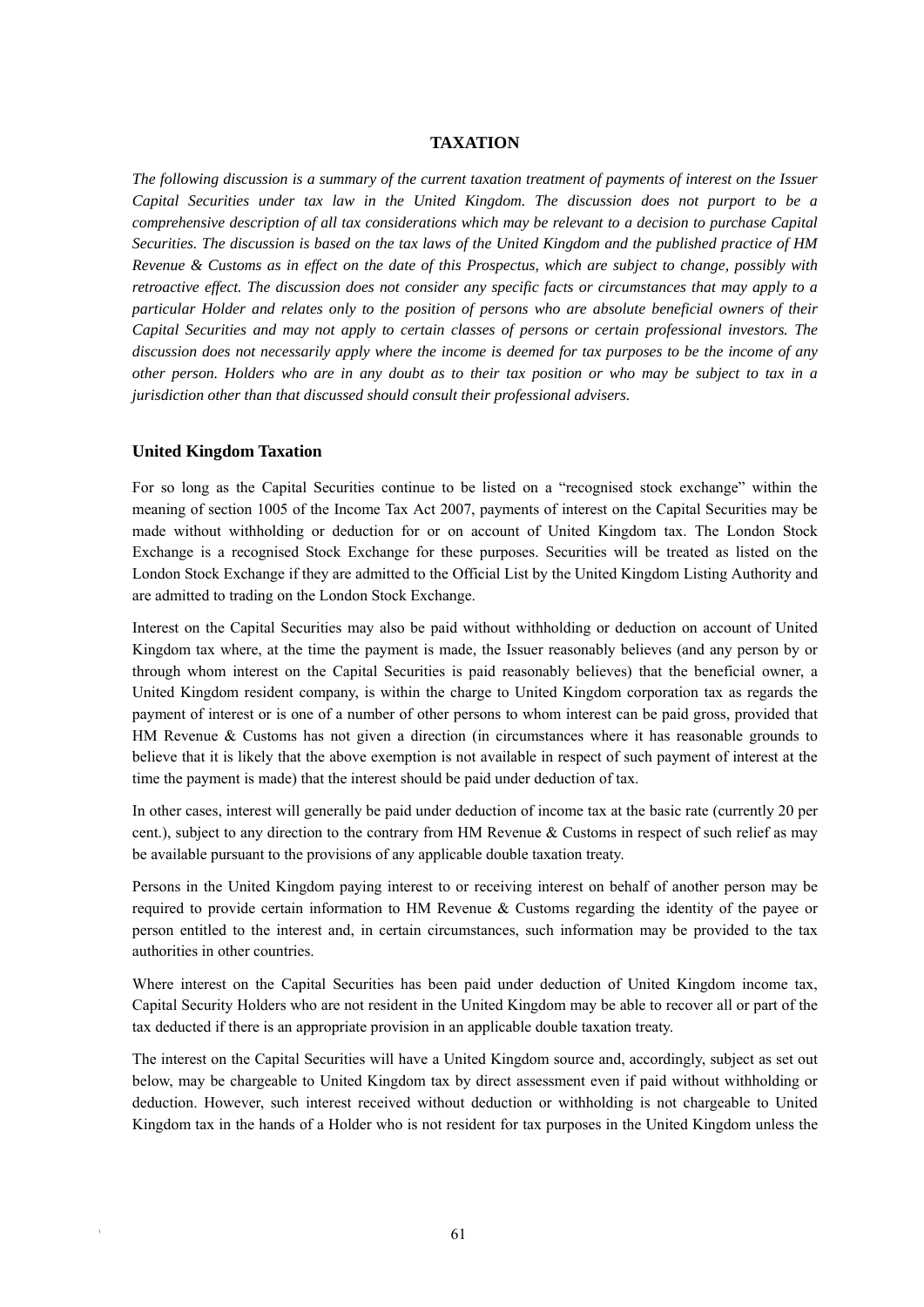Holder carries on a trade, profession or vocation in the United Kingdom through a branch or agency or, in the case of a corporate holder, a permanent establishment in the United Kingdom in connection with which the interest is received or to which the Capital Securities are attributable in which case (subject to exemptions for certain categories of agent) tax may be levied on the United Kingdom branch or agency or permanent establishment.

Holders should be aware that the provisions relating to additional payments referred to in Condition 10 would not apply if HM Revenue & Customs sought to assess the person entitled to the relevant interest on any Capital Security directly to United Kingdom income tax.

However, exemption from or reduction of such United Kingdom tax liability might be available under an applicable double taxation treaty.

# **EU Directive on the Taxation of Savings Income**

The EU has adopted a Directive regarding the taxation of savings income. The Directive requires Member States to provide to the tax authorities of other Member States details of payments of interest and other similar income paid by a person to an individual or to certain other persons in another Member State, except that Austria, Belgium and Luxembourg may instead impose a withholding system for a transitional period unless during such period they elect otherwise. Belgium will change to the provision of information system (rather than a withholding system) from 1 January 2010. A number of non-EU countries and territories including Switzerland have adopted similar measures (a withholding system in Switzerland).

Investors should note that the European Commission has announced proposals to amend the Directive. If implemented, the proposed amendments would, *inter alia*, extend the scope of the Directive to (i) payments made through certain intermediate structures (whether or not established in a Member State) for the ultimate benefit of an EU resident individual and (ii) a wider range of income similar to interest**.**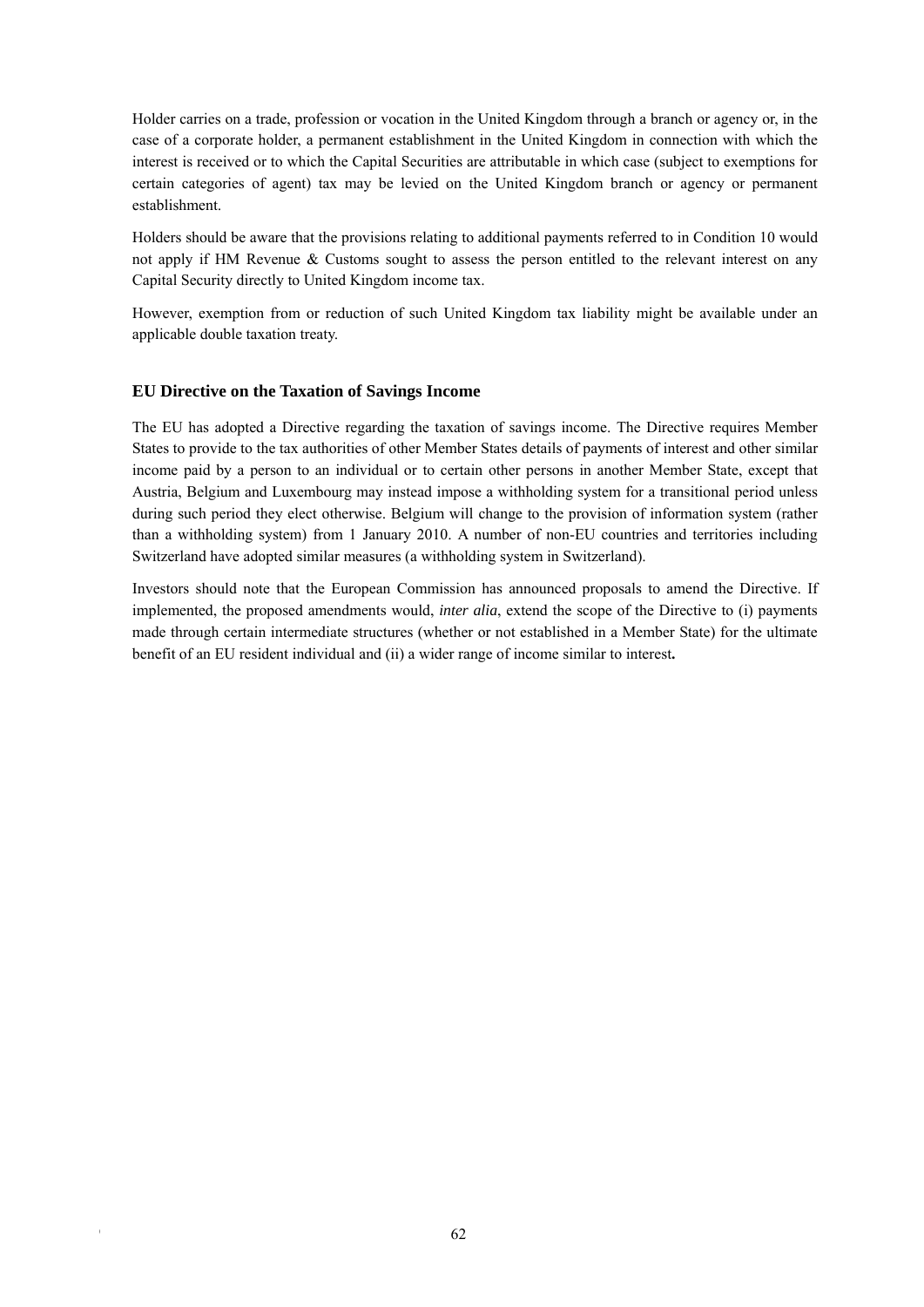#### **GENERAL INFORMATION**

- (1) The listing of the Capital Securities on the Official List will be expressed as a percentage of their nominal amount (exclusive of accrued interest). It is expected that listing of the Capital Securities on the Official List and admission of the Capital Securities to trading on the Market will be granted on or around the Issue Date. Prior to official listing and admission to trading, however, dealings will be permitted by the London Stock Exchange in accordance with its rules. Transactions will normally be effected for delivery on the third working day after the day of the transaction.
- (2) The issue of the Capital Securities by the Issuer has been duly authorised by resolutions of the Board of Directors of the Issuer passed on 11 December 2009 and by the Board of Directors of the Parent passed on 11 December 2009.
- (3) The Issuer estimates that the expenses in connection with the issue of the Capital Securities are expected to be £6625.
- (4) The Capital Securities have been accepted for clearance through DTC, or its nominees and the Euroclear and Clearstream, Luxembourg systems (which are the entities in charge of keeping the records) with a Common Code. The International Securities Identification Number ("ISIN") for the Capital Securities is XS0474660676 and the CUSIP for the Capital Securities is 539473 AE8.

The address of Euroclear is 1 Boulevard du Roi Albert II, B-1210 Brussels, Belgium, the address of Clearstream, Luxembourg is 42 Avenue JF Kennedy L-1855 Luxembourg and the address of DTC is 55 Water Street, New York, NY 10041-0099, USA.

- (5) All Capital Securities will carry a legend to the following effect "Any United States person who holds this obligation will be subject to limitations under the United States income tax laws, including the limitations provided in sections 165(j) and 1287(a) of the Internal Revenue Code". The sections referred to in such legend provide that United States persons, with certain exceptions, will not be entitled to deduct any loss, and will not be entitled to capital gains treatment with respect to any gain, realised on any sale, exchange or redemption of a Capital Security or Coupon.
- (6) There has been no significant change in the financial or trading position of Lloyds TSB Bank Group since 30 June 2009, the date to which Lloyds TSB Bank Group's last published financial information was prepared and save as disclosed in Risk Factor 1.3 in the US MTN Prospectus (as incorporated by reference herein) relating to the European Commission's review of the State aid given by HM Treasury to Lloyds Banking Group, there has been no material adverse change in the prospects of Lloyds TSB Bank Group since 31 December 2008.
- (7) Save as disclosed in the section entitled "Legal Action" on pages 112-113 of the US MTN Prospectus, as incorporated by reference into this Prospectus, there are no governmental, legal or arbitration proceedings (including any such proceedings pending or threatened of which the Issuer is aware) during the 12 months preceding the date of this Prospectus, which may have or have had in the recent past, significant effects on the financial position or profitability of the Issuer or Lloyds TSB Bank Group.
- (8) For the period of 12 months starting on the date on which this Prospectus is made available to the public, copies of the following documents will be available, during usual business hours on any weekday (Saturdays, Sundays and public holidays excepted), for inspection at the office of, and copies may be obtained free of charge from, Lloyds TSB Bank plc, Investor Relations, 25 Gresham Street, London EC2V 7HN, telephone: +44 207 356 1273, email: investor.relations@ltsbfinance.co.uk: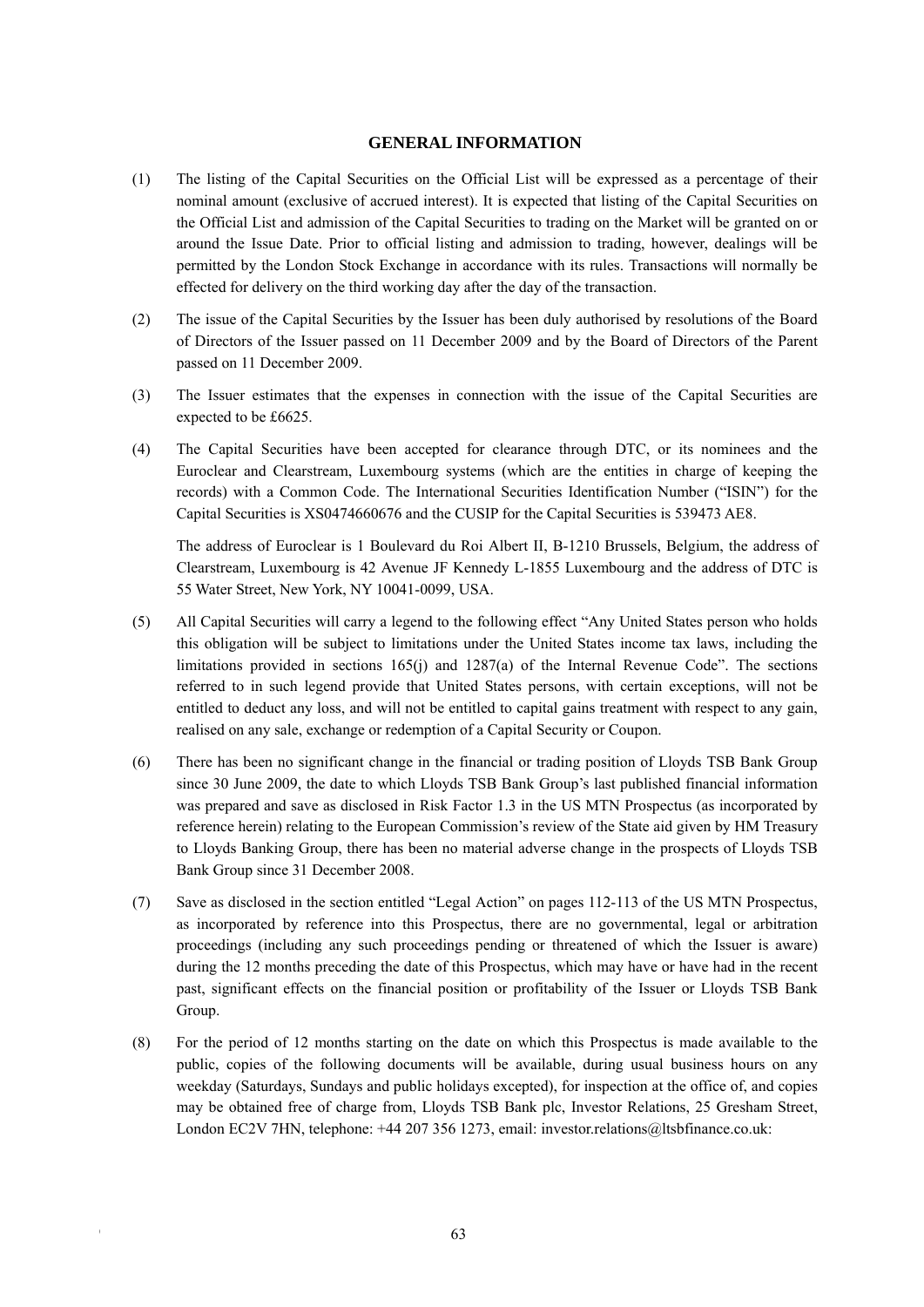- (a) the Memorandum and Articles of Association of the Issuer;
- (b) the Trust Deed;
- (c) the Paying Agency Agreement;
- (d) copies of documents incorporated by reference, as set out in the section "Documents Incorporated by Reference" in this Prospectus; and
- (e) a copy of this Prospectus together with any supplemental Prospectus or further Prospectus.
- (9) PricewaterhouseCoopers LLP, Chartered Accountants and Registered Auditors, (members of the Institute of Chartered Accountants in England and Wales) have audited, and rendered unqualified audit reports on, the annual consolidated published accounts of the Issuer and its subsidiaries for the two financial years ended 31 December 2007 and 31 December 2008.